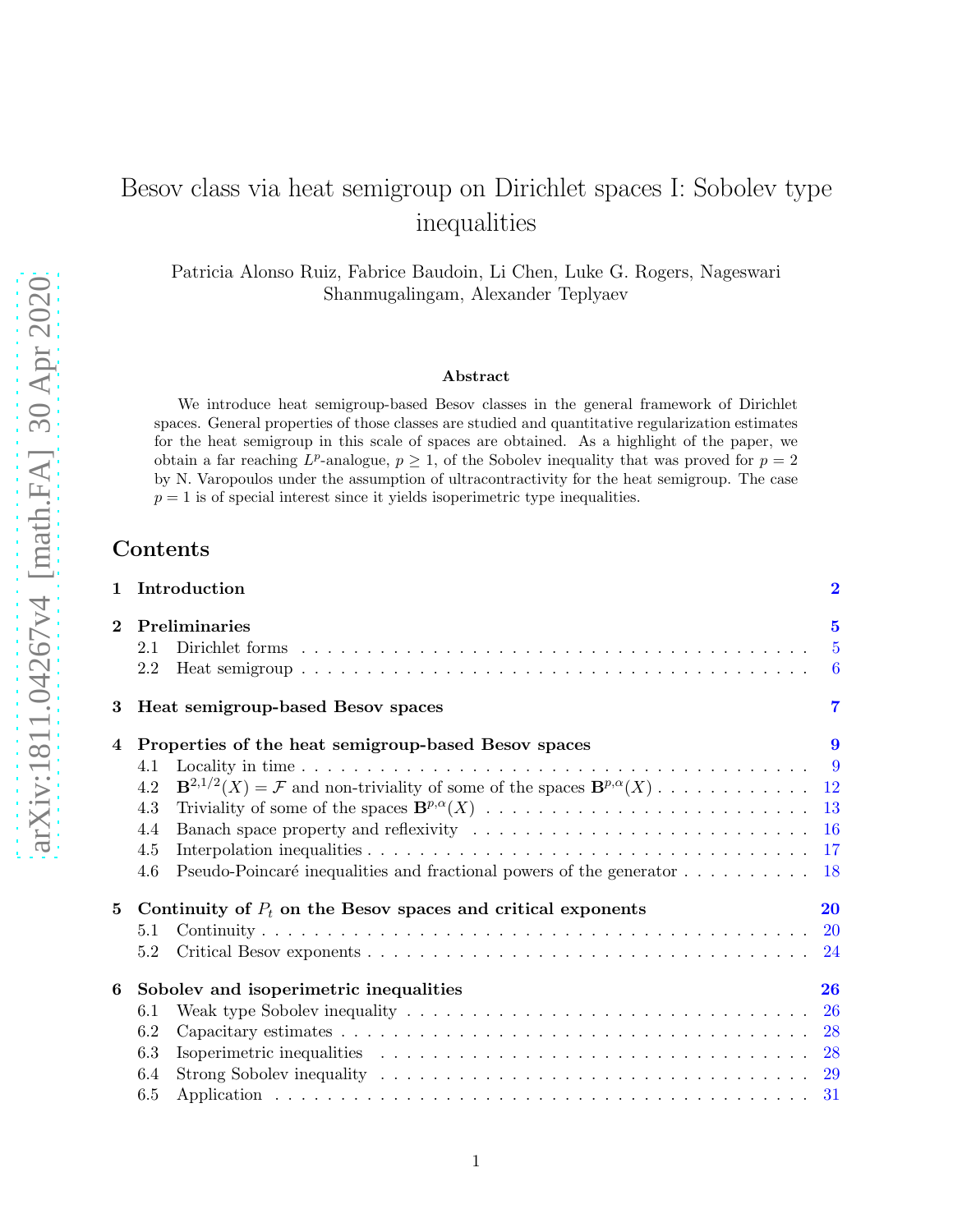<span id="page-1-5"></span>

|  | 7 Cheeger constant and Gaussian isoperimetry | -31 |
|--|----------------------------------------------|-----|
|  |                                              |     |
|  |                                              |     |

## <span id="page-1-0"></span>1 Introduction

### Motivation

The family of Sobolev inequalities plays a major role in analysis (see for instance [\[52\]](#page-36-0) and references therein). In the Euclidean space  $\mathbb{R}^n$ ,  $n \geq 2$ , it reads

$$
||f||_{L^{q}(\mathbb{R}^{n})} \leq C|||\nabla f|||_{L^{p}(\mathbb{R}^{n})}, \quad f \in C_{0}^{\infty}(\mathbb{R}^{n})
$$
\n(1)

where  $1 \leq p < n$ ,  $q = \frac{np}{n-p}$  $\frac{np}{n-p}$ , and the constant C depends on n and p.

In the context of a measure space  $(X, \mu)$  equipped with a symmetric Dirichlet form  $\mathcal E$  with domain F, N. Varopoulos proved in [\[56\]](#page-36-1) that a heat kernel upper bound of the type  $p_t(x, y) \leq \frac{C}{t^{n/2}}$  $\frac{C}{t^{n/2}},$  $n > 2$ , implies the following Sobolev inequality

<span id="page-1-1"></span>
$$
||f||_{L^{q}(X,\mu)} \leq C\sqrt{\mathcal{E}(f,f)}, \quad f \in \mathcal{F}, \tag{2}
$$

where  $q = \frac{2n}{n}$  $\frac{2n}{n-2}$ .

When applied to the Euclidean space equipped with the standard Dirichlet form  $\mathcal{E}(f, f)$  =  $\|\nabla f\|_{L^2(\mathbb{R}^n)}^2$ , Varopoulos' theorem yields the case  $p = 2$  in [\(1\)](#page-1-1). When  $p \neq 2$ , it is natural to look for results extending the inequalities [\(1\)](#page-1-1) to Dirichlet spaces. In the present paper, among other results, and without using any gradient structure (e.g. [\[6,](#page-33-0) [38\]](#page-35-0)) we extend Varopoulos' theorem to any  $p \geq 1$  and prove the following:

<span id="page-1-4"></span>**Theorem 1.1.** Let  $(X, \mu, \mathcal{E}, \mathcal{F})$  be a Dirichlet space. Let  $\{P_t\}_{t\in [0,\infty)}$  denote the Markovian semigroup associated with  $(X, \mu, \mathcal{E}, \mathcal{F})$ . Let  $p \geq 1$ .

1. Assume that  $P_t$  admits a measurable heat kernel  $p_t(x, y)$  satisfying, for some  $C > 0$  and  $\beta > 0$ ,

<span id="page-1-3"></span><span id="page-1-2"></span>
$$
p_t(x,y) \le Ct^{-\beta} \tag{3}
$$

for  $\mu \times \mu$ -a.e.  $(x, y) \in X \times X$ , and for each  $t \in (0, +\infty)$ .

2. Assume that there exist  $\alpha > 0$  and  $C > 0$  such that for every  $f \in L^p(X, \mu)$ 

$$
||f||_{p,\alpha} \le C \liminf_{t \to 0} t^{-\alpha} \left( \int_X \int_X |f(x) - f(y)|^p p_t(x,y) d\mu(x) d\mu(y) \right)^{1/p}, \tag{4}
$$

where

$$
||f||_{p,\alpha} := \sup_{t>0} t^{-\alpha} \left( \int_X \int_X |f(x) - f(y)|^p p_t(x, y) d\mu(x) d\mu(y) \right)^{1/p}.
$$
 (5)

Then, if  $0 < \alpha < \beta$  and  $p < \frac{\beta}{\alpha}$ , there exists a constant  $C_{p,\alpha,\beta} > 0$  such that for every  $f \in L^p(X,\mu)$ ,

$$
||f||_{L^q(X,\mu)} \leq C_{p,\alpha,\beta} ||f||_{p,\alpha},
$$

where  $q = \frac{p\beta}{\beta - r}$  $\frac{p\rho}{\beta-p\alpha}$ .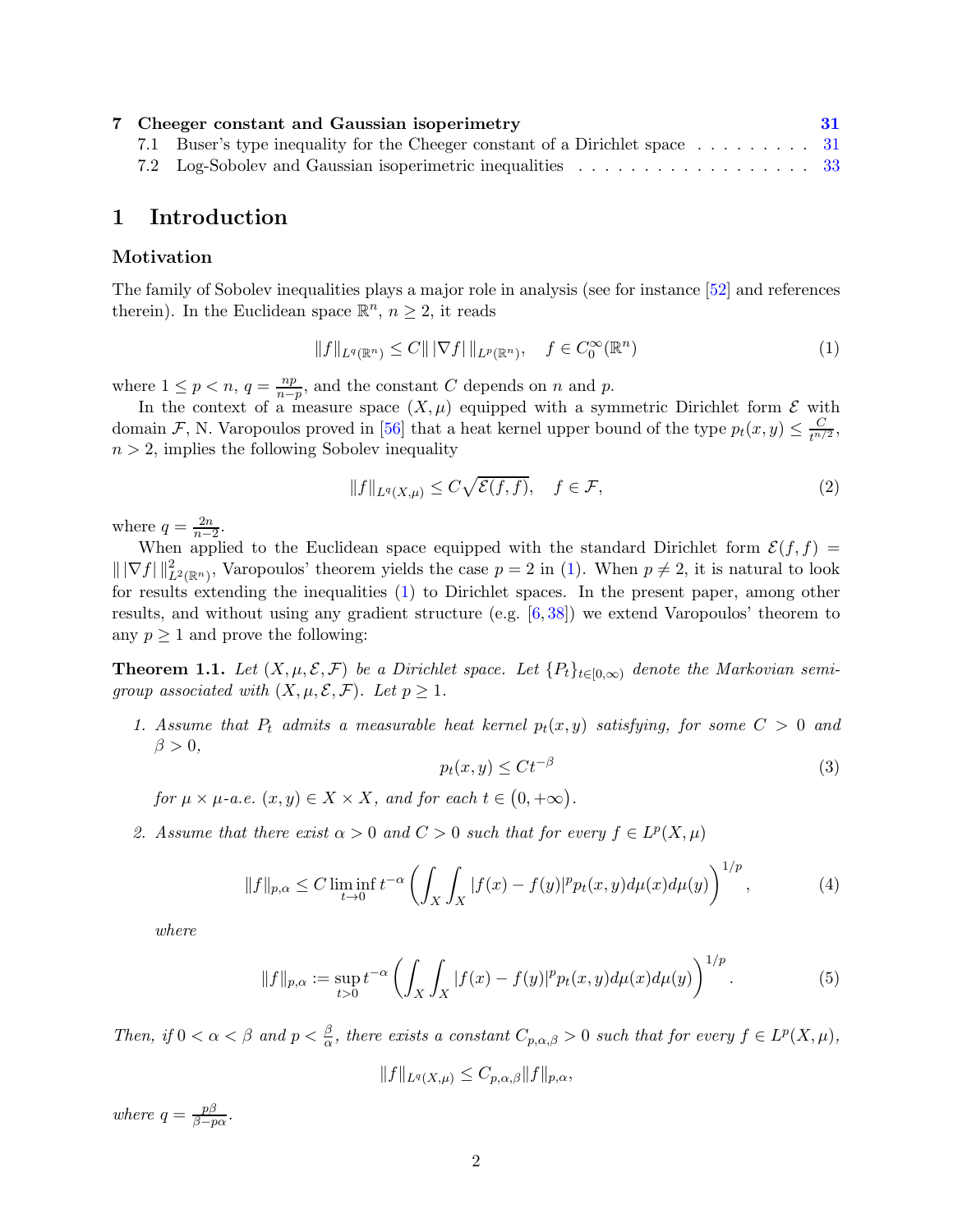<span id="page-2-0"></span>Note that it is possible to verify condition [\(3\)](#page-1-2) in many classical and fractal examples because, according to  $[8, 20, 45]$  $[8, 20, 45]$  $[8, 20, 45]$  $[8, 20, 45]$ , it is equivalent to the Nash inequality

$$
||f||_{L^{2}(X,\mu)}^{2+2/\beta} \leqslant C\mathcal{E}(f,f)||f||_{L^{1}(X,\mu)}^{2/\beta}.
$$
\n(6)

In the case  $p=2$ , we will prove that the condition [\(4\)](#page-1-3) is always satisfied with  $\alpha=\frac{1}{2}$  $\frac{1}{2}$  and that we have  $\mathcal{E}(f, f) \simeq ||f||_{2,1/2}^2$ . As a consequence, Theorem [1.1](#page-1-4) is indeed an extension of the Varopoulos theorem. On the other hand, when applied to the Euclidean space equipped with the standard Dirichlet form  $\mathcal{E}(f, f) = ||\nabla f||^2_{L^2(\mathbb{R}^n)}$ , for every  $p \ge 1$  the condition [\(4\)](#page-1-3) is always satisfied with  $\alpha = \frac{1}{2}$  $\frac{1}{2}$  and Theorem [1.1](#page-1-4) yields all of the Sobolev inequalities [\(1\)](#page-1-1) because in that case we have  $||f||_{p,1/2} \simeq ||\nabla f|| ||_{L^p(\mathbb{R}^n)}.$ 

Theorem [1.1](#page-1-4) is proved by applying the methods of [\[8\]](#page-34-0) in the general framework of Dirichlet spaces. In a first step, we prove in Theorem  $6.3$  that the assumption  $(3)$  alone implies a weak Sobolev inequality

$$
\sup_{s\geq 0} s\,\mu\left(\{x\in X\,:\,|f(x)|\geq s\}\right)^{\frac{1}{q}} \leq C_{p,\alpha,\beta} \|f\|_{p,\alpha},
$$

where  $q = \frac{p\beta}{\beta - r}$  $\frac{p}{\beta-p\alpha}$ . In a second step we prove that if the condition [\(4\)](#page-1-3) is also assumed, then this weak Sobolev inequality implies the strong one:

$$
||f||_{L^q(X,\mu)} \leq C_{p,\alpha,\beta} ||f||_{p,\alpha}.
$$

The case  $p = 1$  is of special interest. In that case, weak Sobolev inequalities applied to indicator functions of sets are related to isoperimetric type inequalities, and by adapting a method of M. Ledoux, we obtain in Proposition [6.5](#page-27-2) an isoperimetric type inequality with explicit constant. We note that it is well-known since the works of Maz'ja and Federer-Fleming that the case  $p = 1$  in [\(1\)](#page-1-1) is equivalent to the isoperimetric inequality in  $\mathbb{R}^n$  (see [\[49\]](#page-36-2)) and is intimately connected to the theory of BV functions. It is therefore expected that for  $p = 1$  and under assumption [\(4\)](#page-1-3) Theorem [1.1](#page-1-4) should yield isoperimetric type inequalities and possibly also a theory of BV functions valid in very general Dirichlet spaces. Moreover, the seminorm  $||f||_{1,\alpha}$  provides a natural notion of variation of a function in that context. In more restrictive contexts, this remark is made very precise in the papers  $[1]$  and  $[2]$ , where it is moreover shown that the condition  $(4)$  is satisfied if the underlying space  $X$  satisfies a weak Bakry-Emery type curvature condition.

In view of Theorem [1.1,](#page-1-4) given a Dirichlet space  $(X, \mu, \mathcal{E}, \mathcal{F})$  with semigroup  $\{P_t\}_{t\in[0,\infty)}$  it is natural to thoroughly study the family of Besov type spaces

$$
\mathbf{B}^{p,\alpha}(X) = \left\{ f \in L^p(X,\mu), \|f\|_{p,\alpha} := \sup_{t>0} t^{-\alpha} \left( \int_X P_t(|f - f(y)|^p)(y) d\mu(y) \right)^{1/p} < +\infty \right\}.
$$

### Structure of the paper

This paper is structured as follows. In Section 2 we introduce the notations and recall some basic facts about Dirichlet forms and their associated heat semigroups. In Section 3 we describe the basic setup of Dirichlet forms and our heat semigroup-based Besov spaces  $\mathbf{B}^{p,\alpha}(X)$ , and conclude with a metric characterization of these spaces under the hypothesis that the heat semigroup has a kernel with sub-Gaussian estimates; this characterization, due to Pietruska-Pa luba  $[51]$ , does not play a major role in the arguments introduced in this paper, but is included here as an illustration and because of its usefulness in concrete examples.

Section 4 is devoted to obtaining fundamental properties of the Besov classes, including the Banach space property, reflexivity, interpolation properties and locality in time. We show that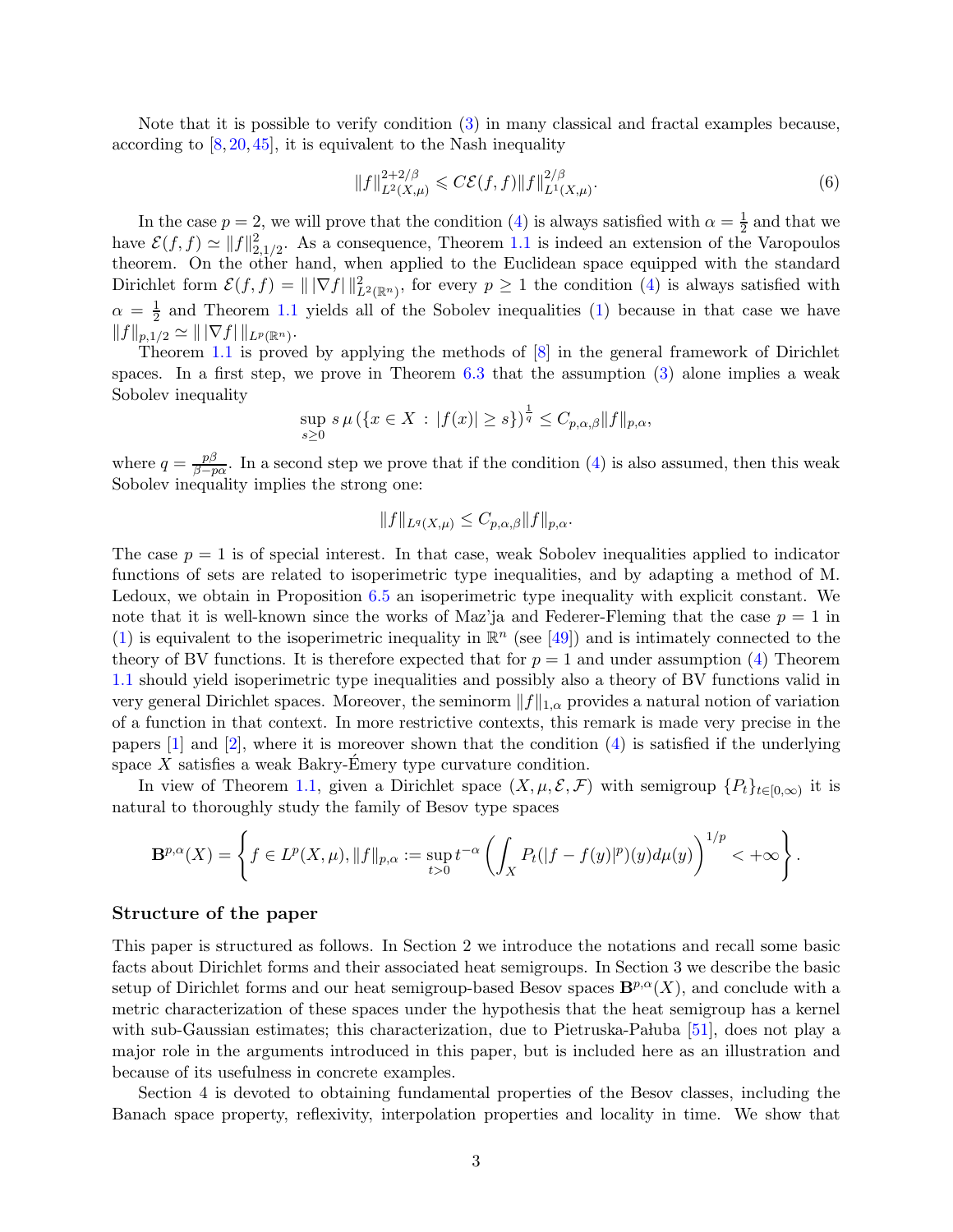<span id="page-3-0"></span>certain of the Besov spaces are non-trivial, in particular by showing in Proposition [4.6](#page-11-1) that the Besov space  $\mathbf{B}^{2,1/2}(X)$  is precisely the domain F of the Dirichlet form, the analog of the classical Sobolev space  $W^{1,2}(X)$ . This is in contrast to the classical (metric-based) Besov space theory, where  $B_{2,\infty}^1(\mathbb{R}^n)$  consists only of constant functions, see [\[17\]](#page-34-2). From the preceding one deduces by elementary convexity considerations that  $\mathbf{B}^{p,1/2}(X)$  is dense in  $L^p$  if  $1 \leq p \leq 2$ . We also give examples that establish the range of possibilities for  $\mathbf{B}^{p,1/2}(X)$  when  $p > 2$ : in Proposition [4.2](#page-9-0) we describe a smooth setting in which  $\mathbf{B}^{p,1/2}(X)$  contains  $C_{0}^{\infty}(X)$ , but in Corollary [4.13](#page-14-0) we provide a class of Dirichlet forms for which the Besov spaces  $\mathbf{B}^{p,1/2}(X)$  are trivial (contain only constant functions) when  $p > 2$ . Moreover, we begin to analyze the relationship between the Besov spaces  $\mathbf{B}^{p,\alpha}(X)$  and the domain of the fractional powers of the generator L of the Dirichlet form, showing in particular that  $(-L)^s : \mathbf{B}^{p,\alpha}(X) \to L^p$  is bounded for  $0 < s < \alpha$ .

In Section 5, we prove that, when  $1 < p \leq 2$ , the heat semigroup is always continuous as an operator  $L^p(X, \mu) \to \mathbf{B}^{p,1/2}(X)$ , see Theorem [5.1.](#page-19-2) It is remarkable that this is true in any Dirichlet space without any further assumption. In [\[1\]](#page-33-1) and [\[2\]](#page-33-2), we will see that for  $p > 2$ , this continuity is valid under weak Bakry-Emery type curvature conditions. We use this result to establish some refinements of our triviality and non-triviality results from Section 4 and summarize them in terms of critical exponents for density and triviality of the Besov spaces. The results of this section will play an important role in [\[2\]](#page-33-2). In particular, the Besov critical exponents on fractal sets will be shown to be closely related to the geometry of these sets.

In Section 6 we will consider Sobolev-type embedding theorems for the Besov classes  $\mathbf{B}^{p,\alpha}(X)$ . Our main assumption is that the underlying Dirichlet space admits a heat kernel  $p_t(x, y)$  satisfying a global upper bound of the type  $p_t(x, y) \le ct^{-\beta}$ . In Dirichlet spaces, the proof of the existence of a Sobolev inequality with  $p = 2$  under this type of heat kernel estimates goes back to a celebrated work by N. Varopoulos (see Chapter 2 of [\[57\]](#page-36-4) and the references therein). To study the case  $p \neq 2$ , we make use of the ideas and methods developed in [\[8,](#page-34-0)[52\]](#page-36-0) and more recently in [\[12\]](#page-34-3). Those methods are general enough to apply to our setting and underline the fact that our Besov classes provide a natural framework for a general theory of BV functions and isoperimetric inequalities on arbitrary Dirichlet spaces. These outline the beginnings of a connection between our Besov classes and isoperimetric type estimates that will be further explored under various assumptions in the works [\[1](#page-33-1)[–3\]](#page-33-3). Among many others, one of the future applications of Besov classes and isoperimetry will be to study diffusions on pattern spaces of quasicrystals [\[5\]](#page-33-4), corresponding to a unique strongly local but not strictly local Dirichlet form for which energy measures are absolutely continuous.

In Section 7 we give some further applications of the main ideas under the assumption of either a Poincaré inequality or a log-Sobolev inequality. The idea is to replace the ultracontractivity estimate assumption of Section 6 by a supercontractive or hypercontractive one and explore the corresponding isoperimetric information. Such results may potentially be applied in infinite-dimensional situations like the Wiener space.

We conclude this introduction by noting some references from the existing literature that are closest to our work. The literature on Besov spaces is so large that it is not possible to be exhaustive, but we hope the following may be helpful to the reader. Further references and comments will be given throughout the text. For many equivalent descriptions of the Besov-Nikol'skii spaces in  $\mathbb{R}^n$ , including Poisson heat kernel characterizations we refer to [\[54\]](#page-36-5). For the classical theory of Besov spaces from the point of view of interpolation theory, we refer for example to the book of Triebel [\[55\]](#page-36-6). The relationship between Besov spaces and the Laplace operator or its square root in different settings has been studied from various points of view for some time; see, for example, [\[26\]](#page-34-4) on Lie groups, [\[18\]](#page-34-5) on spaces with polynomial upper bound on the volume and Poisson-type heat kernel bound,  $[41]$  on fractal metric spaces, and  $[36]$  on metric measure spaces with sub-Gaussian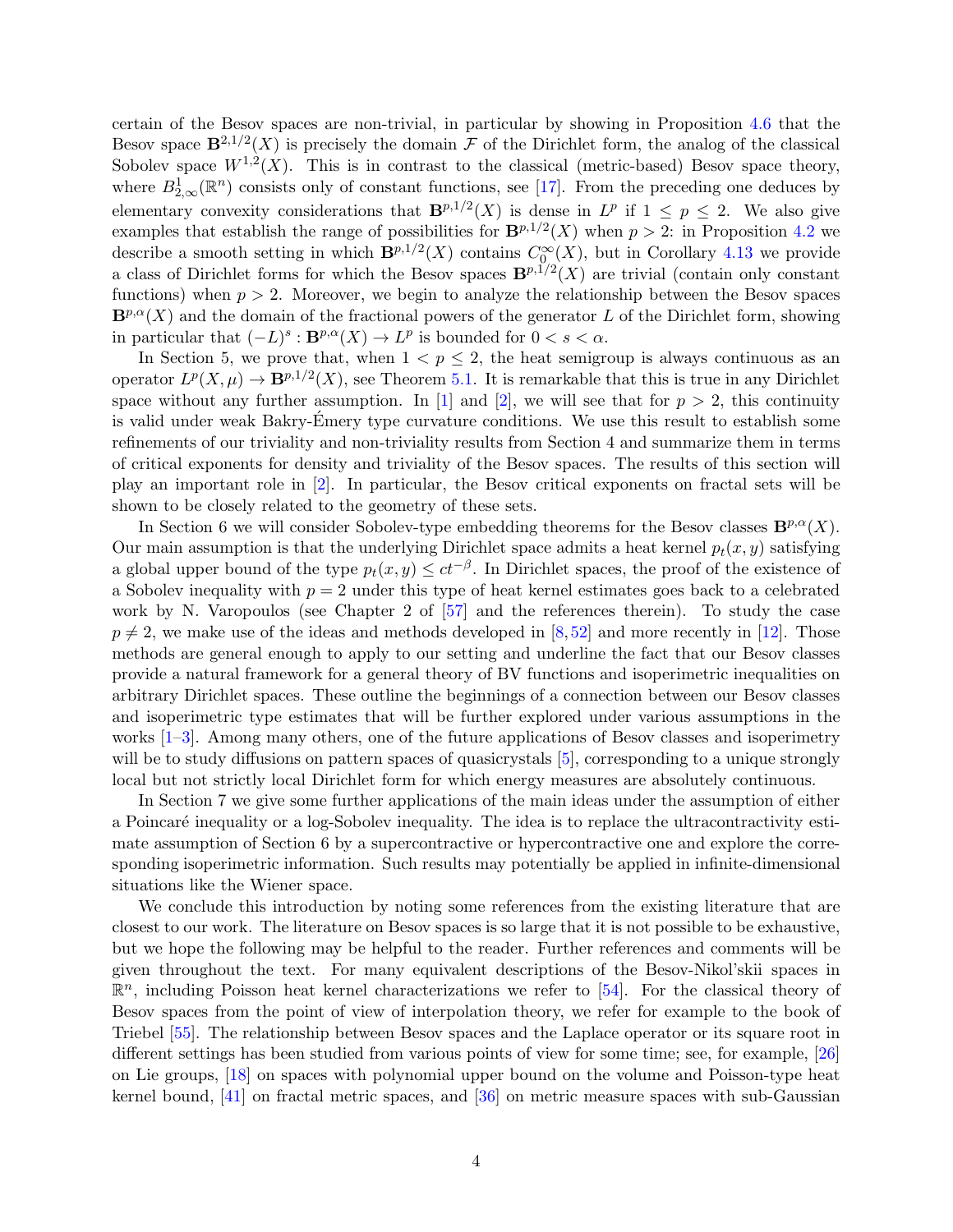<span id="page-4-3"></span>heat kernel estimates and certain regularity assumptions. We also note that Besov spaces can be characterized via wavelet frames, see [\[25,](#page-34-6)[44\]](#page-35-4). Finally, our definition of Besov classes is particularly closely connected to the work of Pietruska-Pa luba  $[51]$ , and we learned much about the relevance of this approach to Dirichlet forms from work of Grigor'yan, Hu and Lau [\[34,](#page-35-5) [35\]](#page-35-6).

### Acknowledgments

The authors thank Naotaka Kajino for many stimulating and helpful discussions. The authors also thank the anonymous referee for comments that helped improve the exposition of the paper. P.A-R. was partly supported by the Feodor Lynen Fellowship, Alexander von Humboldt Foundation (Germany) the grant DMS  $\#1951577$  and  $\#1855349$  of the NSF (U.S.A.). F.B. was partly supported by the grant DMS #1660031 of the NSF (U.S.A.) and a Simons Foundation Collaboration grant. L.R. was partly supported by the grant DMS  $\#1659643$  of the NSF (U.S.A.). N.S. was partly supported by the grants DMS  $\#1800161$  and  $\#1500440$  of the NSF (U.S.A.). A.T. was partly supported by the grant DMS  $\#1613025$  of the NSF (U.S.A.).

## <span id="page-4-0"></span>2 Preliminaries

In this section we introduce the notations and notions used throughout the paper and, for convenience of the reader, collect some standard definitions and known results that will be used later. The book [\[31\]](#page-35-7) is a classical reference on the theory of Dirichlet forms and we refer to it for further details. We also refer to [\[15\]](#page-34-7) for an exposition of the theory that does not use the hypothesis of regularity of the form. For the general theory of heat semigroups we refer for instance to [\[27\]](#page-34-8) or [\[29\]](#page-35-8).

### <span id="page-4-1"></span>2.1 Dirichlet forms

Throughout the paper, let X be a good measurable space (like a Polish space) equipped with a  $\sigma$ -finite measure  $\mu$ . By good measurable space, we mean a measurable space for which the measure decomposition theorem holds and for which there exists a countable family generating the σ-algebra of X (see  $[9, \text{page 7}]$  for a discussion about good measurable spaces).

Let  $(\mathcal{E}, \mathcal{F} = \text{dom}(\mathcal{E}))$  be a densely defined closed symmetric form on  $L^2(X, \mu)$ . A function v on X is called a normal contraction of the function u if for almost every  $x, y \in X$ ,

$$
|v(x) - v(y)| \le |u(x) - u(y)| \text{ and } |v(x)| \le |u(x)|.
$$

The form  $\mathcal E$  is called a Dirichlet form if it is Markovian, that is, it has the property that if  $u \in \mathcal F$  and v is a normal contraction of u then  $v \in \mathcal{F}$  and  $\mathcal{E}(v, v) \leq \mathcal{E}(u, u)$ . In this paper we always assume that  $\mathcal E$  is a Dirichlet form and refer to  $(X, \mu, \mathcal E, \mathcal F)$  as a Dirichlet space. Some basic properties of Dirichlet forms are collected in [\[31,](#page-35-7) Theorem 1.4.2]. In particular, we note that  $\mathcal{F} \cap L^{\infty}(X,\mu)$  is an algebra and  $\mathcal F$  is a Hilbert space with the  $\mathcal E_1$ -norm

<span id="page-4-2"></span>
$$
||f||_{\mathcal{E}_1} := \left(||f||_{L^2(X,\mu)}^2 + \mathcal{E}(f,f)\right)^{1/2}.
$$
\n(7)

The Dirichlet space  $(X, \mu, \mathcal{E}, \mathcal{F})$  is called regular if X is a locally compact topological space,  $\mu$ is a Radon measure whose support is X and  $(X, \mu, \mathcal{E}, \mathcal{F})$  admits a core. If we denote by  $C_c(X)$  the space of continuous functions with compact support in X, we recall that a core for  $(X, \mu, \mathcal{E}, \mathcal{F})$  is a subset C of  $C_c(X) \cap \mathcal{F}$  which is dense in  $C_c(X)$  in the supremum norm and dense in  $\mathcal{F}$  in the  $\mathcal{E}_1$ -norm.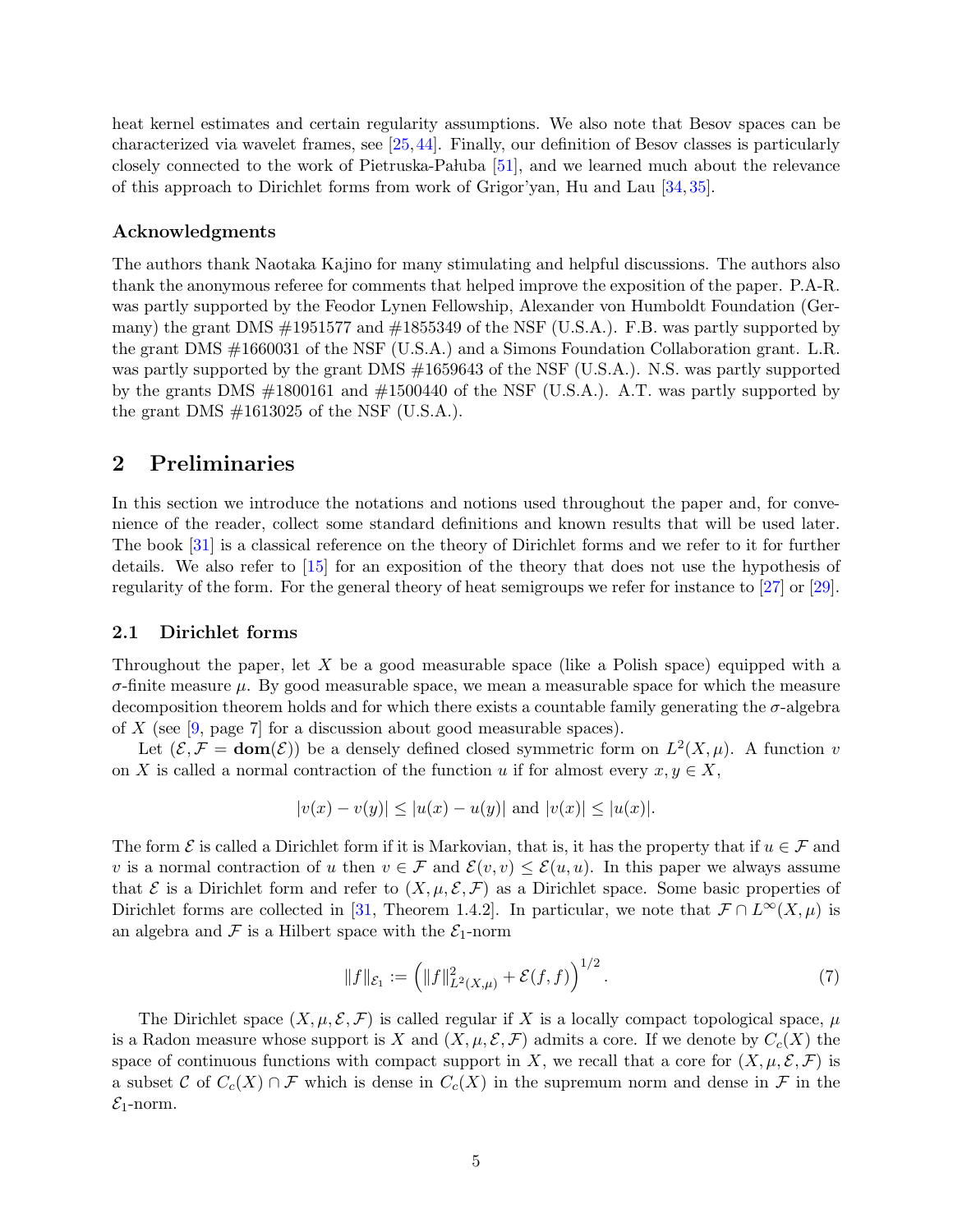<span id="page-5-3"></span>If  $\mathcal E$  is regular, then for every  $f \in \mathcal F \cap L^{\infty}(X,\mu)$ , we can define the energy measure  $\nu_f$  in the sense of [\[14\]](#page-34-10) through the formula

$$
\int_X \phi d\nu_f = \mathcal{E}(f\phi, f) - \frac{1}{2}\mathcal{E}(\phi, f^2), \quad \phi \in \mathcal{F} \cap C_c(X),
$$

see [\[24,](#page-34-11) Theorem 4.3.11]. Then  $\nu_f$  can be extended to all  $f \in \mathcal{F}$  by truncation, that is, for each positive integer we consider  $f_n := \max\{-n, \min\{n, f\}\}\$ , and set  $\nu_f$  to be the weak limit of the sequence of measures  $\nu_{f_n}$ .

In this paper, most of the time we will not need to assume that  $(X, \mu, \mathcal{E}, \mathcal{F})$  is regular, so if the regularity assumption is needed, it will be stated out explicitly.

### <span id="page-5-0"></span>2.2 Heat semigroup

Let  ${P_t}_{t\in[0,\infty)}$  denote the self-adjoint semigroup on  $L^2(X,\mu)$  associated with the Dirichlet space  $(X, \mu, \mathcal{E}, \mathcal{F})$  and L the infinitesimal generator of  $\{P_t\}_{t\in[0,\infty)}$ ; see [\[31,](#page-35-7) Section 1.4]). The semigroup  ${P_t}_{t\in[0,\infty)}$  is referred to as the heat semigroup on  $(X,\mu,\mathcal{E},\mathcal{F})$ .

The following spectral theory lemma can be found in [\[15,](#page-34-7) Proposition 1.2.3] or in [\[33,](#page-35-9) Section 4]. It shows that one can recover the Dirichlet form  $\mathcal E$  and its domain from the semigroup  $\{P_t\}_{t\in[0,\infty)}$ .

<span id="page-5-2"></span>**Lemma 2.1.** Denoting  $\langle \cdot, \cdot \rangle$  as the inner product in  $L^2(X, \mu)$ , for  $f \in L^2(X, \mu)$  we have that

$$
0 < t \mapsto \frac{1}{t} \langle (I - P_t)f, f \rangle
$$

is a decreasing function. Moreover, the limit  $\lim_{t\to 0^+} \frac{1}{t}$  $\frac{1}{t}\langle (I - P_t)f, f \rangle$  exists if and only if  $f \in \mathcal{F}$ , in which case,

$$
\mathcal{E}(f,f) = \lim_{t \to 0^+} \frac{1}{t} \langle (I - P_t)f, f \rangle.
$$
 (8)

By definition, the semigroup  $\{P_t\}_{t\in[0,\infty)}$  acts on  $L^2(X,\mu)$ . However, it inherits from the Markovian property of the Dirichlet form the sub-Markovian property: if  $0 \le f \le 1$  then  $0 \le P_t f \le 1$ . This fundamental property allows us to develop an  $L^p$  theory of the semigroup and from this classical theory (see for instance [\[27,](#page-34-8) Theorem 1.4.1 and 1.4.2]), the following properties of the semigroup  ${P_t}_{t\in[0,\infty)}$  are known:

• The semigroup  ${P_t}_{t\in[0,\infty)}$  maps  $L^1(X,\mu)\cap L^\infty(X,\mu)$  into itself and may be extended, using the Riesz-Thorin interpolation, to a contraction semigroup on  $L^p(X, \mu)$  for each  $1 \le p \le +\infty$ . We will denote that extension also by  $P_t$ . We explicitly note that the contraction property reads:

$$
\|P_tf\|_{L^p(X,\mu)}\leq \|f\|_{L^p(X,\mu)},\quad f\in L^p(X,\mu), 1\leq p\leq\infty.
$$

The semigroup  $\{P_t\}_{t\in[0,\infty)}$  is said to be conservative if  $P_t1 = 1$ .

In this paper, we always assume that  $\{P_t\}_{t\in[0,\infty)}$  is conservative. This assumption is not overly restrictive, as it holds also for the standard Dirichlet form on the Wiener space, see [\[46\]](#page-35-10).

• The semigroup  $\{P_t\}_{t\in[0,\infty)}$  is symmetric, i.e. for  $1 \leq p, q \leq \infty$  with  $\frac{1}{p} + \frac{1}{q} = 1, f \in L^p(X,\mu)$ ,  $g \in L^q(X,\mu),\ t\geq 0,$ 

<span id="page-5-1"></span>
$$
\int_{X} (P_t f)(x)g(x)d\mu(x) = \int_{X} f(x)(P_t g)(x)d\mu(x).
$$
\n(9)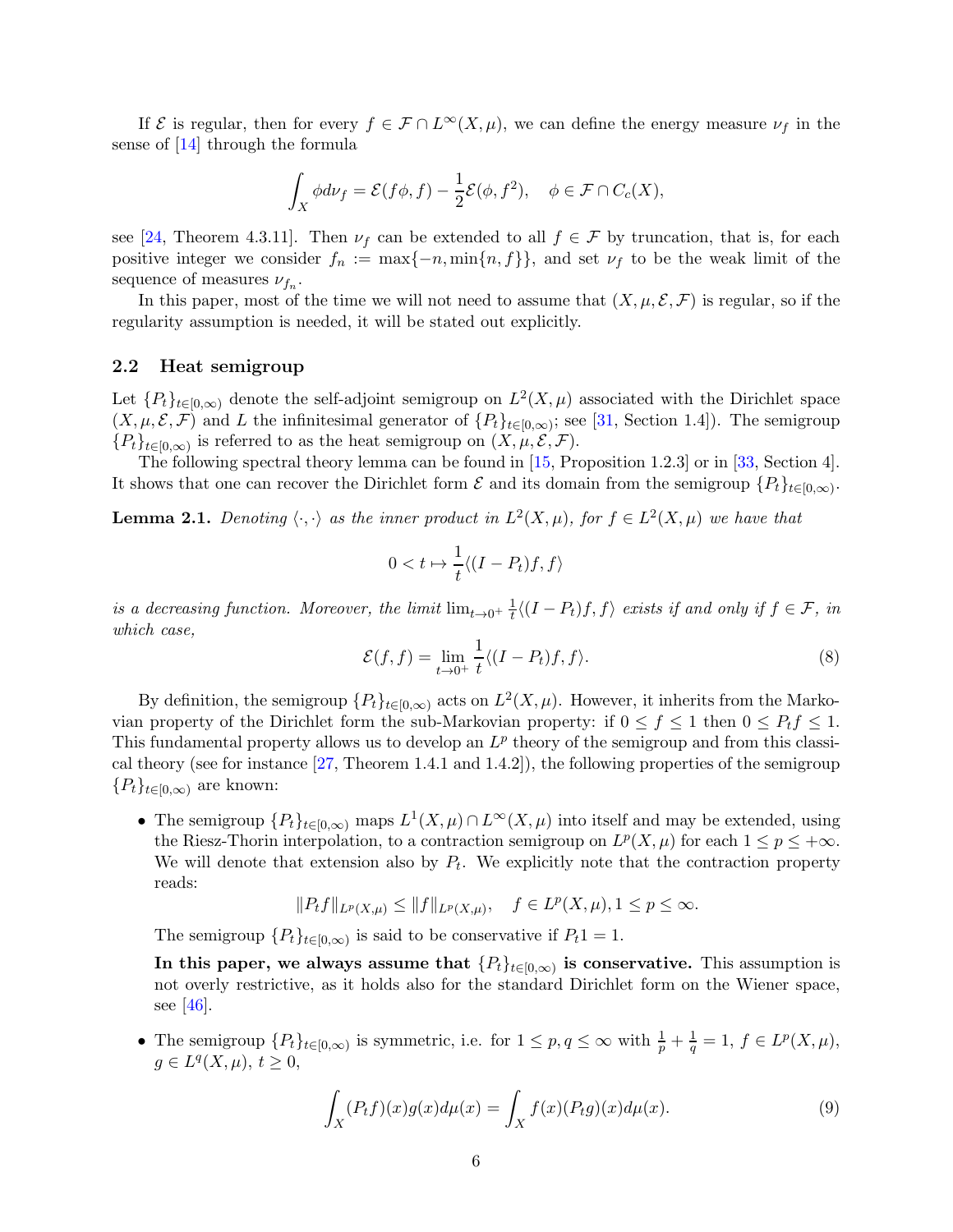<span id="page-6-5"></span>• The semigroup  $\{P_t\}_{t\in[0,\infty)}$  is strongly continuous on  $L^p(X,\mu)$  for  $1 \leq p < +\infty$ , i.e.,

$$
||P_t f - f||_{L^p(X, \mu)} \to 0, \quad \text{as } t \to 0.
$$
 (10)

• The semigroup  ${P_t}_{t \in [0,\infty)}$  is an analytic semigroup on  $L^p(X,\mu)$  for  $1 < p < +\infty$ . In partic-ular, from [\[29,](#page-35-8) page 101], there exists a constant  $C > 0$  independent of  $t > 0$  (but depending on p) such that for every  $f \in L^p(X, \mu)$ ,

<span id="page-6-4"></span><span id="page-6-1"></span>
$$
||LP_t f||_{L^p(X,\mu)} \leq \frac{C}{t} ||f||_{L^p(X,\mu)}.
$$
\n(11)

Since we assume conservativeness, the semigroup  $\{P_t\}_{t\in[0,\infty)}$  yields a family of heat kernel measures. Namely, from [\[9,](#page-34-9) Theorem 1.2.3], for every bounded or non-negative measurable function  $f: X \to \mathbb{R},$ 

$$
P_t f(x) = \int_X f(y) p_t(x, dy), \quad t \ge 0, x \in X,
$$
\n(12)

where, for each  $t > 0$ ,  $p_t(x, dy)$  is a probability kernel (that is, for every  $x \in X$ ,  $p_t(x, \cdot)$  is a probability measure on X and for every measurable set  $A, x \to p_t(x, A)$  is measurable). Note that from the symmetry property of the heat semigroup, the measure defined on  $X \times X$  by  $\nu_t(A \times B) =$  $\int_X 1_A P_t 1_B d\mu$  is symmetric, thus one has for every non-negative measurable function  $F: X \times X \to \mathbb{R}$ ,

$$
\int_{X} \int_{X} F(x, y) p_t(x, dy) d\mu(x) = \int_{X} \int_{X} F(x, y) p_t(y, dx) d\mu(y).
$$
\n(13)

We say that the semigroup  ${P_t}_{t\in[0,\infty)}$  admits a heat kernel if the heat kernel measures have a density with respect to  $\mu$ , i.e. there exists a measurable function  $p : \mathbb{R}_{>0} \times X \times X \to \mathbb{R}_{>0}$ , (and we denote  $p(t, x, y)$  as  $p_t(x, y)$  for  $t > 0$  and  $x, y \in X$ ) such that for every  $t > 0, x, y \in X$ ,  $f \in L^p(X, \mu)$ ,  $1 \leq p \leq \infty$ ,

<span id="page-6-2"></span>
$$
P_t f(x) = \int_X p_t(x, y) f(y) d\mu(y).
$$

Many of our results do not require the existence of a heat kernel. The major exceptions are the Sobolev embeddings in Section [6.](#page-25-0) This assumption will thus be explicitly stated when needed.

The following lemma is well known. It follows from the classical Jensen's inequality applied to  $(12).$  $(12).$ 

<span id="page-6-3"></span>**Lemma 2.2.** Let  $\Phi : \mathbb{R} \to [0, \infty)$  be a convex function. For  $1 \leq p < \infty$  and all  $f \in L^p(X, \mu)$  and  $t \geq 0$  we have

$$
\Phi(P_t(f)) \le P_t(\Phi \circ f).
$$

In particular, for  $1 \le p < \infty$  and all  $f \in L^p(X, \mu)$  and  $t \ge 0$  we have

$$
|P_t(f)|^p \le P_t(|f|^p).
$$

### <span id="page-6-0"></span>3 Heat semigroup-based Besov spaces

Let  $(X, \mu, \mathcal{E}, \mathcal{F})$  be a Dirichlet space and let  $\{P_t\}_{t\in [0,\infty)}$  denote the associated heat semigroup. As already pointed out,  $\{P_t\}_{t\in[0,\infty)}$  is assumed to be conservative. Our basic definition of the (heat semigroup-based) Besov seminorm is the following: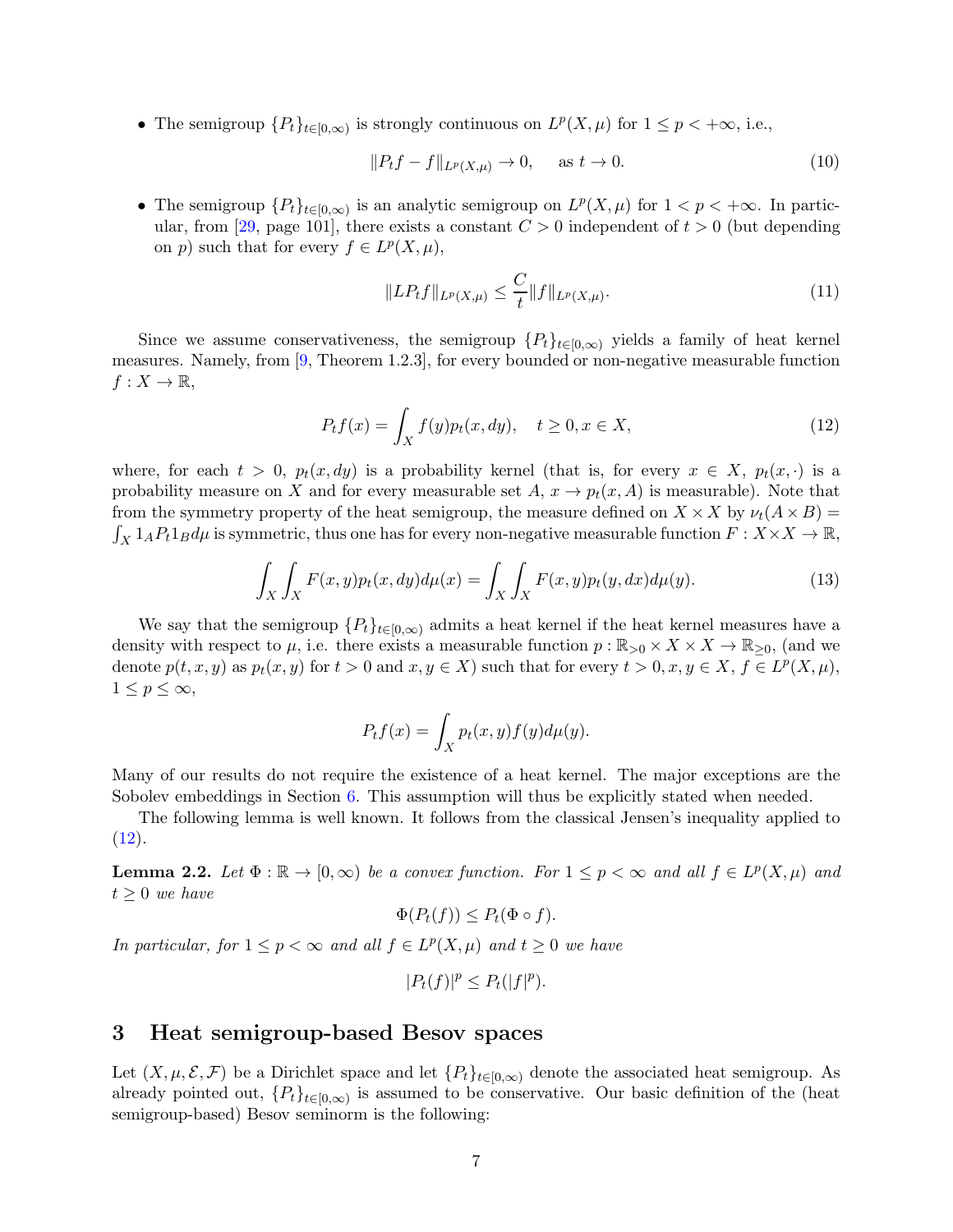<span id="page-7-3"></span><span id="page-7-0"></span>**Definition 3.1.** Let  $p \ge 1$  and  $\alpha \ge 0$ . For  $f \in L^p(X, \mu)$ , we define the Besov seminorm:

$$
||f||_{p,\alpha} = \sup_{t>0} t^{-\alpha} \left( \int_X P_t(|f - f(y)|^p)(y) d\mu(y) \right)^{1/p}
$$

Observe that in terms of the heat kernel measure  $(12)$ , one has:

$$
\int_X P_t(|f - f(y)|^p)(y)d\mu(y) = \int_X \int_X |f(x) - f(y)|^p p_t(y, dx)d\mu(y).
$$

Our goal in this paper is to study the Besov type spaces

$$
\mathbf{B}^{p,\alpha}(X) = \{ f \in L^p(X,\mu) : ||f||_{p,\alpha} < +\infty \}. \tag{14}
$$

.

The norm on  $\mathbf{B}^{p,\alpha}(X)$  is defined as:

$$
||f||_{\mathbf{B}^{p,\alpha}(X)} = ||f||_{L^p(X,\mu)} + ||f||_{p,\alpha}.
$$

<span id="page-7-1"></span>**Remark 3.2.** It is apparent that if v is a normal contraction of  $u \in \mathbf{B}^{p,\alpha}(X)$  then  $v \in \mathbf{B}^{p,\alpha}(X)$ with  $||v||_{p,\alpha} \le ||u||_{p,\alpha}$  and  $||v||_{\mathbf{B}^{p,\alpha}(X)} \le ||u||_{\mathbf{B}^{p,\alpha}(X)}$ . This fact will be used from time to time without further comment.

One has first the following example of the standard Dirichlet form on  $\mathbb{R}^n$ .

**Example 3.3.** If  $X = \mathbb{R}^n$  and  $\mathcal{E}$  is the standard Dirichlet form on  $\mathbb{R}^n$ , that is, for  $f, g \in W^{1,2}(\mathbb{R}^n)$ we have

$$
\mathcal{E}(f,g) = \int_{\mathbb{R}^n} \langle \nabla f(x), \nabla g(x) \rangle dx,
$$

then, for  $p \ge 1$  and  $\alpha \ge 0$  the class  $\mathbf{B}^{p,\alpha}(X)$  coincides with the Besov-Nikol'skii class  $B_{p,\infty}^{2\alpha}(\mathbb{R}^n)$ that consists of  $f \in L^p(\mathbb{R}^n, dx)$  such that

$$
\sup_{h\in\mathbb{R}^n,h\neq 0}\frac{\|f(\cdot+h)-f(\cdot)\|_p}{|h|^{2\alpha}}<+\infty.
$$

We refer, for instance, to [\[7\]](#page-34-12) and [\[54,](#page-36-5) Theorems 4 and  $4^*$ ] for several equivalent descriptions of those spaces.

Comparable Besov type spaces have previously been considered in the literature in some specific settings. A most relevant reference is the paper by K. Pietruska-Pałuba  $[51]$  (see also references therein). In particular, [\[51\]](#page-36-3) provides a metric characterization of the spaces  $\mathbf{B}^{p,\alpha}(X)$  on Dirichlet spaces that admit a heat kernel with Gaussian or sub-Gaussian heat kernel estimates.

<span id="page-7-2"></span>**Theorem 3.4** ( [\[51,](#page-36-3) Theorem 3.2]). Let  $(X, \mu, \mathcal{E}, \mathcal{F})$  be a Dirichlet space and let d be a metric on X compatible with the topology of X. Assume that the metric space  $(X,d)$  is Ahlfors  $d_H$ -regular and that  $\{P_t\}_{t\in[0,\infty)}$  admits a heat kernel  $p_t(x,y)$  satisfying, for some  $c_1, c_2, c_3, c_4 \in (0,\infty)$  and  $d_W \in (1,\infty)$ ,

$$
c_1 t^{-d_H/d_W} \exp\left(-c_2 \left(\frac{d(x,y)^{d_W}}{t}\right)^{\frac{1}{d_W-1}}\right) \le p_t(x,y) \le c_3 t^{-d_H/d_W} \exp\left(-c_4 \left(\frac{d(x,y)^{d_W}}{t}\right)^{\frac{1}{d_W-1}}\right)
$$

for  $\mu \times \mu$ -a.e.  $(x, y) \in X \times X$  for each  $t \in (0, +\infty)$ . Let  $p \ge 1$  and  $\alpha \ge 0$ . We have

$$
\mathbf{B}^{p,\alpha}(X) = \left\{ f \in L^p(X,\mu) \, : \, \sup_{r>0} \frac{1}{r^{\alpha d_W + d_H/p}} \bigg( \iint_{\Delta_r} |f(x) - f(y)|^p \, d\mu(x) \, d\mu(y) \bigg)^{1/p} < \infty \right\}
$$

with comparable seminorms, where for  $r > 0$  the set  $\Delta_r$  denotes the collection of all  $(x, y) \in X \times X$ for which  $d(x, y) < r$ .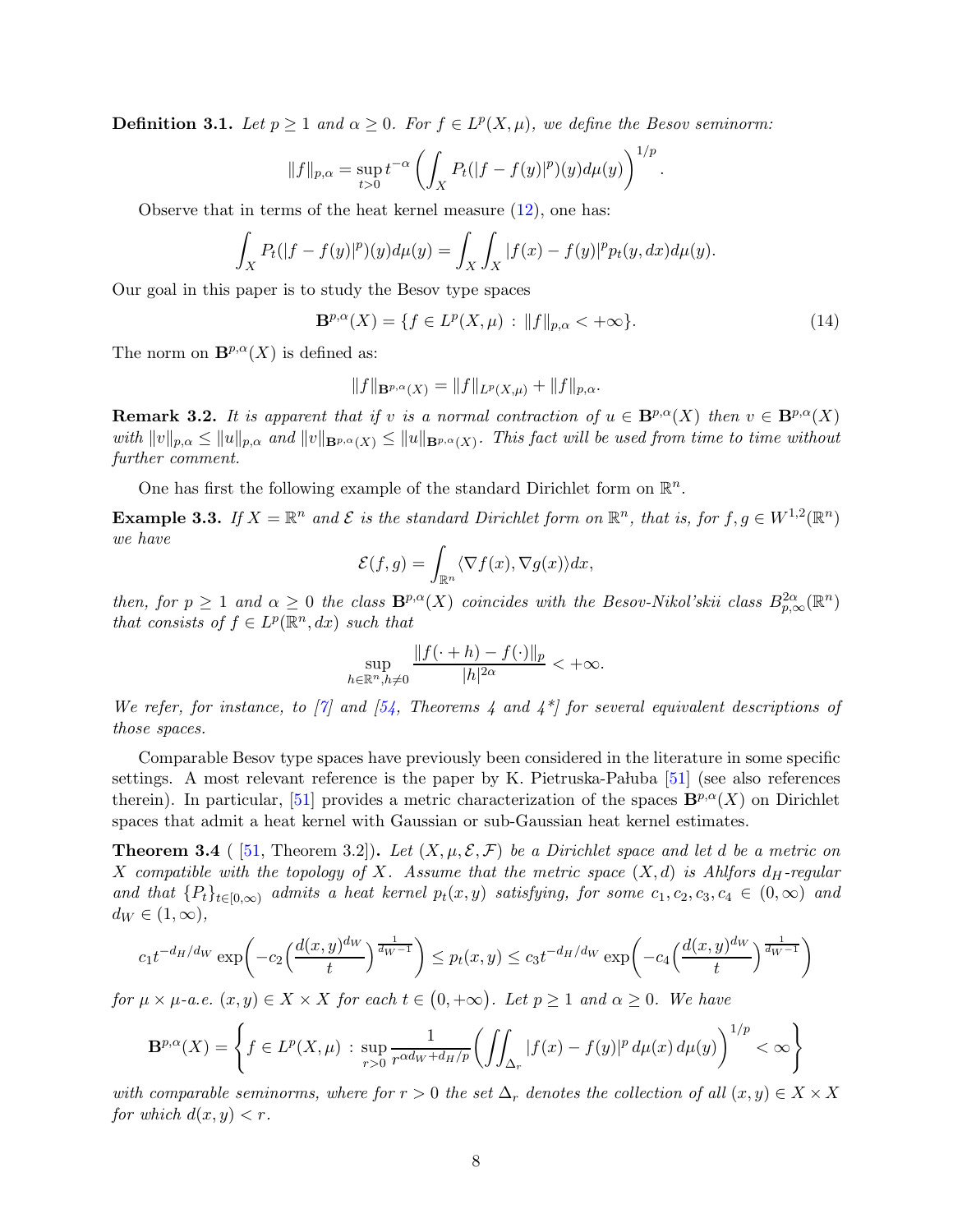<span id="page-8-2"></span>The further study of the spaces  $\mathbf{B}^{p,\alpha}(X)$  on Dirichlet spaces that admit a heat kernel with sub-Gaussian estimates will be the object of the paper [\[2\]](#page-33-2). In the present paper, one of the main goals is to study the spaces  $\mathbf{B}^{p,\alpha}(X)$  in the framework of a general Dirichlet space  $(X, \mu, \mathcal{E}, \mathcal{F})$ .

### <span id="page-8-0"></span>4 Properties of the heat semigroup-based Besov spaces

In this section we identify and prove some fundamental properties of the Besov spaces given in Section [3,](#page-6-0) including Banach space property, reflexivity, and non-triviality. We also show that the supremum in the definition of Besov spaces can be replaced with limit supremum; this "locality in time" property is very useful in obtaining local information about Besov functions (in particular, dimensions of boundaries of sets whose characteristic functions are in a Besov class from their norms, see  $[1-3]$  $[1-3]$ ). We will also prove interpolation inequalities and pseudo-Poincaré inequalities. Those pseudo-Poincaré inequalities will play a prominent role in the study of Sobolev inequalities, see Section [6.](#page-25-0) Finally, we study the relationship between the Besov spaces and the domain of the fractional powers of the generator of the Dirichlet form.

Throughout the section, let  $(X, \mu, \mathcal{E}, \mathcal{F})$  be a Dirichlet space and let  $\{P_t\}_{t\in [0,\infty)}$  denote the associated Markovian semigroup.

### <span id="page-8-1"></span>4.1 Locality in time

The following "locality in time" property will be useful in understanding functions of bounded variation, to be studied in the second and third paper  $[1, 2]$  $[1, 2]$ . It also underlines the fact that the Besov energy seminorm  $\|\cdot\|_{p,\alpha}$  is a global object, since in going from the supremum in the Besov norm to limit supremum one also picks up the  $L^p$ -norm. Recall the definition of (heat semigroupbased) Besov classes from Definition [3.1.](#page-7-0)

**Lemma 4.1.** Let  $p \ge 1$  and  $\alpha \ge 0$ . Then

$$
\mathbf{B}^{p,\alpha}(X) = \left\{ f \in L^p(X,\mu) \, : \, \limsup_{t \to 0} t^{-\alpha} \left( \int_X P_t(|f - f(y)|^p)(y) d\mu(y) \right)^{1/p} < +\infty \right\}.
$$

Moreover, if  $\beta > \alpha$ , then  $\mathbf{B}^{p,\beta}(X) \subset \mathbf{B}^{p,\alpha}(X)$ . Furthermore, for  $f \in \mathbf{B}^{p,\alpha}(X)$ , and for every  $t > 0$ , we have

$$
||f||_{p,\alpha} \leq \frac{2}{t^{\alpha}} ||f||_{L^p(X,\mu)} + \sup_{s \in (0,t]} s^{-\alpha} \left( \int_X P_s(|f - f(y)|^p)(y) d\mu(y) \right)^{1/p}.
$$

*Proof.* The claim  $\mathbf{B}^{p,\beta}(X) \subset \mathbf{B}^{p,\alpha}(X)$  for  $\beta > \alpha$  is immediate.

If  $f \in \mathbf{B}^{p,\alpha}(X)$ , then

$$
\limsup_{t\to 0} t^{-\alpha} \left( \int_X P_t(|f - f(y)|^p)(y) d\mu(y) \right)^{1/p} \le ||f||_{p,\alpha}.
$$

Conversely, if  $\limsup_{t\to 0} t^{-\alpha} \left(\int_X P_t(|f - f(y)|^p)(y) d\mu(y)\right)^{1/p} < +\infty$ , then there is some  $\varepsilon > 0$  for which

$$
\sup_{t\in(0,\varepsilon]}t^{-\alpha}\left(\int_X P_t(|f-f(y)|^p)(y)d\mu(y)\right)^{1/p}<\infty.
$$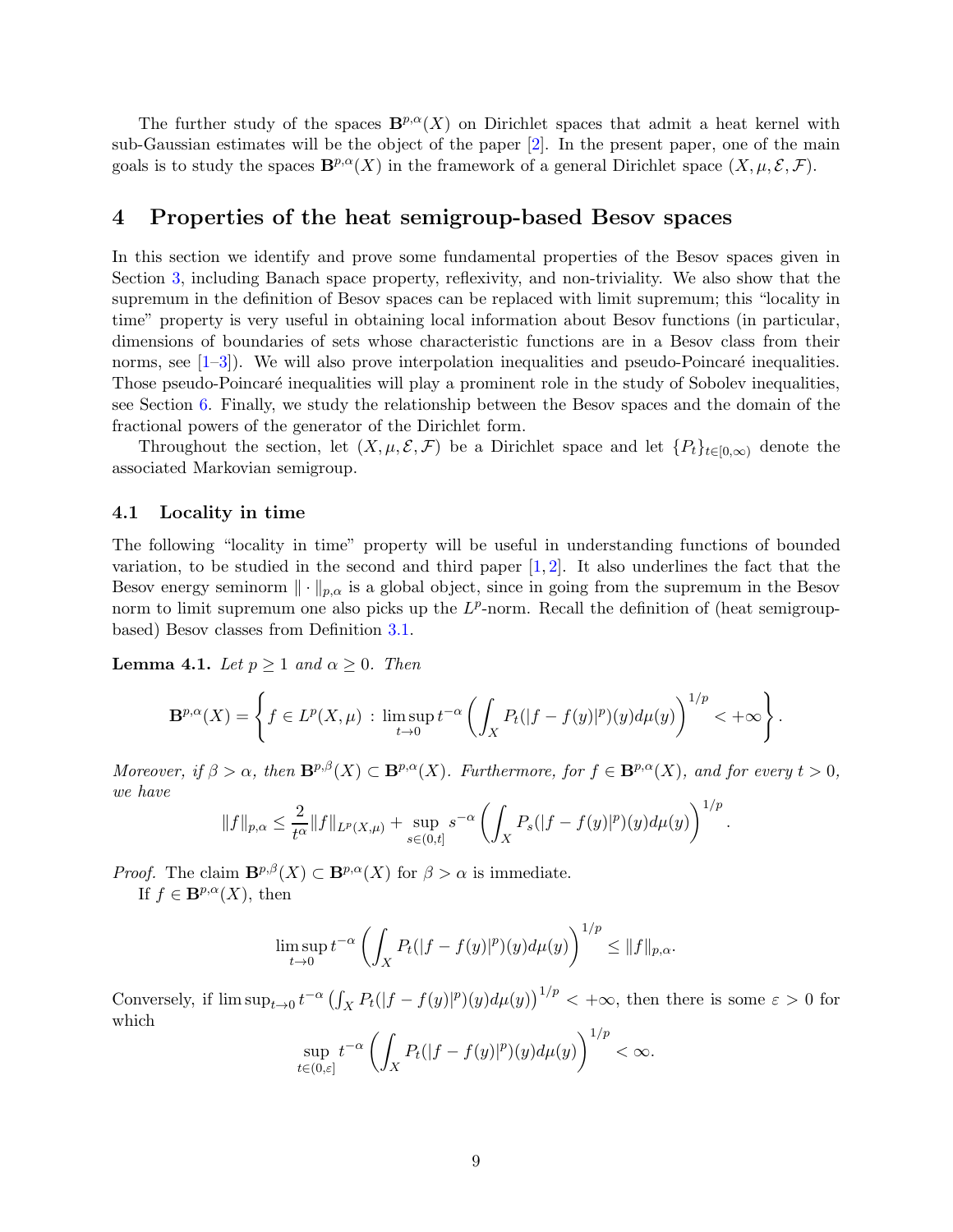<span id="page-9-2"></span>For  $t > \varepsilon$ , since  $|f(x) - f(y)|^p \le 2^{p-1}(|f(x)|^p + |f(y)|^p)$ , the semigroup is conservative (and hence  $P_t 1(x) = 1$  for all  $x \in X$ ) and  $\int_X P_t(|f|^p)(x) d\mu(x) \leq \int_X |f(x)|^p d\mu(x)$ , we have

$$
t^{-\alpha}\left(\int_X P_t(|f - f(y)|^p)(y)d\mu(y)\right)^{1/p} \le 2\varepsilon^{-\alpha}||f||_{L^p(X,\mu)}
$$

.

The last inequality stated in the lemma now follows from the above inequality, and we also have that if  $\limsup_{t\to 0} t^{-\alpha} \left(\int_X P_t(|f - f(y)|^p)(y) d\mu(y)\right)^{1/p} < \infty$ , then  $f \in \mathbf{B}^{p,\alpha}(X)$ . This completes the proof.

Interestingly, in a large class of examples of strictly local Dirichlet forms, for  $\alpha = 1/2$ ,

$$
\limsup_{t \to 0} t^{-\alpha} \left( \int_X P_t(|f - f(y)|^p)(y) d\mu(y) \right)^{1/p}
$$

is actually a limit that can be explicitly computed:

<span id="page-9-0"></span>**Proposition 4.2.** Assume that X is a smooth manifold of dimension  $n \geq d$ . Let  $L = V_0 + \sum_{i=1}^d V_i^2$ be a Hörmander's type operator on X, where the  $V_i$ 's are smooth vector fields. Let us assume that L is essentially self-adjoint on  $C_0^{\infty}(X)$  in  $L^2(X,\mu)$  for some Radon measure  $\mu$  on X. Consider the Dirichlet space  $(X, \mu, \mathcal{E}, \mathcal{F})$  obtained by closing the pre-Dirichlet form

$$
\mathcal{E}(f,g) = \int_X \Gamma(f,g)d\mu(x), \quad f,g \in C_0^{\infty}(X),
$$

where  $\Gamma(f,g)$  is the carré du champ operator defined by  $\Gamma(f,g) = \frac{1}{2}(L(fg) - fLg - gLf)$  $\sum_{i=1}^{d} (V_i f)(V_i g)$ . Assume that the associated semigroup  $P_t$  is conservative. Then, for every  $p \geq 1$ ,

$$
C_0^{\infty}(X) \subset \mathbf{B}^{p,1/2}(X)
$$

and one has for every  $f \in C_0^{\infty}(X)$ , and open set  $A \subset X$ ,

$$
\lim_{t \to 0} t^{-1/2} \left( \int_A P_t(|f - f(x)|^p)(x) d\mu(x) \right)^{1/p} = 2 \left( \frac{\Gamma\left(\frac{1+p}{2}\right)}{\sqrt{\pi}} \right)^{1/p} \left( \int_A \Gamma(f, f)(x)^{p/2} d\mu(x) \right)^{1/p},
$$

where  $\Gamma\left(\frac{1+p}{2}\right)$ 2  $\big)$  denotes the Euler's gamma function.

We will prove this proposition below, after discussing its consequences.

Remark 4.3. In the previous setting, one therefore has

<span id="page-9-1"></span>
$$
\left(\int_{X} \Gamma(f,f)(x)^{p/2} d\mu(x)\right)^{1/p} \le C_{p} \|f\|_{p,1/2} \tag{15}
$$

for  $f \in C_0^{\infty}(X)$ . Moreover, if  $P_t$  satisfies the Bakry-Émery estimate  $\sqrt{\Gamma(P_t f)} \leq C P_t \sqrt{\Gamma(f)}$ , we will see in [\[1,](#page-33-1) Section 4.5] that the converse inequality to [\(15\)](#page-9-1) holds for  $p = 1$ , which takes the form

$$
||f||_{1,1/2} \le c \left( \int_X \Gamma(f,f)(x)^{1/2} d\mu(x) \right).
$$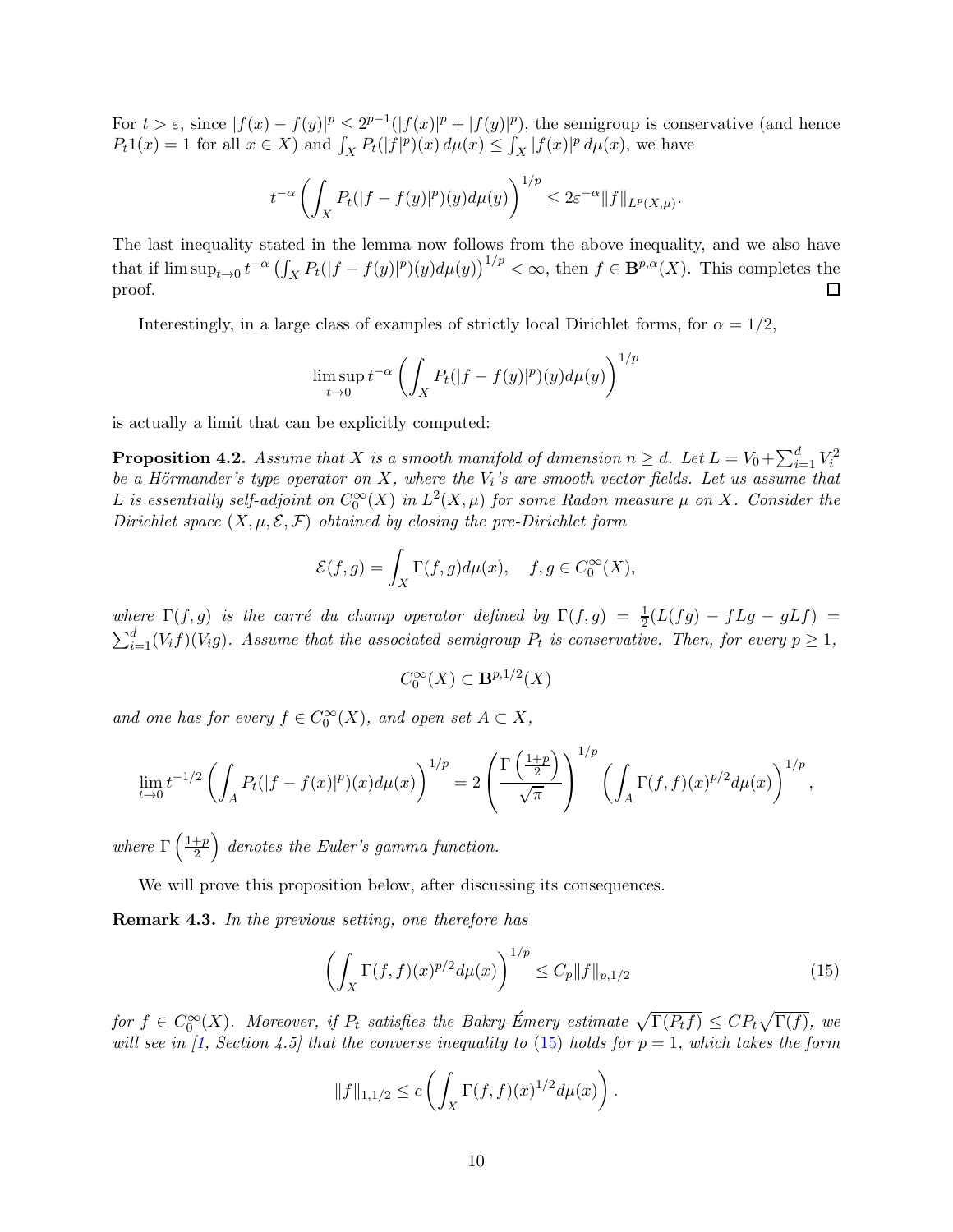<span id="page-10-0"></span>Remark 4.4. Proposition [4.2](#page-9-0) indicates that at a high level of generality, one may expect the Besov spaces  $\mathbf{B}^{p,1/2}(X)$ ,  $1 \leq p < +\infty$  to be closely related to the various notions of Sobolev spaces that have been defined on metric measure spaces (see for instance [\[53\]](#page-36-7)). While in this paper we shall only be concerned with the study of all the Besov spaces  $\mathbf{B}^{p,\alpha}(X)$ , the comparison between Sobolev spaces and Besov spaces will be made in  $\vert 1$ , Section  $\vert 7 \vert$  in the framework of Dirichlet spaces with absolutely continuous energy measures. In the framework of  $[2]$ , it will be interesting to compare our results with the recent preprint  $(40)$  on Sobolev spaces and calculus of variations on fractals. Such a comparison will be the subject of future study.

**Example 4.5.** If  $X = \mathbb{R}^n$  and  $\mathcal{E}$  is the standard Dirichlet form on  $\mathbb{R}^n$ , it is natural to expect that for every  $p \geq 1$ , and every  $f \in \mathbf{B}^{p,1/2}(X)$ 

$$
\lim_{t\to 0}t^{-1/2}\left(\int_{\mathbb{R}^n}P_t(|f-f(x)|^p)(x)dx\right)^{1/p}=2\left(\frac{\Gamma\left(\frac{1+p}{2}\right)}{\sqrt{\pi}}\right)^{1/p}\left(\int_{\mathbb{R}^n}|\nabla f(x)|^pdx\right)^{1/p}.
$$

The case  $p = 1$  is proved in [\[50\]](#page-36-8), but we did not find it in the literature for  $p > 1$ ,  $p \neq 2$ , though it seems to be closely related to [\[16\]](#page-34-13).

**Proof of Proposition [4.2](#page-9-0).** We use here a probabilistic argument. For  $x \in X$ , we denote by  $(B_t^x)_{t\geq0}$  the L-Brownian motion on X started from x, that is the diffusion with generator L. It can be constructed as the solution of a stochastic differential equation in Stratonovich form:

$$
dB_t^x = V_0(B_t^x)dt + \sqrt{2}\sum_{i=1}^d V_i(B_t^x) \circ d\beta_t^i
$$

where  $\beta$  is a d-dimensional Brownian motion. Let  $f \in C_0^{\infty}(X)$ . The process

$$
M_t^f = f(B_t^x) - f(x) - \int_0^t Lf(B_s^x)ds
$$

is a square integrable martingale that can be written

$$
M_t^f = \sqrt{2} \sum_{i=1}^d \int_0^t (V_i f)(B_s^x) d\beta_s^i.
$$

We have then

$$
P_t(|f - f(x)|^p)(x) = \mathbb{E}(|f(B_t^x) - f(x)|^p)
$$
  
= 
$$
\mathbb{E}\left(\left|M_t^f + \int_0^t Lf(B_s^x)ds\right|^p\right).
$$

Observe now that  $\frac{1}{\sqrt{2}}$  $\frac{1}{t} \int_0^t Lf(B_s^x)ds$  almost surely converges to 0 when  $t \to 0$ . Note also that  $\frac{1}{\sqrt{t}}$  $\overline{t}^{M_t^f}$ converges in all  $L^{p}$ 's to the Gaussian random variable  $\sqrt{2} \sum_{i=1}^{d} (V_i f)(x) \beta_1^i$ . Since f has a compact support, one deduces that

$$
\lim_{t \to 0} t^{-1/2} \left( \int_A P_t(|f - f(x)|^p)(x) d\mu(x) \right)^{1/p} = C_p \left( \int_A \Gamma(f, f)(x)^{p/2} d\mu(x) \right)^{1/p},
$$

 $\setminus$ <sup>1/p</sup> with  $C_p = \sqrt{2} \mathbb{E}(|N|^p)^{1/p} = 2 \left( \frac{\Gamma(\frac{1+p}{2})}{\sqrt{\pi}} \right)$ , where N denotes a Gaussian random variable with mean 0 and variance 1.  $\Box$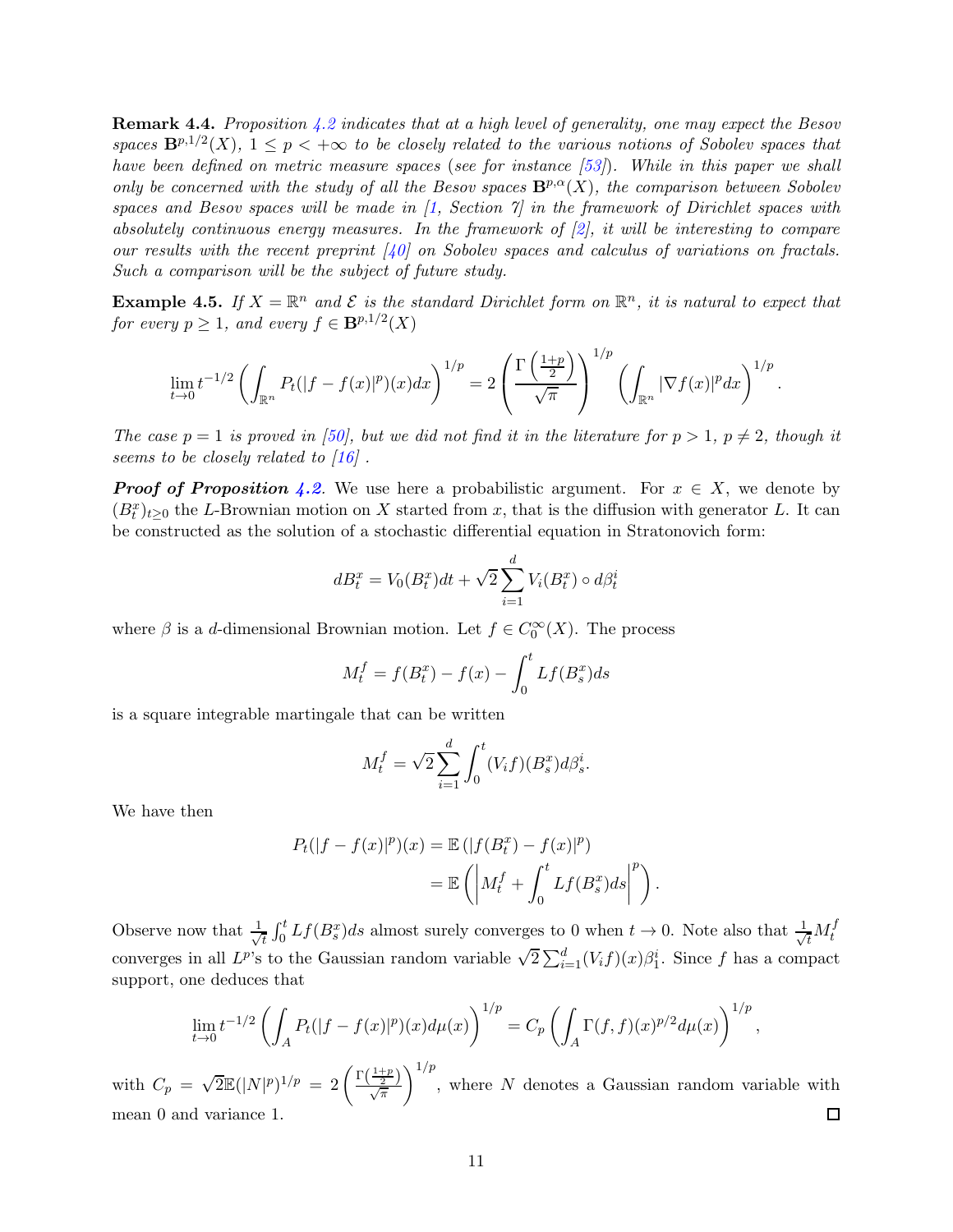# <span id="page-11-0"></span>4.2  $B^{2,1/2}(X) = \mathcal{F}$  and non-triviality of some of the spaces  $B^{p,\alpha}(X)$

We prove that the Besov space  $\mathbf{B}^{2,1/2}(X)$  is exactly the domain  $\mathcal F$  of the Dirichlet form. It follows that  $\mathbf{B}^{2,1/2}(X)$  is dense in  $L^2(X,\mu)$ .

<span id="page-11-1"></span>**Proposition 4.6.** We have  $\mathbf{B}^{2,1/2}(X) = \mathcal{F}$ . Moreover, for every  $f \in \mathcal{F}$ ,  $2\mathcal{E}(f, f) = ||f||_{2,1/2}^2$ .

*Proof.* Let  $f \in L^2(X, \mu)$ . Note that as  $P_t$  is linear and fixes constant functions (by its conservativeness), we have for  $t > 0$  that

$$
P_t(|f - f(y)|^2)(y) = P_t(f^2)(y) + f(y)^2 - 2f(y)P_t(f)(y).
$$

Therefore,

$$
\frac{1}{2t} \int_X P_t(|f - f(y)|^2)(y) d\mu(y) = \frac{1}{2t} \int_X (P_t(f^2)(y) + f(y)^2 - 2f(y)P_t(f)(y)) d\mu(y).
$$

Now using the symmetry [\(9\)](#page-5-1) and the conservativeness of  $\{P_t\}_{t\in[0,\infty)}$ , we have

$$
\int_X P_t(f^2)(y) d\mu(y) = \int_X (P_t 1)(y) f^2(y) d\mu(y) = \int_X f^2(y) d\mu(y).
$$

Therefore,

$$
\frac{1}{2t} \int_{X} P_t(|f - f(y)|^2)(y) d\mu(y) = \frac{1}{t} \int_{X} (f(y)^2 - f(y)P_t(f)(y)) d\mu(y)
$$

$$
= \frac{1}{t} \langle (I - P_t)f, f \rangle.
$$
(16)

From Lemma [2.1](#page-5-2) above, one sees that the right side of  $(16)$  is positive and decreasing as t increases, and has limit  $\mathcal{E}(f, f)$  as  $t \downarrow 0$  if and only if  $f \in \mathcal{F}$ . From this, we know that the limit  $t \to 0^+$  of the left-hand side term above is the supremum, and the claim follows.  $\Box$ 

<span id="page-11-5"></span>**Proposition 4.7.** If  $1 \le q \le p < \infty$  and  $f \in \mathbf{B}^{p,\alpha}(X)$ , then  $|f|^{p/q} \in \mathbf{B}^{q,\alpha}(X)$  and

<span id="page-11-4"></span><span id="page-11-2"></span>
$$
\| |f|^{p/q} \|_{q,\alpha} \le 2^{1/q} \left( \frac{p}{q} \right) \| f \|_{L^p(X,\mu)}^{(p/q)-1} \| f \|_{p,\alpha}.
$$
 (17)

Proof. We need only prove the seminorm estimate, as the norm estimate then follows trivially from Hölder's inequality. We use for any  $a, b > 0$  such that  $a \neq b$ , the elementary inequality

<span id="page-11-3"></span>
$$
\frac{|a^{p/q} - b^{p/q}|}{|a - b|} \le \frac{p}{q} \max\{a, b\}^{\frac{p}{q} - 1}.
$$

Equivalently,

$$
|a^{p/q} - b^{p/q}|^q \le \left(\frac{p}{q}\right)^q \max\{a, b\}^{p-q} |a - b|^q.
$$

Using this elementary inequality, one has

$$
\int_{X} \int_{X} |[f(x)|^{p/q} - |f(y)|^{p/q}]^{q} p_{t}(y, dx) d\mu(y)
$$
\n
$$
\leq \left(\frac{p}{q}\right)^{q} \int_{X} \int_{X} (|f(x)|^{p-q} + |f(y)|^{p-q}) ||f(x)| - |f(y)||^{q} p_{t}(y, dx) d\mu(y)
$$
\n
$$
\leq \left(\frac{p}{q}\right)^{q} \int_{X} \int_{X} (|f(x)|^{p-q} + |f(y)|^{p-q}) |f(x) - f(y)|^{q} p_{t}(y, dx) d\mu(y).
$$
\n(18)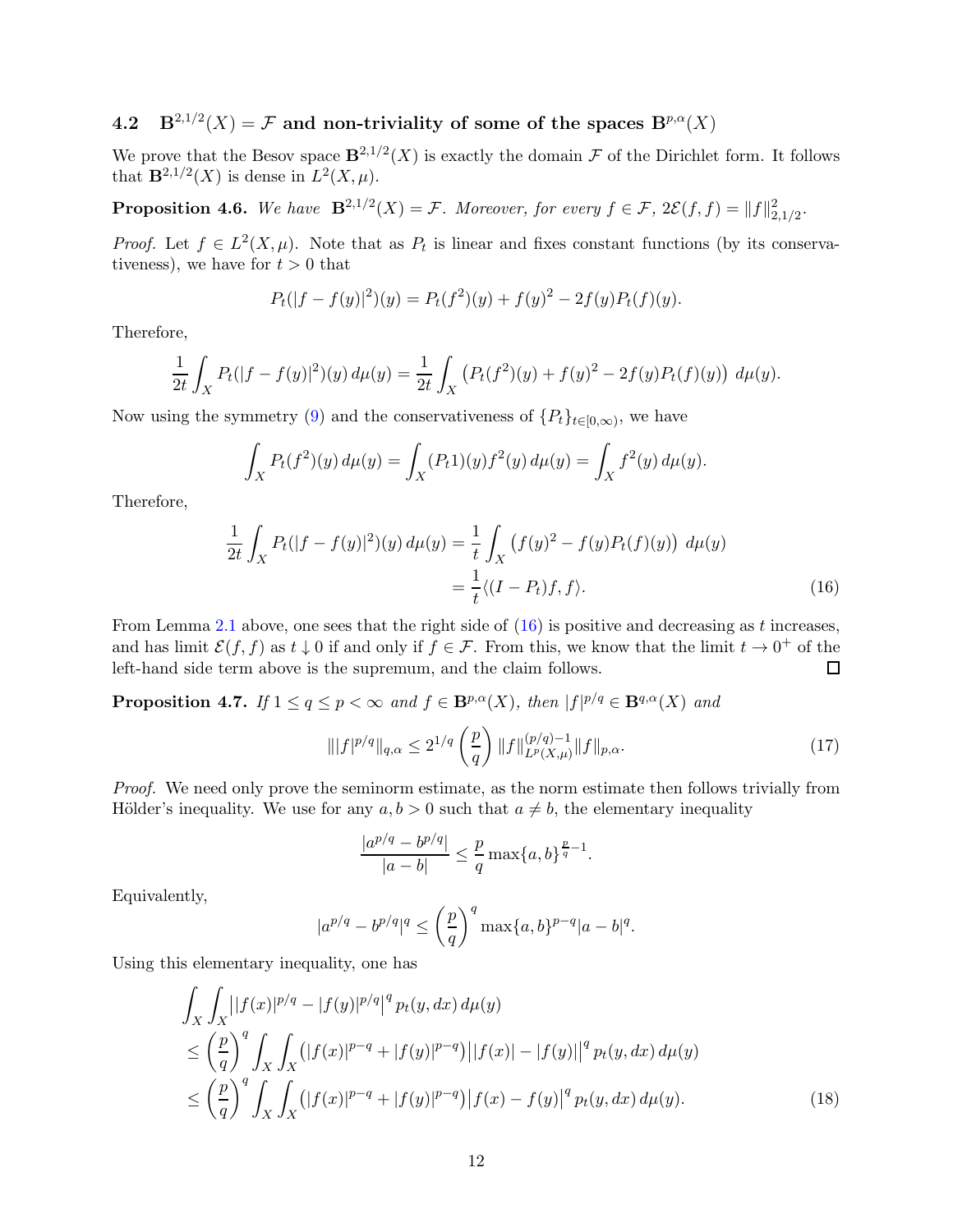We now observe that thanks to  $(13)$ ,

$$
\int_X \int_X |f(x)|^{p-q} |f(x) - f(y)|^q p_t(y, dx) d\mu(y) = \int_X \int_X |f(x)|^{p-q} |f(x) - f(y)|^q p_t(x, dy) d\mu(x).
$$

On the other hand,

$$
\int_X \int_X |f(y)|^{p-q} |f(x) - f(y)|^q p_t(y, dx) d\mu(y) = \int_X \int_X |f(x)|^{p-q} |f(x) - f(y)|^q p_t(x, dy) d\mu(x).
$$

Thus, applying Hölder's inequality and then  $(12)$  to  $(18)$ , we have

$$
\int_{X} \int_{X} |[f(x)|^{p/q} - |f(y)|^{p/q}]^{q} p_{t}(y, dx) d\mu(y)
$$
\n
$$
\leq 2 \left(\frac{p}{q}\right)^{q} \int_{X} |f(x)|^{p-q} \left(\int_{X} |f(x) - f(y)|^{q} p_{t}(x, dy)\right) d\mu(x)
$$
\n
$$
\leq 2 \left(\frac{p}{q}\right)^{q} \int_{X} |f(x)|^{p-q} \left(\int_{X} |f(x) - f(y)|^{p} p_{t}(x, dy)\right)^{q/p} d\mu(x)
$$
\n
$$
\leq 2 \left(\frac{p}{q}\right)^{q} \|f\|_{L^{p}(X,\mu)}^{p-q} \left(\int_{X} \int_{X} |f(x) - f(y)|^{p} p_{t}(x, dy) d\mu(x)\right)^{q/p}
$$
\n
$$
\leq 2 \left(\frac{p}{q}\right)^{q} \|f\|_{L^{p}(X,\mu)}^{p-q} \left(\int_{X} P_{t}(|f - f(x)|^{p})(x) d\mu(x)\right)^{q/p}
$$
\n
$$
\leq 2 \left(\frac{p}{q}\right)^{q} \|f\|_{L^{p}(X,\mu)}^{p-q} t^{cq} \|f\|_{p,\alpha}^{q},
$$

which implies  $(17)$ .

The following is an immediate consequence of Propositions [4.6](#page-11-1) and [4.7.](#page-11-5)

<span id="page-12-1"></span>**Corollary 4.8.** If  $1 \leq q \leq p < \infty$  and  $\mathbf{B}^{p,\alpha}(X)$  is dense in  $L^p(X,\mu)$ , then  $\mathbf{B}^{q,\alpha}(X)$  is dense in  $L^q(X,\mu)$ . Hence  $\mathbf{B}^{p,1/2}(X)$  is dense in  $L^p(X,\mu)$  for  $1 \leq p \leq 2$ .

We note that when the measure is finite a stronger statement is true:

**Proposition 4.9.** Let us assume that  $\mu(X) < \infty$ . Then  $p \geq q$  implies  $\mathbf{B}^{p,\alpha}(X) \subset \mathbf{B}^{q,\alpha}(X)$  and

$$
||f||_{q,\alpha} \leq \mu(X)^{1/q-1/p} ||f||_{p,\alpha}.
$$

*Proof.* Let  $f \in \mathbf{B}^{p,\alpha}(X)$ . From Lemma [2.2](#page-6-3) and Hölder's inequality, one has

$$
\int_X P_t(|f - f(y)|^q) d\mu(y) \le \int_X P_t(|f - f(y)|^p)^{q/p} d\mu(y) \le (\mu(X))^{1-q/p} \left(\int_X P_t(|f - f(y)|^p) d\mu(y)\right)^{q/p}.
$$

### <span id="page-12-0"></span>4.3 Triviality of some of the spaces  $B^{p,\alpha}(X)$

As we have seen, the space  $\mathbf{B}^{2,1/2}(X)$  is dense in  $L^2(X,\mu)$  since it is the domain  $\mathcal F$  of  $\mathcal E$  which is dense in  $L^2(X)$ . For other values of the parameters, it turns out that some of the spaces  $\mathbf{B}^{p,\alpha}(X)$ are in general trivial.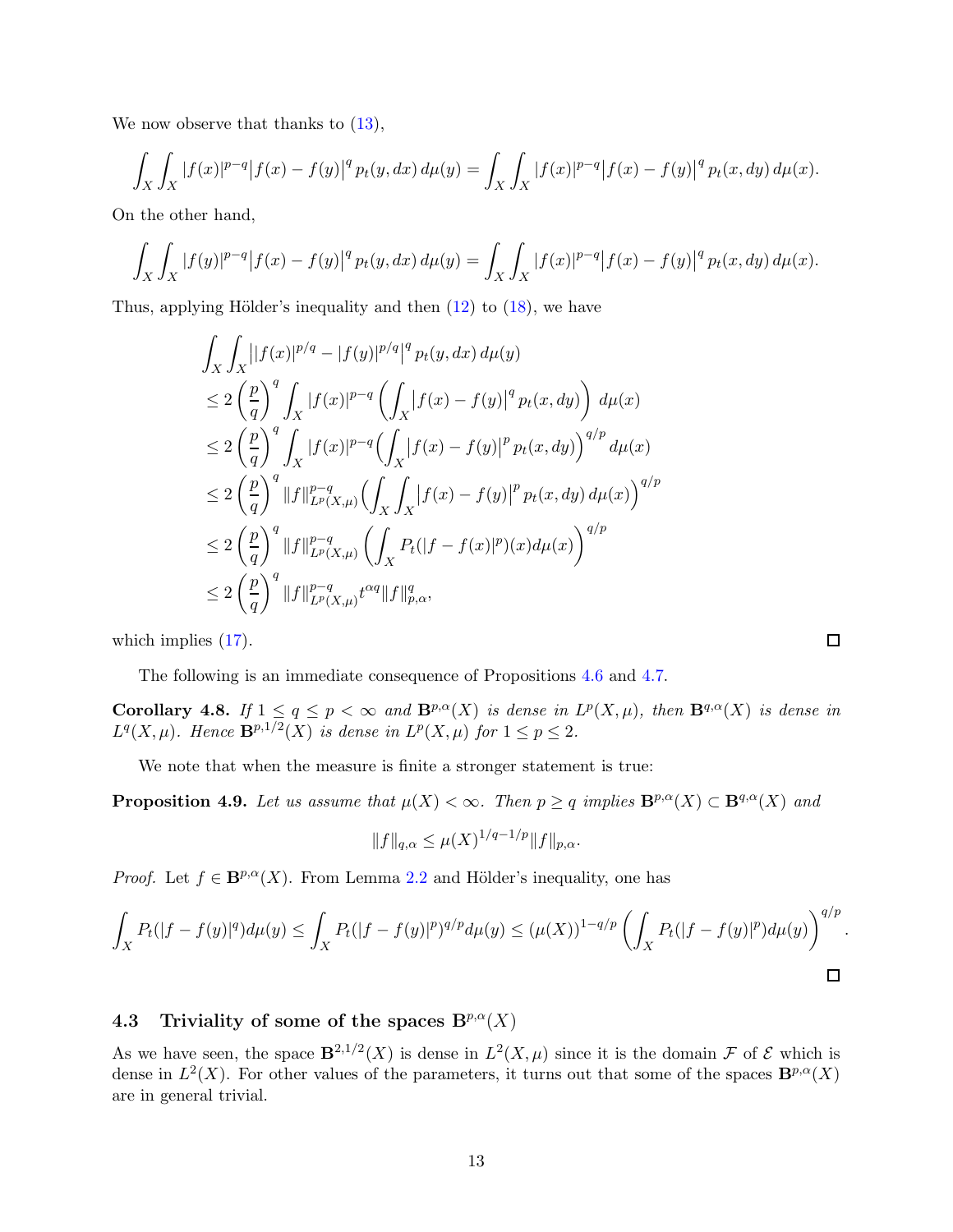<span id="page-13-3"></span><span id="page-13-2"></span>**Proposition 4.10.** Suppose that for all  $f \in \mathcal{F}$  we have that f is constant whenever  $\mathcal{E}(f, f) = 0$ . Then, any  $f \in \mathbf{B}^{p,\alpha}(X)$  with  $1 \leq p \leq 2$  and  $\alpha > 1/p$  is constant.

*Proof.* Let  $f \in \mathbf{B}^{p,\alpha}(X)$  with  $1 \le p \le 2$ . For  $n \ge 0$ , we set  $f_n := \min\{n, \max\{-n, f\}\}\$ . Since  $|f_n(x) - f_n(y)| \leq |f(x) - f(y)|$  for every  $x, y \in X$  and therefore  $P_t(|f_n - f_n(y)|^p) \leq P_t(|f - f(y)|^p)$ , it is clear that  $f_n \in \mathbf{B}^{p,\alpha}(X)$ . Moreover,

$$
P_t(|f_n - f_n(x)|^2) = P_t(|f_n - f_n(x)|^{2-p}|f_n - f_n(x)|^p) \le 2^{2-p} ||f_n||_{L^{\infty}(X,\mu)}^{2-p} P_t(|f_n - f_n(x)|^p).
$$

Therefore,

$$
\frac{1}{2t} \int_X P_t(|f_n - f_n(x)|^2)(x) d\mu(x) \le 2^{1-p} t^{\alpha p-1} \|f_n\|_{L^\infty(X,\mu)}^{2-p} \|f_n\|_{p,\alpha}^p.
$$

As  $\alpha p > 1$ , this implies that

$$
\lim_{t \to 0} \frac{1}{2t} \int_X P_t(|f_n - f_n(x)|^2)(x) d\mu(x) = 0.
$$

Thus  $f_n \in \mathbf{B}^{2,1/2}(X)$ . Hence from Lemma [2.1](#page-5-2) and Proposition [4.6,](#page-11-1) we see that  $f_n \in \mathcal{F}$  and  $\mathcal{E}(f_n, f_n) = 0$ . This implies that  $f_n$  is constant for every n, thus f is constant.

The following theorem says that functions in  $\mathbf{B}^{p,1/2}(X) \cap \mathcal{F}$  have a property related to the carré du champ. For the definition of a regular Dirichlet space and energy measure used in the proof we refer to the preliminaries in Section [2.](#page-4-0)

<span id="page-13-1"></span>**Theorem 4.11.** Let  $p > 2$ . If  $f \in \mathbf{B}^{p,1/2}(X) \cap \mathcal{F}$  then there is  $\Gamma(f) \in L^1(X,\mu)$  such that for all  $g \in L^{\infty}(X,\mu) \cap \mathcal{F},$ 

<span id="page-13-0"></span>
$$
\int_X g \Gamma(f) d\mu = 2\mathcal{E}(gf, f) - \mathcal{E}(f^2, g). \tag{19}
$$

*Proof.* According to [\[31,](#page-35-7) Theorem A.4.1(ii)], any Dirichlet space  $(X, \mu, \mathcal{E}, \mathcal{F})$  satisfying our assumptions is equivalent to a regular Dirichlet space  $(X', \mu', \mathcal{E}', \mathcal{F}')$  where  $\mu'$  is a Radon measure. This result was first obtained in [\[30\]](#page-35-12), and in [\[39,](#page-35-13) Section 6] the isomorphism is realized as a Gelfand trans-form. According to [\[31,](#page-35-7) Appendix A.4], the equivalence between the Dirichlet spaces  $(X, \mu, \mathcal{E}, \mathcal{F})$ and  $(X', \mu', \mathcal{E}', \mathcal{F}')$  implies the equivalence of  $L^p(X, \mu)$  and  $L^p(X', \mu')$  spaces and the equivalence of corresponding semigroups  $P_t$  and  $P'_t$ . The spaces  $\mathbf{B}^{p,1/2}(X)$  and  $\mathbf{B}^{p,1/2}(X')$  are therefore also equivalent.

Since  $(X', \mu', \mathcal{E}', \mathcal{F}')$  is regular, the Radon energy measure  $\nu'_{f'}$  exists for any  $f' \in \mathcal{F}'$ . Let  $f' \in \mathbf{B}^{p,1/2}(X') \cap \mathcal{F}'$  and suppose  $g' \in L^{\infty}(X',\mu') \cap \mathcal{F}'$  with support of finite  $\mu'$ -measure. Note that then  $g' \in L^{p/(p-2)}(X', \mu').$ 

By Hölder's inequality from Lemma  $2.2$ , we have

$$
\frac{1}{t} \int_{X'} |g'(y)| P'_t (|f' - f'(y)|^2)(y) d\mu'(y) \le \frac{1}{t} \int_{X'} |g'(y)| (P'_t (|f' - f'(y)|^p)(y))^{2/p} d\mu'(y)
$$
\n
$$
\le \frac{1}{t} \Biggl( \int_{X'} P'_t (|f' - f'(y)|^p)(y) d\mu'(y) \Biggr)^{2/p} ||g'||_{L^{\frac{p}{p-2}}(X',\mu')}
$$
\n
$$
\le ||f'||_{p,1/2}^2 ||g'||_{L^{\frac{p}{p-2}}(X',\mu')}.
$$

Observe that we have

$$
\int_{X'} g'(y)P'_t(|f'-f'(y)|^2)(y) d\mu'(y) = \langle P'_t((f')^2), g'\rangle - 2\langle P'_t f', f'g'\rangle + \langle (f')^2, g'\rangle
$$
  
= -\langle -P'\_t((f')^2), g'\rangle - 2\langle P'\_t f', f'g'\rangle + 2\langle f', f'g'\rangle - \langle (f')^2, g'\rangle  
= -\langle (I'-P'\_t)(f')^2, g'\rangle + 2\langle (I'-P'\_t)f', f'g'\rangle.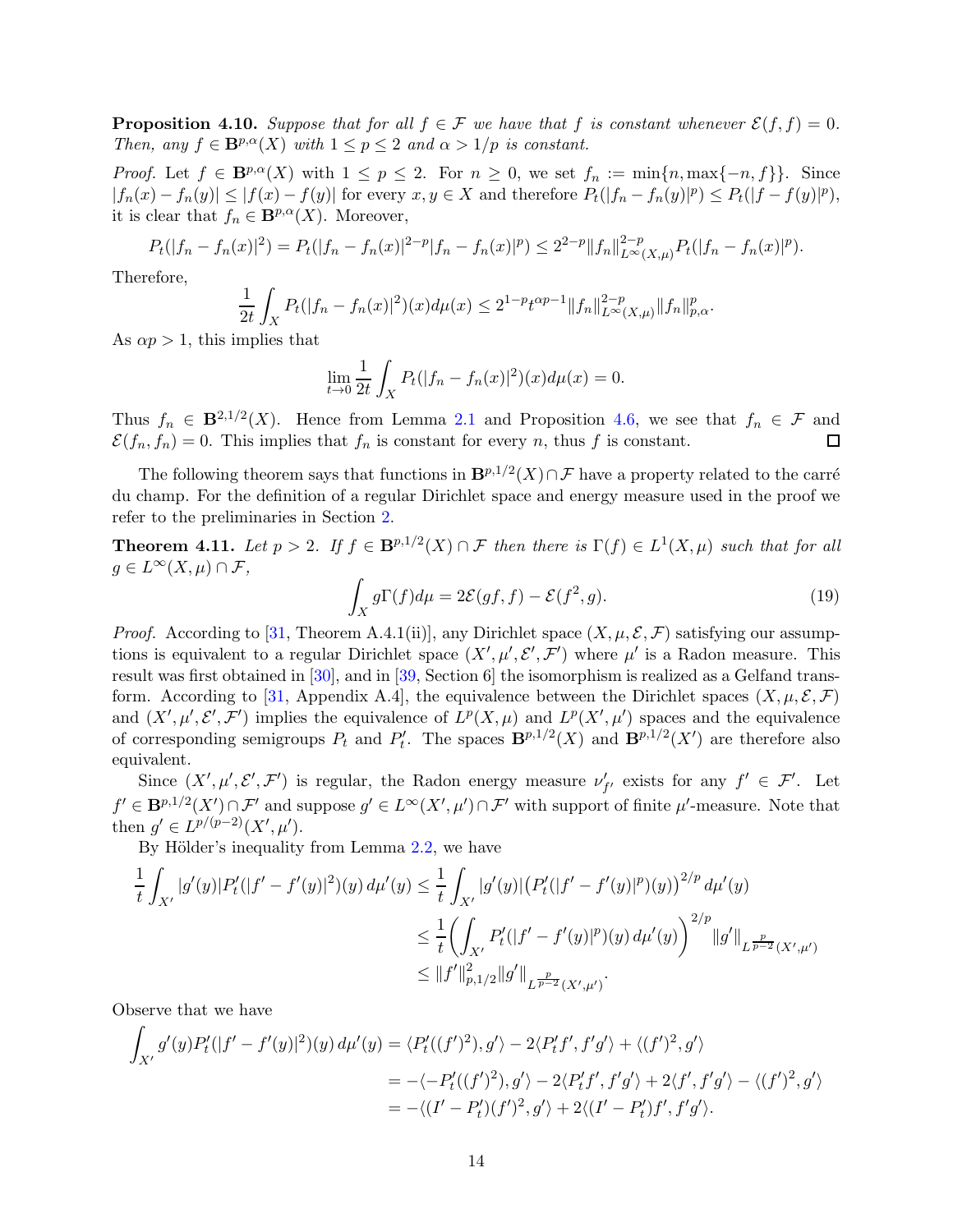<span id="page-14-1"></span>Now using the above identity and then taking the limit  $t \to 0$ , we obtain

$$
||f'||_{p,1/2}^2||g'||_{L^{p/(p-2)}(X',\mu)} \ge \lim_{t \to 0} \left( \frac{2}{t} \langle (I' - P'_t)f', f'g' \rangle - \frac{1}{t} \langle (I' - P'_t)(f')^2, g \rangle \right)
$$
  
=  $2\mathcal{E}'(f'g', f') - \mathcal{E}'((f')^2, g') = \int_{X'} 2g' d\nu'_{f'},$ 

where, as in the previous result, the limit is by Lemma [2.1](#page-5-2) above. The final equality is from the definition of  $\nu'_{f'}$  and [\[24,](#page-34-11) Theorem 4.3.11], see also [\[14\]](#page-34-10).

In particular, if  $E_1 \subset E_2$  are of finite  $\mu'$  measure and  $\mathbf{1}_{E_1} \leq g' \leq \mathbf{1}_{E_2}$  then we obtain

$$
\nu'_{f'}(E_1) \leq \int_{X'} g' d\nu'_{f'} \leq \frac{1}{2} ||f'||^2_{p,1/2} (\mu'(E_2))^{(p-2)/p}.
$$

We wish to show that  $\nu'_{f'}$ -measure of a  $\mu'$ -null X'-Borel set is zero. Since both  $\mu'$  and  $\nu'_{f'}$  are X'-Radon measures, it suffices to show this for a compact  $\mu'$ -null set  $E_1$ . For  $U \supset E_1$  open with compact closure there is a continuous function h satisfying  $h = 1$  on  $E_1$  and  $h = 0$  on  $X' \setminus U$ . Then by the regularity of  $\mathcal{E}'$ , we can find  $k \in \mathcal{F}'$  for which  $||h-k||_{\infty} < 1/3$  (see [\[24,](#page-34-11) Definition 1.3.10(iii)]), at which point  $g' = 3((k \wedge 2/3) - 1/3) \vee 0$  satisfies the conditions of the above estimate with  $E_2 = \overline{U}$ , the closure of U. Then

$$
\nu'_{f'}(E_1) \le ||f'||_{p,1/2}^2 \mu'(\bar{U})^{(p-2)/p} \le ||f'||_{p,1/2}^2 \mu'(V)^{(p-2)/p}
$$

for any open V containing  $\bar{U}$ . Thus  $\nu'_{f'}(E_1) \leq \inf_V ||f'||^2_{p,1/2}\mu'(V)^{(p-2)/p}$ , with the infimum over all open sets V containing  $E_1$ ; this is zero by the outer regularity of  $\mu'$  on X'. Hence  $\nu'_{f'} \ll \mu'$  with a density  $\frac{\nu'_{f'}}{\mu'} \in L^1(X',\mu')$ . However the equivalence of the Dirichlet forms and  $L^p$  spaces then allows us to take  $\Gamma(f) \in L^1(X, \mu)$  so that for  $u \in \mathcal{F} \cap L^{\infty}(X, \mu)$ ,

$$
\int_X u\Gamma(f) d\mu = \int_{X'} u' \frac{\nu'_{f'}}{\mu'} d\mu' = 2\mathcal{E}'(f'u', f') - \mathcal{E}'((f')^2, g') = \int_{X'} 2u' d\nu'_{f'} = 2\mathcal{E}(fu, f) - \mathcal{E}(f^2, u). \quad \Box
$$

We deduce two corollaries. The first uses the definition of a carré du champ operator, see  $[15,$ Defintion 4.1.2 ], which is that there is a map  $f \mapsto \Gamma(f)$  on a  $\mathcal{E}_1$ -dense subspace of  $\mathcal{F} \cap L^{\infty}$  such that [\(19\)](#page-13-0) holds. It shows that for  $p > 2$ ,  $\mathbf{B}^{p,1/2}(X) \cap \mathcal{F}$  is dense in  $\mathcal F$  only in Dirichlet spaces that admit a carré du champ operator.

**Corollary 4.12.** If  $\mathbf{B}^{p,1/2}(X) \cap \mathcal{F}$  is dense in F with respect to the norm  $\mathcal{E}_1$  defined in [\(7\)](#page-4-2) for some  $p > 2$ , then  $\mathcal E$  admits a carré du champ operator. In particular, [\(19\)](#page-13-0) is true for all  $f \in \mathcal F \cap L^\infty(X, \mu)$ . *Proof.* The proof that  $\Gamma$  extends to represent all  $f \in \mathcal{F} \cap L^{\infty}(X, \mu)$  is [\[15,](#page-34-7) Proposition 4.1.3].  $\Box$ 

The second corollary is of interest because it is known there are spaces that admit regular Dirichlet forms for which the energy measure  $\nu_f$  is singular to  $\mu$  for any non-constant  $f \in \mathcal{F} \cap$  $L^{\infty}(X,\mu)$ , see [\[13,](#page-34-14)[46\]](#page-35-10). Examples of such spaces include the Sierpinski gasket, see for instance [\[10,](#page-34-15) [11,](#page-34-16) [42,](#page-35-14) 43. These spaces also have the property that  $\mathcal{E}(f, f) = 0$  implies f is constant, so the following result says that on these spaces  $\mathbf{B}^{p,1/2}(X)$  consists of constant functions when  $p > 2$ .

<span id="page-14-0"></span>**Corollary 4.13.** Suppose that for all  $f \in \mathcal{F}$  we have that f is constant whenever  $\mathcal{E}(f, f) = 0$ . Then, if  $\mathcal E$  is regular and the energy measure  $\nu_f$  is singular to  $\mu$  for any non-constant  $f \in \mathcal F$ , the space  $\mathbf{B}^{p,1/2}(X)$  contains only constant functions when  $p > 2$ .

*Proof.* Suppose that  $f \in \mathbf{B}^{p,1/2}(X)$  and assume without loss of generality, by Remark [3.2,](#page-7-1) that  $f \geq 0$  is bounded. Then, from Lemma  $4.7 f^{p/2} \in \mathbf{B}^{2,1/2}(X) = \mathcal{F}$  $4.7 f^{p/2} \in \mathbf{B}^{2,1/2}(X) = \mathcal{F}$ . However, since f is bounded, one also has  $f^{p/2} \in \mathbf{B}^{p,1/2}(X)$ . Therefore,  $f^{p/2} \in \mathbf{B}^{p,1/2}(X) \cap \mathcal{F}$ . From the proof of Theorem [4.11](#page-13-1) we can conclude that  $\nu_{f^{p/2}} = 0$ , thus  $f^{p/2}$  and hence f are constants.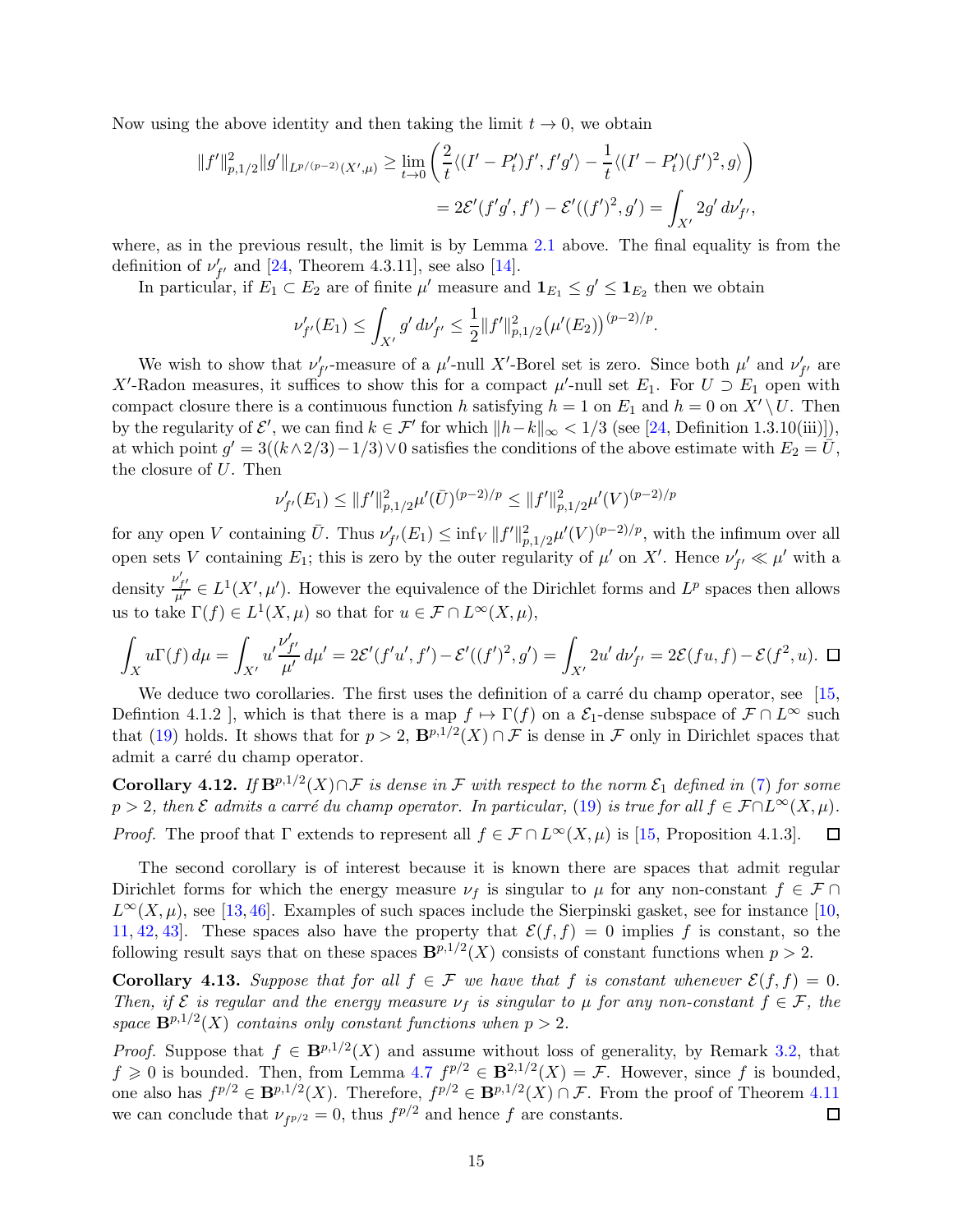### <span id="page-15-0"></span>4.4 Banach space property and reflexivity

In this section we prove that for  $p \geq 1$  and  $\alpha \geq 0$ ,  $\mathbf{B}^{p,\alpha}(X)$  is always a Banach space which is moreover reflexive if  $p > 1$ .

<span id="page-15-1"></span>**Proposition 4.14.** For  $p \ge 1$  and  $\alpha \ge 0$ ,  $\mathbf{B}^{p,\alpha}(X)$  is a Banach space.

*Proof.* Let  $f_n$  be a Cauchy sequence in  $\mathbf{B}^{p,\alpha}(X)$ . Let f be the  $L^p$  limit of  $f_n$ . From Minkowski's inequality used from the representation  $(12)$  and conservativeness of  $P_t$ , one has

$$
\left| \left( \int_X P_t(|f_n - f_n(y)|^p)(y) d\mu(y) \right)^{1/p} - \left( \int_X P_t(|f - f(y)|^p)(y) d\mu(y) \right)^{1/p} \right|
$$
  
\n
$$
\leq \left( \int_X P_t(|(f_n - f) - (f_n(y) - f(y))|^p)(y) d\mu(y) \right)^{1/p}
$$
  
\n
$$
\leq \left( \int_X P_t(|f_n - f|^p)(y) d\mu(y) \right)^{1/p} + \left( \int_X P_t(|f_n(y) - f(y)|^p)(y) d\mu(y) \right)^{1/p}
$$
  
\n
$$
\leq 2||f - f_n||_{L^p(X, \mu)}.
$$

Therefore

$$
\lim_{n\to+\infty}\left(\int_XP_t(|f_n-f_n(y)|^p)(y)d\mu(y)\right)^{1/p}=\left(\int_XP_t(|f-f(y)|^p)(y)d\mu(y)\right)^{1/p},
$$

from which we deduce that

$$
\frac{1}{t^{\alpha}} \left( \int_X P_t(|f - f(y)|^p)(y) d\mu(y) \right)^{1/p} = \lim_{n \to \infty} \frac{1}{t^{\alpha}} \left( \int_X P_t(|f_n - f_n(y)|^p)(y) d\mu(y) \right)^{1/p}
$$
  

$$
\leq \lim_{n \to \infty} ||f_n||_{p,\alpha} < \infty.
$$

Therefore  $f \in \mathbf{B}^{p,\alpha}(X)$  and  $||f||_{p,\alpha} \leq \lim_{n \to +\infty} ||f_n||_{p,\alpha}$ . Similarly, for each fixed positive integer m,

$$
||f - f_m||_{p,\alpha} \le \lim_{n \to +\infty} ||f_n - f_m||_{p,\alpha}
$$

and taking the limit  $m \to +\infty$  together with the fact that  $(f_n)$  is Cauchy with respect to the seminorm  $\|\cdot\|_{n,\alpha}$  completes the proof. seminorm  $\|\cdot\|_{p,\alpha}$  completes the proof.

We now turn to the reflexivity of  $\mathbf{B}^{p,\alpha}(X)$ . The Clarkson inequalities for  $L^p$ -functions are wellknown. Given them, the following equivalent norm of  $\|\cdot\|_{\mathbf{B}^{p,\alpha}(X)}$  immediately verifies the Clarkson inequalities for  $\mathbf{B}^{p,\alpha}(X)$  given below. The equivalent norm, still denoted by  $\|\cdot\|_{\mathbf{B}^{p,\alpha}(X)}$ , is given by

$$
||f||_{\mathbf{B}^{p,\alpha}(X)} = \left(||f||_{L^p(X,\mu)}^p + ||f||_{p,\alpha}^p\right)^{\frac{1}{p}}.
$$

**Lemma 4.15** (Clarkson type inequalities). Let  $f, g \in \mathbf{B}^{p,\alpha}(X)$ ,  $1 < p < \infty$ , and q be the Hölder conjugate of p. If  $2 \leq p < \infty$ , then

$$
||(f+g)/2||_{\mathbf{B}^{p,\alpha}(X)}^p+||(f-g)/2||_{\mathbf{B}^{p,\alpha}(X)}^p \le ||f||_{\mathbf{B}^{p,\alpha}(X)}^p/2+||g||_{\mathbf{B}^{p,\alpha}(X)}^p/2.
$$
 (20)

If  $1 < p \leq 2$ , then

$$
\|(f+g)/2\|_{\mathbf{B}^{p,\alpha}(X)}^q + \|(f-g)/2\|_{\mathbf{B}^{p,\alpha}(X)}^q \le (\|f\|_{\mathbf{B}^{p,\alpha}(X)}^p/2 + \|g\|_{\mathbf{B}^{p,\alpha}(X)}^p/2)^{q-1}.
$$
 (21)

By Proposition [4.14](#page-15-1) and by the discussion above, we know that  $\mathbf{B}^{p,\alpha}(X)$  is a Banach space. By the above Clarkson inequalities,  $\mathbf{B}^{p,\alpha}(X)$  is uniformly convex. These, together with the Milman-Pettis theorem, yield the following corollary.

**Corollary 4.16.** For any  $p > 1$  and  $\alpha > 0$ ,  $\mathbf{B}^{p,\alpha}(X)$  is a reflexive Banach space.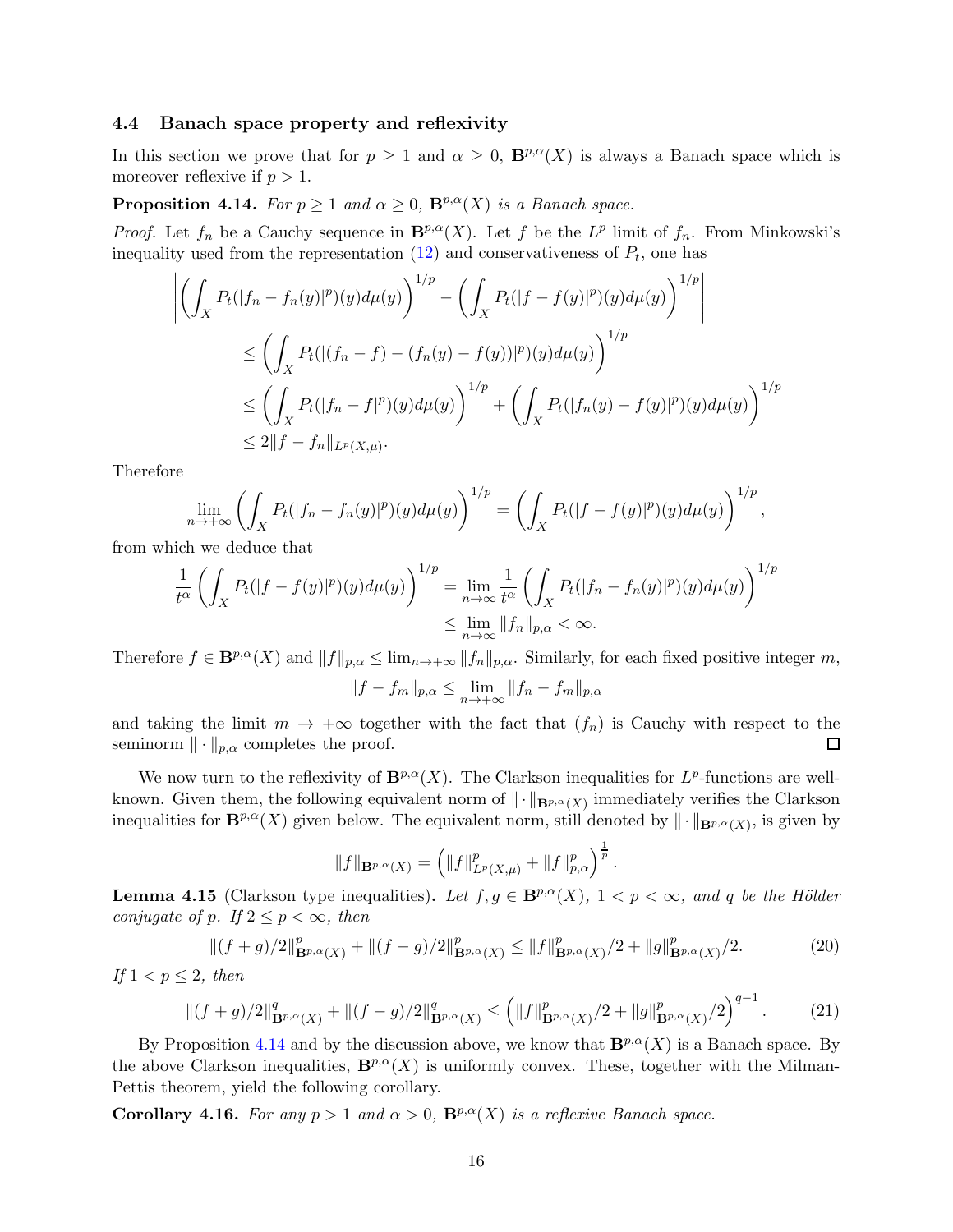### <span id="page-16-3"></span><span id="page-16-0"></span>4.5 Interpolation inequalities

Now we turn our attention to interpolation inequalities. This exploration is in the spirit of the classical situation, where it is known that the classical (metric) Besov classes of functions on Euclidean spaces are obtained by interpolation between the Lebesgue spaces  $L^p$  and Sobolev spaces  $W^{1,p}$ ; see [\[32\]](#page-35-16) for analogous results in metric setting where the measure is doubling and supports a  $p$ -Poincaré inequality. In our general setting, we have the following basic interpolation inequalities.

<span id="page-16-1"></span>**Proposition 4.17.** Let  $\theta \in [0,1], 1 \le q, r < +\infty$  and  $\beta, \gamma > 0$ . Let us assume  $\frac{1}{p} = \frac{\theta}{q} + \frac{1-\theta}{r}$  and  $\alpha = \theta \beta + (1 - \theta) \gamma$ . Then,  $\mathbf{B}^{q,\beta}(X) \cap \mathbf{B}^{r,\gamma}(X) \subset \mathbf{B}^{p,\alpha}(X)$  and for any  $f \in \mathbf{B}^{q,\beta}(X) \cap \mathbf{B}^{r,\gamma}(X)$ ,

$$
||f||_{p,\alpha} \leq ||f||_{q,\beta}^{\theta} ||f||_{r,\gamma}^{1-\theta}.
$$

*Proof.* Let  $f \in \mathbf{B}^{q,\beta}(X) \cap \mathbf{B}^{r,\gamma}(X)$ . One has for every  $t > 0$ 

$$
t^{-\alpha}\left(\int_X P_t(|f-f(y)|^p)(y)d\mu(y)\right)^{1/p}=t^{-\theta\beta-(1-\theta)\gamma}\left(\int_X P_t(|f-f(y)|^p)(y)d\mu(y)\right)^{1/p}.
$$

Then, from Hölder's inequality

$$
\int_X P_t(|f - f(y)|^p)(y)d\mu(y) = \int_X P_t(|f - f(y)|^{p(\theta + p(1-\theta))}(y)d\mu(y) \n\le \left(\int_X P_t(|f - f(y)|^q)(y)d\mu(y)\right)^{\frac{p\theta}{q}} \left(\int_X P_t(|f - f(y)|^r)(y)d\mu(y)\right)^{\frac{p(1-\theta)}{r}}.
$$

One deduces

$$
t^{-\alpha} \left( \int_X P_t(|f - f(y)|^p)(y) d\mu(y) \right)^{1/p}
$$
  

$$
\leq t^{-\theta\beta} \left( \int_X P_t(|f - f(y)|^q)(y) d\mu(y) \right)^{\frac{\theta}{q}} t^{-(1-\theta)\gamma} \left( \int_X P_t(|f - f(y)|^r)(y) d\mu(y) \right)^{\frac{1-\theta}{r}}.
$$

 $\Box$ 

Taking the supremum over  $t > 0$  finishes the proof.

Remark 4.18. This interpolation inequality opens the door to study the (real and complex) interpolation theory of our Besov spaces. In view of the previous interpolation inequalities, it would be natural to conjecture that  $(\mathbf{B}^{q,\beta}(X),\mathbf{B}^{r,\gamma}(X))_{\theta,p}=\mathbf{B}^{p,\alpha}(X)$ , where  $0<\theta<1$ ,  $1< q,r<+\infty$  and  $\alpha, \beta, \gamma, p$  are the same as in the above proposition.

By Proposition [4.6](#page-11-1) we know that  $\mathbf{B}^{2,1/2}(X) = \mathcal{F}$ . Therefore, by the above interpolation inequality from Proposition [4.17,](#page-16-1) we have the following result.

<span id="page-16-2"></span>**Corollary 4.19.** Let  $1 < p \leq 2$  and q be its conjugate, i.e.  $\frac{1}{p} + \frac{1}{q}$  $\frac{1}{q} = 1$ . Let  $0 < \alpha < 1$ . Then, for any  $f \in \mathcal{F} \cap \mathbf{B}^{p,\alpha}(X)$  and  $g \in \mathcal{F} \cap \mathbf{B}^{q,1-\alpha}(X)$ , it holds that

$$
|\mathcal{E}(f,g)| \leq ||f||_{p,\alpha} ||g||_{q,1-\alpha}.
$$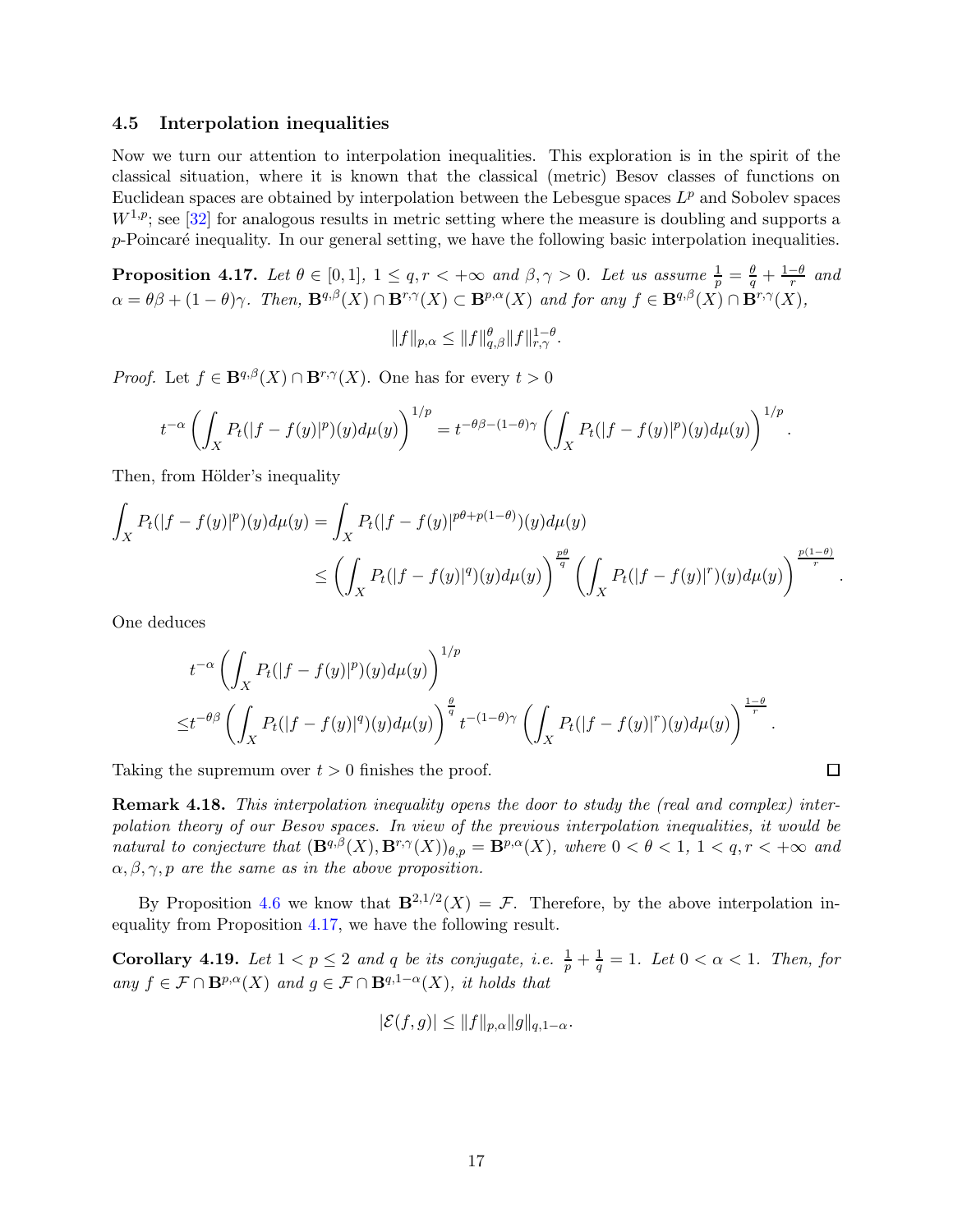### <span id="page-17-2"></span><span id="page-17-0"></span>4.6 Pseudo-Poincaré inequalities and fractional powers of the generator

Our goal in this section is to relate our Besov spaces to the domain of some fractional powers of the generator of the Dirichlet form. In a very general framework, one can resort to (Hille-Yosida) spectral theory to define the fractional powers of a closed operator A on a Banach space  $D(A)$  via the following formula

$$
(-A)^s f = \frac{\sin \pi s}{\pi} \int_0^\infty \lambda^{s-1} (\lambda I - A)^{-1} (-A) f \, d\lambda,
$$

for every  $f \in D(A)$ . In fact, using Bochner's subordination one can express the fractional powers of A also in terms of the heat semi-group  $P_t = e^{tA}$  via the following formula, see (5) in [\[58,](#page-36-9) page 260],

$$
(-A)^{s} f = -\frac{s}{\Gamma(1-s)} \int_{0}^{\infty} t^{-s-1} [P_{t}f - f] dt.
$$
 (22)

With  $A = L$  where L is the generator of  $\mathcal{E}$ , we set, for  $0 < s \leq 1$ , the class  $\mathcal{L}_p^s$  to be the domain of the operator  $(-L)^s$  in  $L^p(X, \mu)$ ,  $1 \leq p < \infty$ . In other words,  $\mathcal{L}_p^s$  consists of functions from  $L^p(X,\mu)$  for which there is a function  $g \in L^p(X,\mu)$  such that  $(-L)^s f = g$ .

The following simple pseudo-Poincaré inequalities that are analogs of classical Sobolev embeddings, will later play a prominent role in Section [6](#page-25-0) and in our three subsequent papers. In this section, we will use them to prove that the fractional operator  $(-L)^s : B^{p,\alpha}(X) \to L^p(X,\mu)$  is bounded, where L is the generator of the Dirichlet form  $\mathcal E$  and  $0 < s < \alpha \leq 1$ .

<span id="page-17-1"></span>**Lemma 4.20** (Pseudo-Poincaré inequalities). Let  $p \ge 1$  and  $\alpha > 0$ . Then for every  $f \in \mathbf{B}^{p,\alpha}(X)$ , and  $t \geq 0$ ,

$$
||P_t f - f||_{L^p(X,\mu)} \le t^{\alpha} ||f||_{p,\alpha}.
$$

*Proof.* From conservativeness of the semigroup and Hölder's inequality of Lemma [2.2,](#page-6-3) we have

$$
\left(\int_X |P_t f(x) - f(x)|^p d\mu(x)\right)^{1/p} = \left(\int_X |P_t (f - f(x))(x)|^p d\mu(x)\right)^{1/p}
$$
  

$$
\leq \left(\int_X P_t (|f - f(x)|^p)(x) d\mu(x)\right)^{1/p} \leq t^{\alpha} ||f||_{p,\alpha}.\n\qquad \Box
$$

**Remark 4.21.** Triebel [\[55\]](#page-36-6) (Section 1.13.6) introduced the interpolation spaces:

$$
(L^p(X,\mu),\mathcal{E})_{\alpha,\infty} = \left\{ u \in L^p(X,\mu) \, : \, \sup_{t>0} t^{-\alpha} ||P_t u - u||_{L^p(X,\mu)} < +\infty \right\}.
$$

From the previous lemma, it is therefore clear that  $\mathbf{B}^{p,\alpha}(X) \subset (L^p(X,\mu),\mathcal{E})_{\alpha,\infty}$ . However, it may not be true that  $\mathbf{B}^{p,\alpha}(X) = (L^p(X,\mu), \mathcal{E})_{\alpha,\infty}$ , even when  $X = \mathbb{R}^n$ , see Remark 4.5 in [\[50\]](#page-36-8) and  $[54]$  (Theorems 4 and  $4^*$ ).

The following lemma will be useful:

**Lemma 4.22.** Let L be the generator of  $\mathcal{E}$ , and let  $p > 1$ ,  $0 < \alpha < 1$ . Then, there exists a constant  $C > 0$  such that for every  $f \in \mathbf{B}^{p,\alpha}(X)$  and  $t \geq 0$ ,

$$
||LP_t f||_{L^p(X,\mu)} \leq C \frac{||f||_{p,\alpha}}{t^{1-\alpha}}.
$$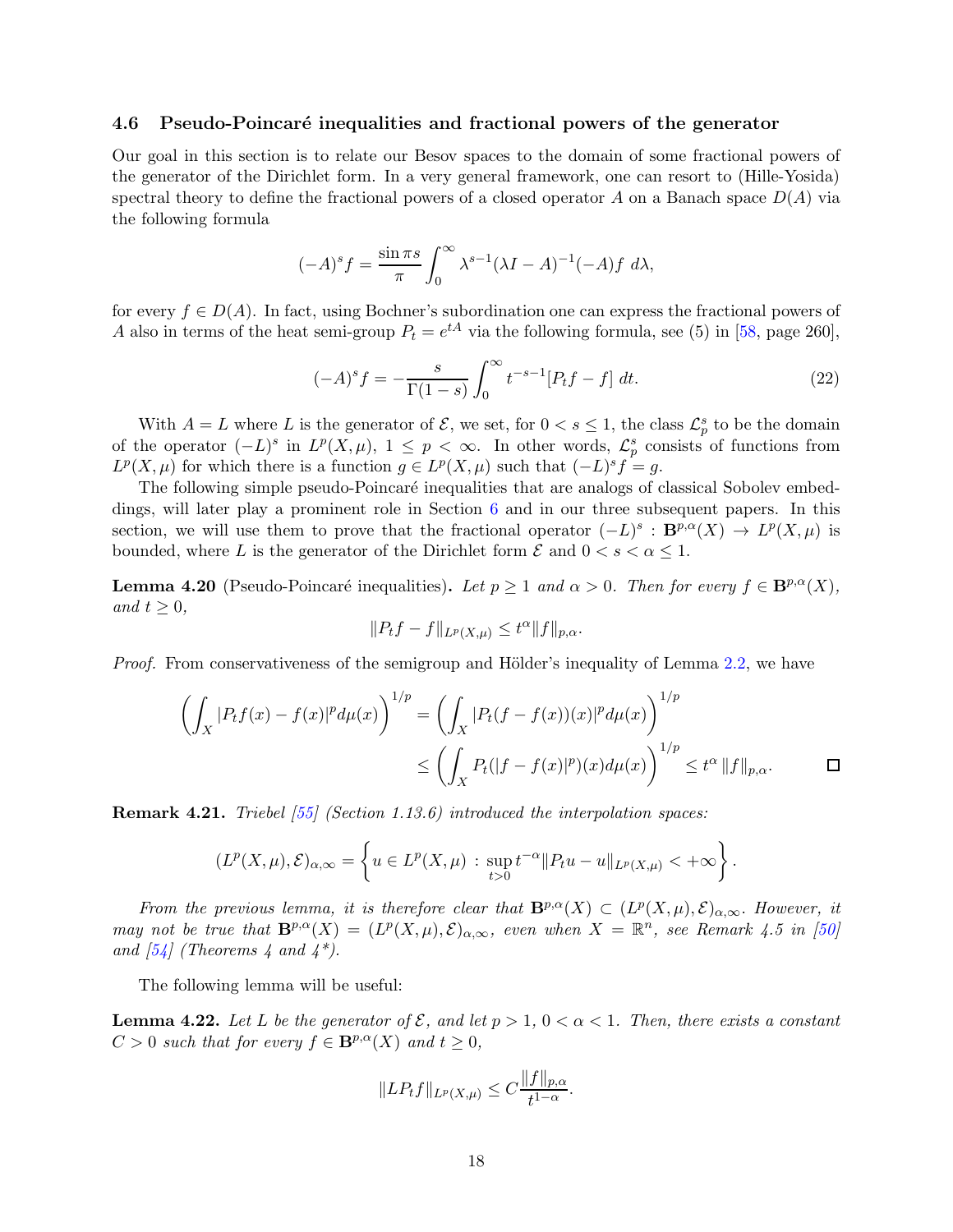*Proof.* By the analyticity of the semigroup  $P_t$ , see [\(11\)](#page-6-4), it follows that  $\lim_{t\to+\infty} ||LP_tf||_{L^p(X,\mu)} = 0$ for  $1 < p < \infty$ . Then, we have by the semigroup property of  $\{P_t\}_{t \in [0,\infty)}$  that

$$
||LP_{2t}f||_{L^{p}(X,\mu)} = \left\| \sum_{k=1}^{\infty} (LP_{2^{k}t}f - LP_{2^{k-1}t}f) \right\|_{L^{p}(X,\mu)} \leq \sum_{k=1}^{\infty} ||LP_{2^{k}t}f - LP_{2^{k-1}t}f||_{L^{p}(X,\mu)}
$$
  

$$
\leq \sum_{k=1}^{\infty} ||LP_{2^{k-1}t}(P_{2^{k-1}t}f - f)||_{L^{p}(X,\mu)}
$$
  

$$
\leq \sum_{k=1}^{\infty} \frac{1}{2^{k-1}t} ||P_{2^{k-1}t}f - f||_{L^{p}(X,\mu)}
$$
  

$$
\leq C \sum_{k=1}^{\infty} \frac{(2^{k-1}t)^{\alpha}}{2^{k-1}t} ||f||_{p,\alpha}
$$
  

$$
\leq C \frac{||f||_{p,\alpha}}{t^{1-\alpha}},
$$

where we used the analyticity of  $P_t$  in the third inequality and the pseudo-Poincaré inequality in the fourth.  $\Box$ 

One has then the following proposition:

**Proposition 4.23.** Let  $\alpha \in (0,1]$ ,  $p \geq 1$  and  $0 < s < \alpha$ . Then

$$
\mathbf{B}^{p,\alpha}(X)\subset\mathcal{L}^{s}_{p},
$$

and there exists a constant  $C = C_{s,\alpha}$  such that for every  $f \in \mathbf{B}^{p,\alpha}(X)$ ,

<span id="page-18-0"></span>
$$
\|(-L)^{s}f\|_{L^{p}(X,\mu)} \leq C\|f\|_{L^{p}(X,\mu)}^{1-\frac{s}{\alpha}}\|f\|_{p,\alpha}^{\frac{s}{\alpha}}.
$$
\n(23)

In particular,  $(-L)^s : \mathbf{B}^{p,\alpha}(X) \to L^p(X,\mu)$  is bounded.

*Proof.* Let  $f \in \mathbf{B}^{p,\alpha}(X)$ . We need to prove that the integral  $x \mapsto \int_0^\infty t^{-s-1}(P_tf(x)-f(x)) dt$  is finite for almost every  $x \in X$ , and therefore that  $f \in \mathcal{L}_p^s$ . For  $\delta > 0$ , one has

$$
\left\| \int_0^\infty t^{-s-1} (P_t f - f) \, dt \right\|_{L^p(X,\mu)} \leq \int_0^\infty t^{-s-1} \| P_t f - f \|_{L^p(X,\mu)} dt
$$
  
\n
$$
\leq \int_0^\delta t^{-s-1} \| P_t f - f \|_{L^p(X,\mu)} dt + \int_\delta^\infty t^{-s-1} \| P_t f - f \|_{L^p(X,\mu)} dt
$$
  
\n
$$
\leq \| f \|_{p,\alpha} \int_0^\delta t^{-s-1+\alpha} dt + 2 \| f \|_{L^p(X,\mu)} \int_\delta^\infty t^{-s-1} dt
$$
  
\n
$$
\leq \| f \|_{p,\alpha} \frac{\delta^{\alpha-s}}{\alpha-s} + 2 \| f \|_{L^p(X,\mu)} \frac{\delta^{-s}}{s}.
$$

Choosing  $\delta = 1$  in the above shows the boundedness of  $(-L)^s$ . To see [\(23\)](#page-18-0), we choose  $\delta > 0$  that satisfies

$$
\delta^{\alpha} = 2 \frac{\|f\|_{L^p(X,\mu)}}{\|f\|_{p,\alpha}} \frac{\alpha - s}{s}
$$

so that

$$
||f||_{p,\alpha} \frac{\delta^{\alpha-s}}{\alpha-s} = 2||f||_{L^p(X,\mu)} \frac{\delta^{-s}}{s}.
$$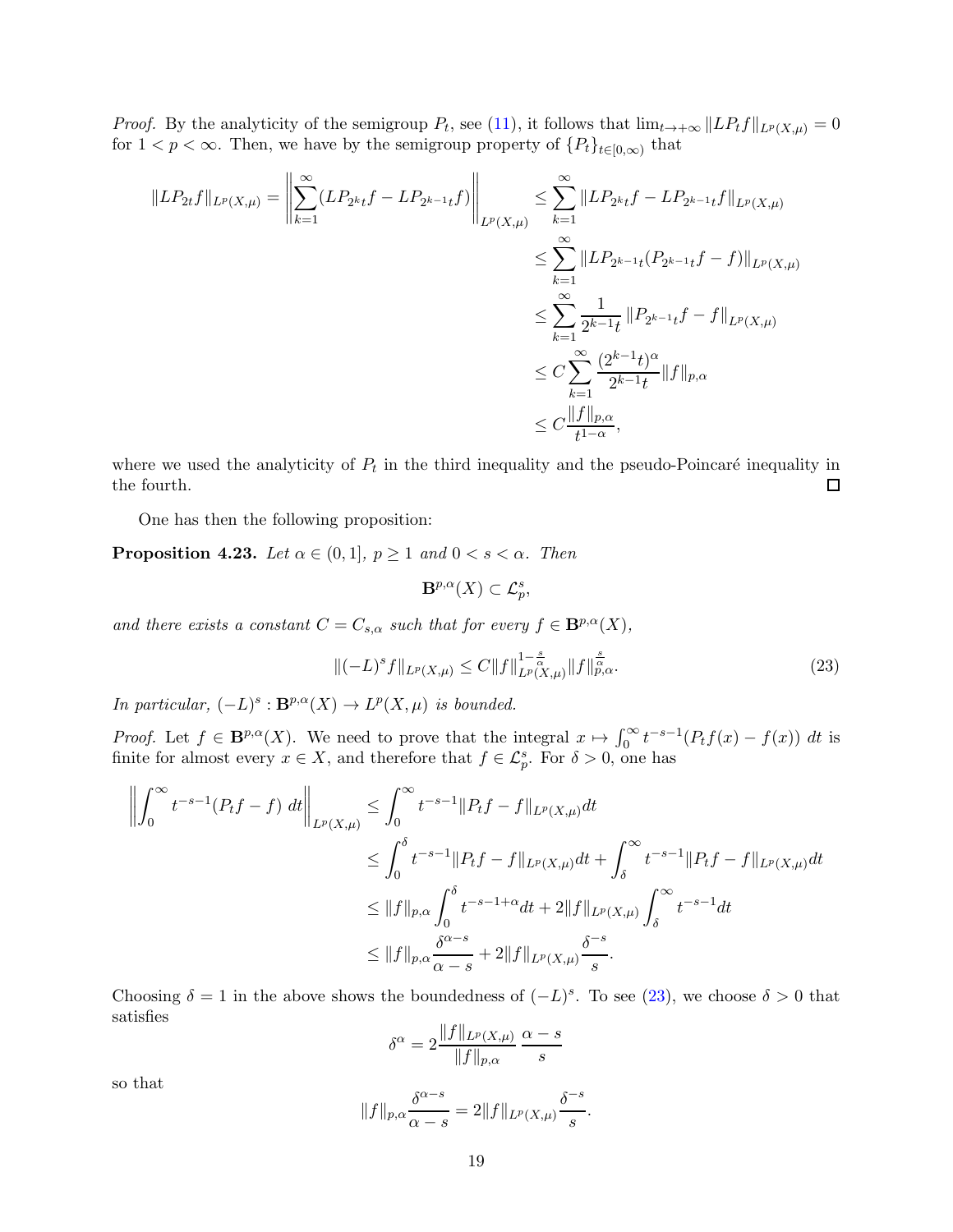Then

<span id="page-19-4"></span>
$$
\frac{\Gamma(1-s)}{s} \|(-L)^s f\|_{L^p(X,\mu)} = \left\| \int_0^\infty t^{-s-1} (P_t f - f) \, dt \right\|_{L^p(X,\mu)}
$$
\n
$$
\leq 2 \|f\|_{L^p(X,\mu)} \frac{\delta^{-s}}{s}
$$
\n
$$
= \frac{2^{2-s/\alpha}}{s^{1-s/\alpha} (\alpha - s)^{s/\alpha}} \|f\|_{L^p(X,\mu)}^{1-s/\alpha} \|f\|_{p,\alpha}^{s/\alpha}.
$$

## <span id="page-19-0"></span>5 Continuity of  $P_t$  on the Besov spaces and critical exponents

Our goal in this section is to study the continuity properties of the semigroup  $P_t$  in the Besov spaces  $\mathbf{B}^{p,\alpha}(X)$  with range  $1 < p \leq 2$  and parameter  $\alpha = \frac{1}{2}$  $\frac{1}{2}$ . As corollaries we will deduce several important properties of the Besov spaces themselves. In particular, we will obtain the non-trivial fact that for  $1 < p \leq 2$ , the Besov space  $\mathbf{B}^{p,1/2}(X)$  contains the  $L^p(X,\mu)$  domain of L.

As before, throughout the section, let  $(X, \mu, \mathcal{E}, \mathcal{F})$  be a Dirichlet space and let  $\{P_t\}_{t\in[0,\infty)}$  denote the associated heat semigroup.

### <span id="page-19-1"></span>5.1 Continuity

The main result of this section quantifies a regularization property of the heat semigroup as follows.

<span id="page-19-2"></span>**Theorem 5.1.** Let  $1 < p \le 2$ . There exists a constant  $C_p > 0$  such that for every  $f \in L^p(X, \mu)$ and  $t \geq 0$ 

$$
||P_t f||_{p,1/2} \le \frac{C_p}{t^{1/2}} ||f||_{L^p(X,\mu)}.
$$

In particular  $P_t: L^p(X, \mu) \to \mathbf{B}^{p,1/2}(X)$  is bounded for  $t > 0$ .

It is remarkable that Theorem [5.1](#page-19-2) applies to any Dirichlet space  $(X, \mu, \mathcal{E}, \mathcal{F})$ . We will see in [\[1,](#page-33-1)[2\]](#page-33-2) that the study of the continuity of the semigroup in the Besov spaces  $\mathbf{B}^{p,\alpha}(X)$  with range  $p > 2$ requires additional assumptions on the space (weak Bakry-Emery type curvature condition). ´

To prove this theorem we need the following auxiliary result. The proof of this auxiliary result is obtained from some deep ideas originally due to Nick Dungey [\[28\]](#page-35-17) and developed further by Li Chen in  $[22]$ .

<span id="page-19-3"></span>**Lemma 5.2.** Let  $1 < p \leq 2$ . There exists a constant  $C_p > 0$  such that for every non-negative  $f \in L^p(X, \mu)$  and  $t > 0$ 

$$
\left(\int_X P_t(|f - f(y)|^p)(y)d\mu(y)\right)^{1/p} \le C_p \|f\|_{L^p(X,\mu)}^{1/2} \|P_t f - f\|_{L^p(X,\mu)}^{1/2}.
$$

*Proof.* Let  $1 < p \leq 2$  and  $t > 0$  be fixed in the following proof. The constant C in the following will denote a positive constant depending only on p that may change from line to line. For  $\alpha, \beta \geq 0$ , set

$$
\gamma_p(\alpha, \beta) := p\alpha(\alpha - \beta) - \alpha^{2-p}(\alpha^p - \beta^p)
$$

and for a non-negative function  $f \in L^p(X, \mu)$ 

$$
\Gamma_p(f)(x) := pf(x) \int_X (f(x) - f(y)) p_t(x, dy) - f^{2-p}(x) \int_X (f^p(x) - f^p(y)) p_t(x, dy)
$$
  
= 
$$
\int_X \gamma_p(f(x), f(y)) p_t(x, dy).
$$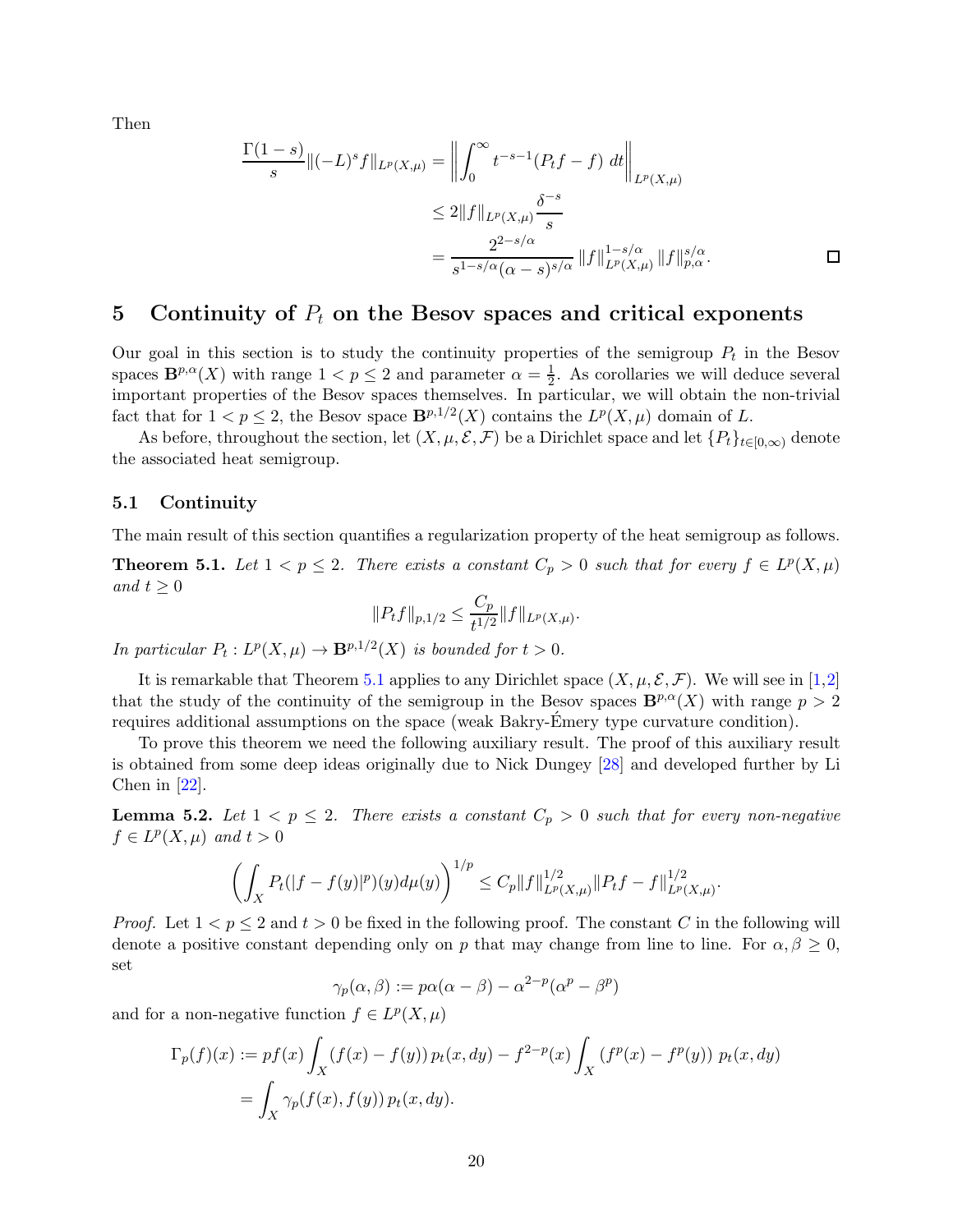<span id="page-20-0"></span>Note that from [\[23,](#page-34-18) Lemma 3.5], one has for any  $\alpha, \beta \ge 0$ 

$$
(p-1)(\alpha - \beta)^2 \le \gamma_p(\alpha, \beta) + \gamma_p(\beta, \alpha) \le p(\alpha - \beta)^2
$$

and that, similarly to [\[28,](#page-35-17) page 122], one has  $\Gamma_p(f) \geq 0$ . Then the same argument as in [\[23,](#page-34-18) Lemma 3.6] gives

$$
\int_X \int_X |f(x) - f(y)|^p p_t(x, dy) d\mu(x)
$$
\n
$$
\leq C \int_X \int_X (\gamma_p(f(x), f(y)) + \gamma_p(f(y), f(x)))^{p/2} p_t(x, dy) d\mu(x)
$$
\n
$$
\leq C \int_X \int_X (\gamma_p^{p/2}(f(x), f(y)) + \gamma_p^{p/2}(f(y), f(x))) p_t(x, dy) d\mu(x)
$$
\n
$$
= C \int_X \int_X \gamma_p^{p/2}(f(x), f(y)) p_t(x, dy) d\mu(x)
$$
\n
$$
\leq C \int_X (\int_X \gamma_p(f(x), f(y)) p_t(x, dy))^{p/2} d\mu(x)
$$
\n
$$
= C \int_X \Gamma_p^{p/2}(f)(x) d\mu(x).
$$

Here the fourth line follows from the symmetry property of heat kernel measure in [\(13\)](#page-6-2). Denote  $\Delta_t = I - P_t$ . Then  $\Delta_t$  is the generator of a strongly continuous semigroup  $\{e^{-s\Delta_t}\}_{s\in[0,\infty)}$  on  $L^p(X,\mu)$  given by  $e^{-s\Delta_t} = \sum_{n=0}^{\infty} \frac{s^n}{n!}$  $\frac{s^n}{n!}(P_t - I)^n$ . We then follow the proof of Theorem 1 in [\[23\]](#page-34-18) (see also Theorem 1.3 in [\[28\]](#page-35-17)) by taking  $u(s, x) = e^{-s\Delta t} f(x)$ . Note that

$$
\Gamma_p(u) = pu(u - P_t u) - u^{2-p}(u^p - P_t(u^p))
$$
  
=  $pu\Delta_t u - u^{2-p}\Delta_t(u^p)$   
=  $-pu\partial_s u - u^{2-p}\Delta_t(u^p)$   
=  $-u^{2-p}(\partial_s + \Delta_t) u^p$ .

Set now

$$
J(s,x) = -(\partial_s + \Delta_t) u^p(s,x),
$$

so that

$$
\Gamma_p(u) = u^{2-p} J.
$$

Note that since  $u \ge 0$  and  $\Gamma_p(u) \ge 0$ , one has  $J \ge 0$ . One has then from Hölder's inequality

$$
\int_X \Gamma_p^{p/2}(u) d\mu = \int_X u^{p(2-p)/2} J^{p/2} d\mu
$$
  

$$
\leq \left( \int_X u^p d\mu \right)^{\frac{2-p}{2}} \left( \int_X J d\mu \right)^{p/2}.
$$

Observe that  $u \in L^p(X, \mu)$  and hence  $u^p \in L^1(X, \mu)$ . Then  $\int P_t(u^p) d\mu = \int u^p P_t 1 d\mu = \int u^p d\mu$  by symmetry and the conservative property of  $P_t$ . It follows that  $\int_X \Delta_t u^p d\mu = 0$ . One computes then

$$
\int_X J d\mu = -\int_X (\partial_s + \Delta_t) u^p(s, x) d\mu = -\int_X \partial_s(u^p) d\mu = -p \int_X u^{p-1} \partial_s u d\mu = p \int_X u^{p-1} \Delta_t u d\mu.
$$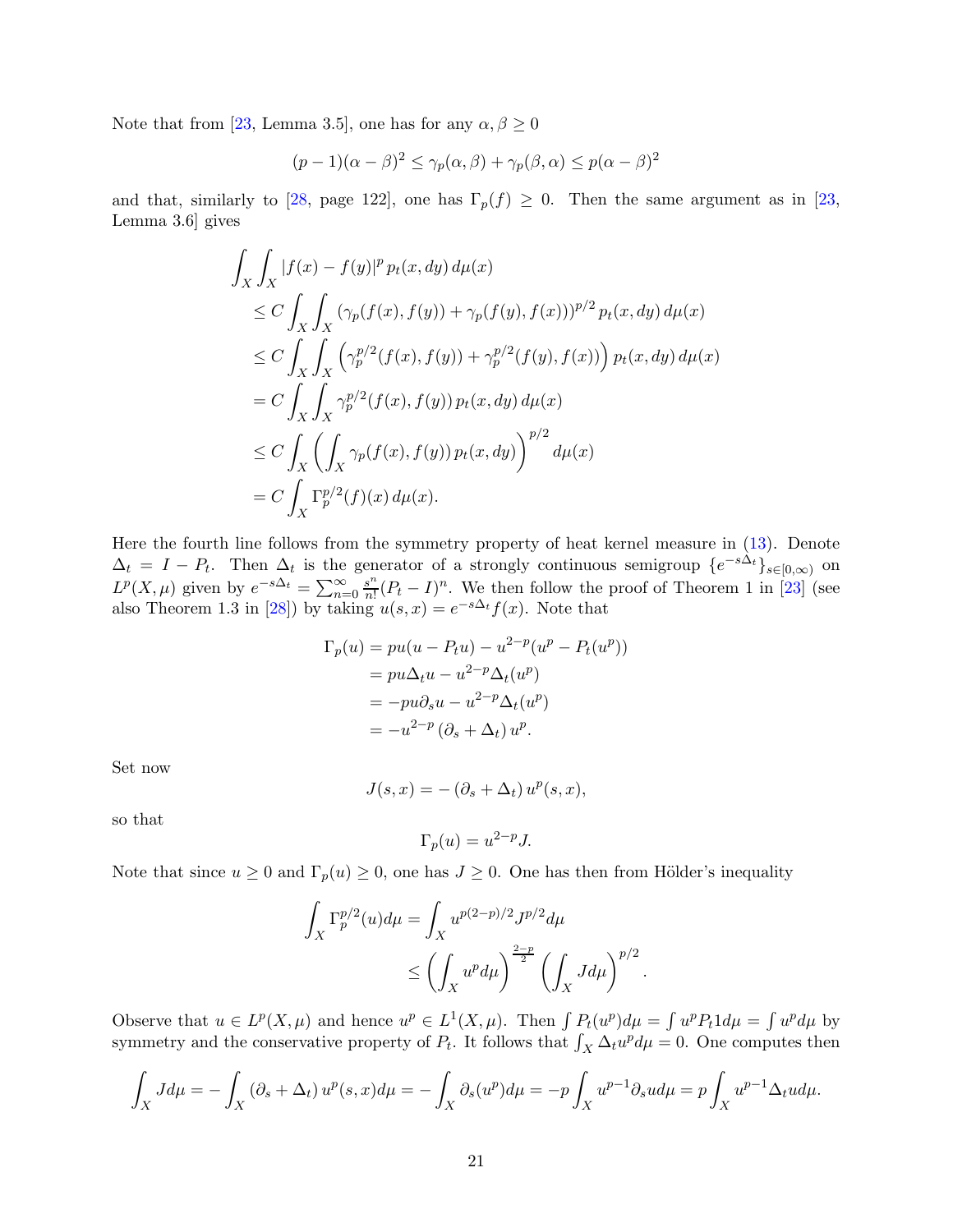Thus, we have from Hölder's inequality

$$
\int_X J d\mu \le p \|u\|_{L^p(X,\mu)}^{p-1} \|\Delta_t u\|_{L^p(X,\mu)}.
$$

From the definition of  $\Delta_t$  one concludes therefore

$$
\left(\int_X \int_X |u(s,x)-u(s,y)|^p \, p_t(x,dy) \, d\mu(x)\right)^{1/p} \leq C \|u(s,\cdot)\|_{L^p(X,\mu)}^{1/2} \|P_t u(s,\cdot)-u(s,\cdot)\|_{L^p(X,\mu)}^{1/2}.
$$

Letting  $s \to 0^+$  yields

$$
\left(\int_X \int_X |f(x) - f(y)|^p p_t(x, dy) d\mu(x)\right)^{1/p} \le C \|f\|_{L^p(X, \mu)}^{1/2} \|P_t f - f\|_{L^p(X, \mu)}^{1/2}.
$$

We are now ready to prove Theorem  $5.1$ .

**Proof of Theorem [5.1](#page-19-2).** Let  $f \in L^p(X, \mu)$ . We can assume  $f \geq 0$ . If not, it is enough to decompose f as  $f^+ - f^-$  with  $f^+ = \max\{f, 0\}$  and  $f^- = \max\{-f, 0\}$ . Let  $s, t > 0$ , applying Lemma [5.2](#page-19-3) to  $P_s f$ , one obtains

$$
\left(\int_X P_t(|P_sf-P_sf(y)|^p)(y)d\mu(y)\right)^{1/p} \leq C_p \|P_sf\|_{L^p(X,\mu)}^{1/2} \|P_{t+s}f-P_sf\|_{L^p(X,\mu)}^{1/2}.
$$

Note that  $||P_s f||_{L^p(X,\mu)} \leq ||f||_{L^p(X,\mu)}$  and that

$$
||P_{t+s}f - P_s f||_{L^p(X,\mu)} = \left\| \int_0^t L P_{s+u} f du \right\|_{L^p(X,\mu)}
$$
  
=  $\left\| \int_0^t P_u L P_s f du \right\|_{L^p(X,\mu)}$   
 $\leq \int_0^t ||P_u L P_s f||_{L^p(X,\mu)} du$   
 $\leq t ||L P_s f||_{L^p(X,\mu)}$   
 $\leq C \frac{t}{s} ||f||_{L^p(X,\mu)},$ 

where in the last step we used analyticity of the semigroup. One concludes

$$
\left(\int_X P_t(|P_s f - P_s f(y)|^p)(y) d\mu(y)\right)^{1/p} \le C\left(\frac{t}{s}\right)^{1/2} \|f\|_{L^p(X,\mu)}.
$$

Dividing both sides by  $\sqrt{t}$  and taking the supremum over  $t > 0$  complete the proof.

We now collect several corollaries of Theorem [5.1.](#page-19-2) The following surprising result shows that when  $p \geq 2$ , the quantity

$$
\sup_{t>0} t^{-1/2} \|P_t f - f\|_{L^p(X,\mu)}
$$

can actually always be controlled by

$$
\liminf_{t\to 0^+} t^{-1/2} \left( \int_X P_t(|f - f(y)|^p)(y) d\mu(y) \right)^{1/p}.
$$

This is another manifestation of the locality in time property of our Besov spaces (see also Section [4.1\)](#page-8-1).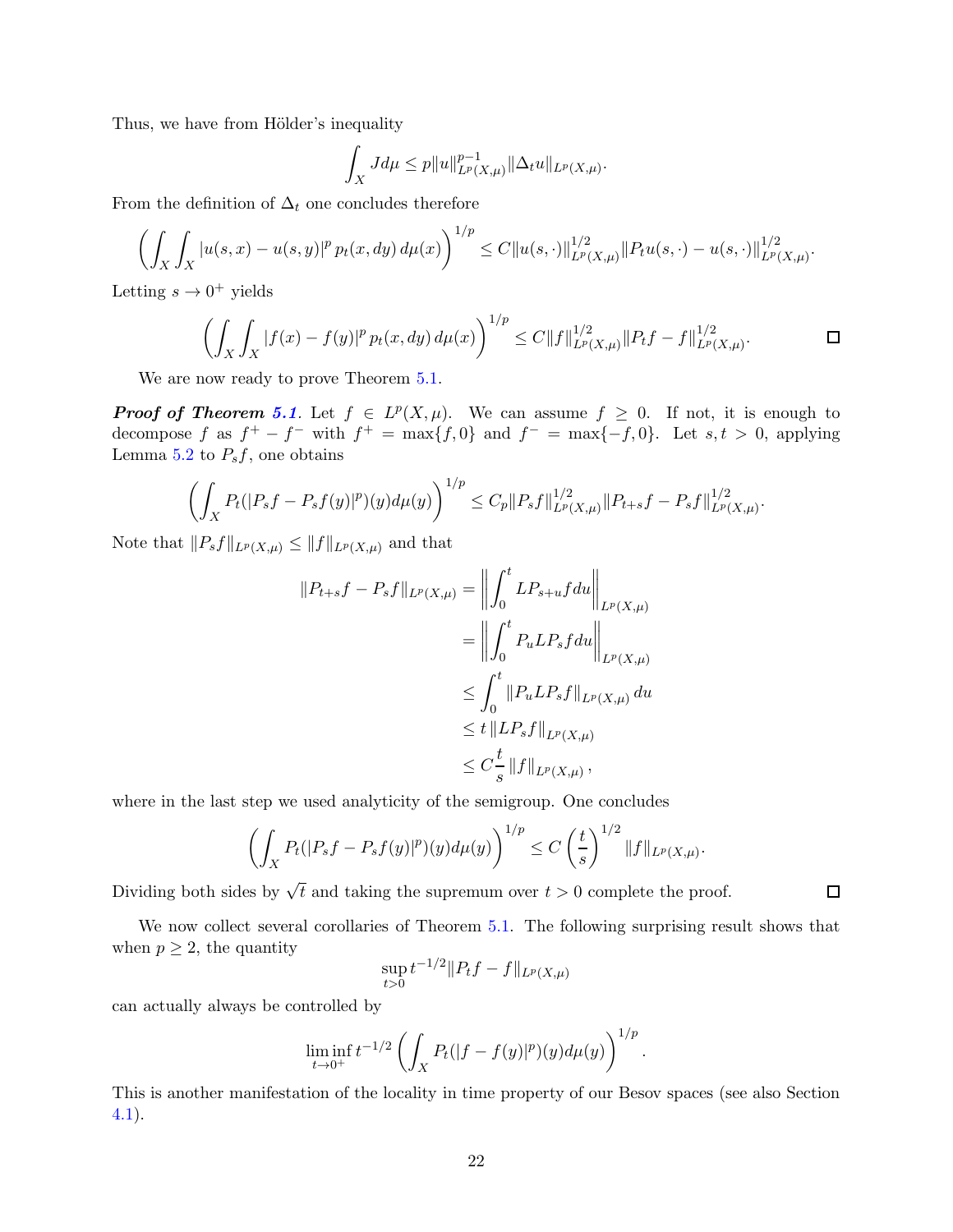<span id="page-22-1"></span>**Proposition 5.3.** Let  $2 \le p < +\infty$ . For every  $f \in L^p(X, \mu)$ , and  $t \ge 0$ ,

$$
||P_t f - f||_{L^p(X,\mu)} \leq C_p t^{1/2} \liminf_{s \to 0} s^{-1/2} \left( \int_X P_s(|f - f(y)|^p)(y) d\mu(y) \right)^{1/p}.
$$

*Proof.* For  $\tau \in (0, \infty)$  we set

$$
\mathcal{E}_{\tau}(u,v) := \frac{1}{\tau} \int_{X} (P_{\tau} - I)u \, v d\mu. \tag{24}
$$

 $\Box$ 

 $\Box$ 

Let  $f \in L^p(X, \mu)$  and  $g \in L^q(X, \mu)$  where q is the conjugate exponent of p. We note that,

$$
\int_0^t \mathcal{E}_{\tau}(P_s f, g) ds = \int_0^t \frac{1}{\tau} \int_X (P_{s+\tau} f - P_s f) g d\mu ds
$$
  
= 
$$
\int_X \left(\frac{1}{\tau} \int_t^{t+\tau} P_s f ds - \frac{1}{\tau} \int_0^{\tau} P_s f ds\right) g d\mu
$$

Therefore, using the strong continuity of the semigroup in  $L^p(X, \mu)$ , one has for  $t \geq 0$ ,

$$
\int_X (P_t f - f) g d\mu = \lim_{\tau \to 0^+} \int_0^t \mathcal{E}_{\tau}(P_s f, g) ds.
$$

Note now that  $\mathcal{E}_{\tau}(P_s f, g) = \mathcal{E}_{\tau}(f, P_s g)$  and that from Hölder's inequality (applied as in the proof of Proposition [4.17\)](#page-16-1)

$$
2|\mathcal{E}_{\tau}(f, P_s g)| \leq \tau^{-1/2} \left( \int_X P_{\tau}(|P_s g - P_s g(y)|^q)(y) d\mu(y) \right)^{1/q} \tau^{-1/2} \left( \int_X P_{\tau}(|f - f(y)|^p)(y) d\mu(y) \right)^{1/p}
$$
  

$$
\leq \tau^{-1/2} \left( \int_X P_{\tau}(|f - f(y)|^p)(y) d\mu(y) \right)^{1/p} ||P_s g||_{q, 1/2}
$$
  

$$
\leq C_p \tau^{-1/2} \left( \int_X P_{\tau}(|f - f(y)|^p)(y) d\mu(y) \right)^{1/p} s^{-1/2} ||g||_{L^q(X, \mu)}.
$$

One has therefore

$$
\left| \int_X (P_t f - f) g d\mu \right| \leq C_p t^{1/2} \|g\|_{L^q(X,\mu)} \liminf_{s \to 0} s^{-1/2} \left( \int_X P_s (|f - f(y)|^p)(y) d\mu(y) \right)^{1/p},
$$

and we conclude by  $L^p - L^q$  duality.

One deduces:

<span id="page-22-0"></span>Corollary 5.4. Let  $2 \le p < +\infty$  and  $\alpha > 1/2$ . If  $f \in \mathbf{B}^{p,\alpha}(X)$  then  $\mathcal{E}(f, f) = 0$ . *Proof.* Indeed, for  $f \in \mathbf{B}^{p,\alpha}(X)$  with  $\alpha > 1/2$  one has

$$
\liminf_{s \to 0} s^{-1/2} \left( \int_X P_s(|f - f(y)|^p)(y) d\mu(y) \right)^{1/p} = 0,
$$

so that for every  $t \geq 0$ ,  $P_t f = f$ , and thus  $\mathcal{E}(f, f) = 0$ .

Our final corollary of Theorem [5.1](#page-19-2) is as follows.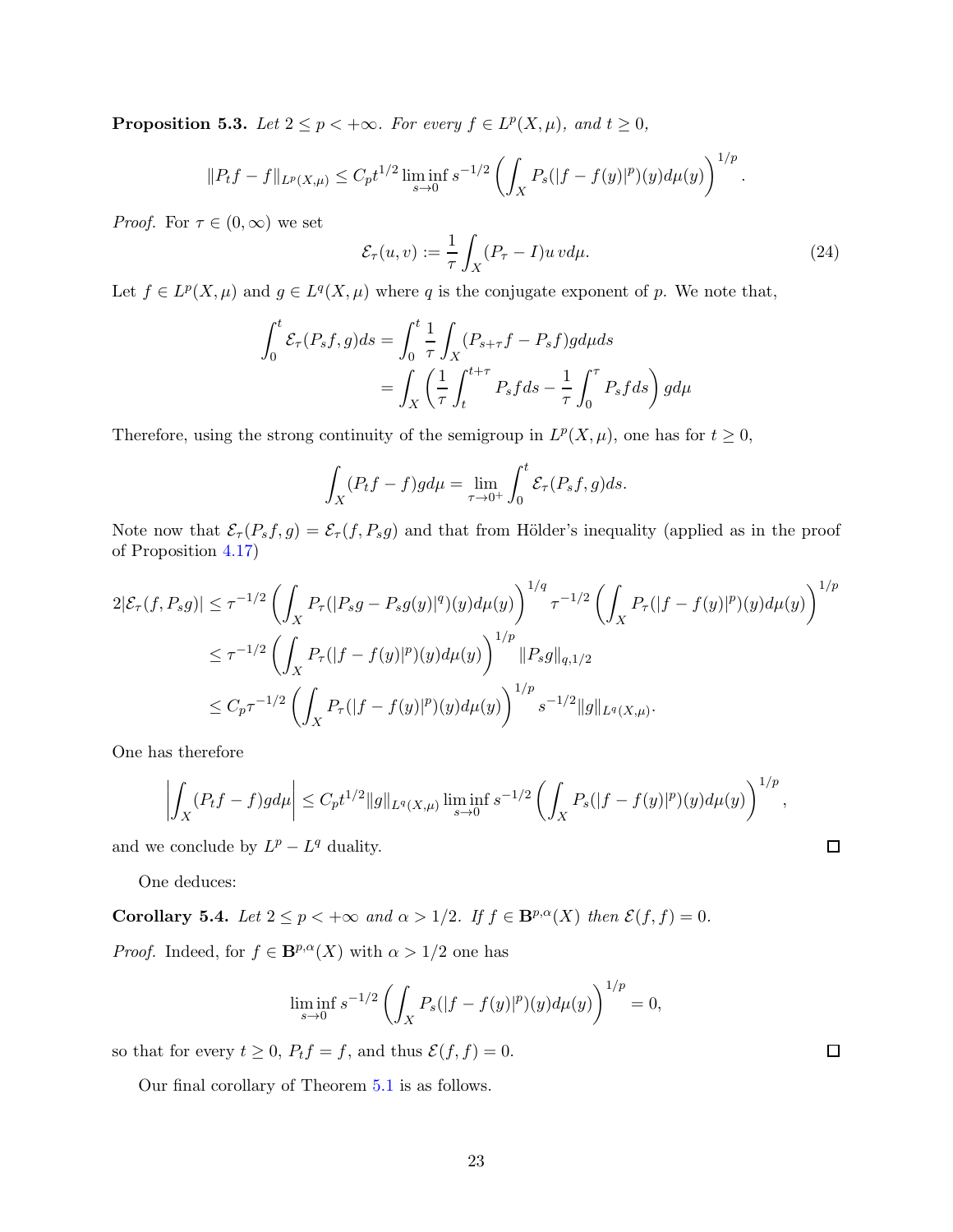<span id="page-23-2"></span>**Proposition 5.5.** Let  $1 < p \le 2$ . Let L be the generator of  $\mathcal{E}$  and  $\mathcal{L}_p$  be the domain of L in  $L^p(X,\mu)$ . Then  $\mathcal{L}_p \subset \mathbf{B}^{p,1/2}(X)$ 

and for every  $f \in \mathcal{L}_p$ ,

$$
||f||_{p,1/2}^{2} \le C||Lf||_{L^{p}(X,\mu)}||f||_{L^{p}(X,\mu)}.
$$
\n(25)

*Proof.* Write for  $\lambda > 0$ 

$$
R_{\lambda}f = (L - \lambda)^{-1}f = \int_0^{\infty} e^{-\lambda t} P_t f dt.
$$

Consequently

$$
||R_{\lambda}f||_{p,1/2} \leq \int_0^{\infty} e^{-\lambda t} ||P_t f||_{p,1/2} dt \leq \int_0^{\infty} e^{-\lambda t} \frac{C}{t^{1/2}} ||f||_{L^p(X,\mu)} dt \leq C\lambda^{-1/2} ||f||_{L^p(X,\mu)}.
$$

It follows that

$$
||f||_{p,1/2} \leq C\lambda^{-1/2} ||(L-\lambda)f||_p \leq C(\lambda^{-1/2} ||Lf||_{L^p(X,\mu)} + \lambda^{1/2} ||f||_{L^p(X,\mu)}).
$$

Taking  $\lambda = ||Lf||_{L^p(X,\mu)}||f||_{L^p(X,\mu)}^{-1}$  gives the result.

### <span id="page-23-0"></span>5.2 Critical Besov exponents

One can summarize several of our findings about the density or the triviality of our spaces  $\mathbf{B}^{p,\alpha}(X)$ by introducing the notion of Besov critical exponents. Let  $p \geq 1$ . For the space X we define the  $L^p$  Besov density critical exponent  $\alpha_p^*(X)$  and triviality critical exponent  $\alpha_p^{\#}(X)$  as follows:

$$
\alpha_p^*(X)=\sup\{\alpha>0\,:\,\mathbf{B}^{p,\alpha}(X)\,\,\text{is dense in}\,\,L^p(X,\mu)\}.
$$

 $\alpha_p^{\#}(X) = \sup \{ \alpha > 0 : \mathbf{B}^{p,\alpha}(X) \text{ contains non-constant functions} \}.$ 

Evidently  $\alpha_p^*(X) \leq \alpha_p^{\#}(X)$ . Critical Besov exponents of this and similar types have appeared in several previous works [\[34,](#page-35-5)[35,](#page-35-6)[37\]](#page-35-18). In particular, Grigor'yan [\[34\]](#page-35-5) points out that when Theorem [3.4](#page-7-2) can be applied, we know  $\mathbf{B}^{p,\alpha}(X)$  can be defined in a purely metric fashion and therefore the critical exponents are determined by the metric-measure structure of  $X$  and are independent of any heat kernel. He also proves the exponent  $\alpha_2^*(X) = \frac{1}{2}$  if  $P_t$  is stochastically complete, see also Proposition [5.6\(](#page-23-1)4) below. There does not seem to be any literature on whether  $\alpha^*(X)$  and  $\alpha^{\#}(X)$ are distinct, but note that Gu and Lau [\[37\]](#page-35-18) gave examples of spaces and Dirichlet forms for which the Besov critical exponent for density of  $\mathbf{B}^{2,\alpha}(X)$  in  $C(X)$  is strictly less than  $\alpha_2^{\#}$  $_2^{\#}(X)$ .

<span id="page-23-1"></span>Proposition 5.6. The following are true:

- 1. Both  $p \mapsto \alpha_p^*(X)$  and  $p \mapsto \alpha_p^*(X)$  are non-increasing;
- 2. For  $1 \le p \le 2$  we have  $\alpha_p^{\#}(X) \ge \alpha_p^*(X) \ge \frac{1}{2}$  $\frac{1}{2}$ .

If we assume that  $\mathcal{E}(f, f) = 0$  implies f constant, then we have in addition

3. If 
$$
1 \le p \le 2
$$
 then  $\alpha_p^*(X) \le \alpha_p^{\#}(X) \le \frac{1}{p}$ ;

4. 
$$
\alpha_2^*(X) = \alpha_2^{\#}(X) = \frac{1}{2};
$$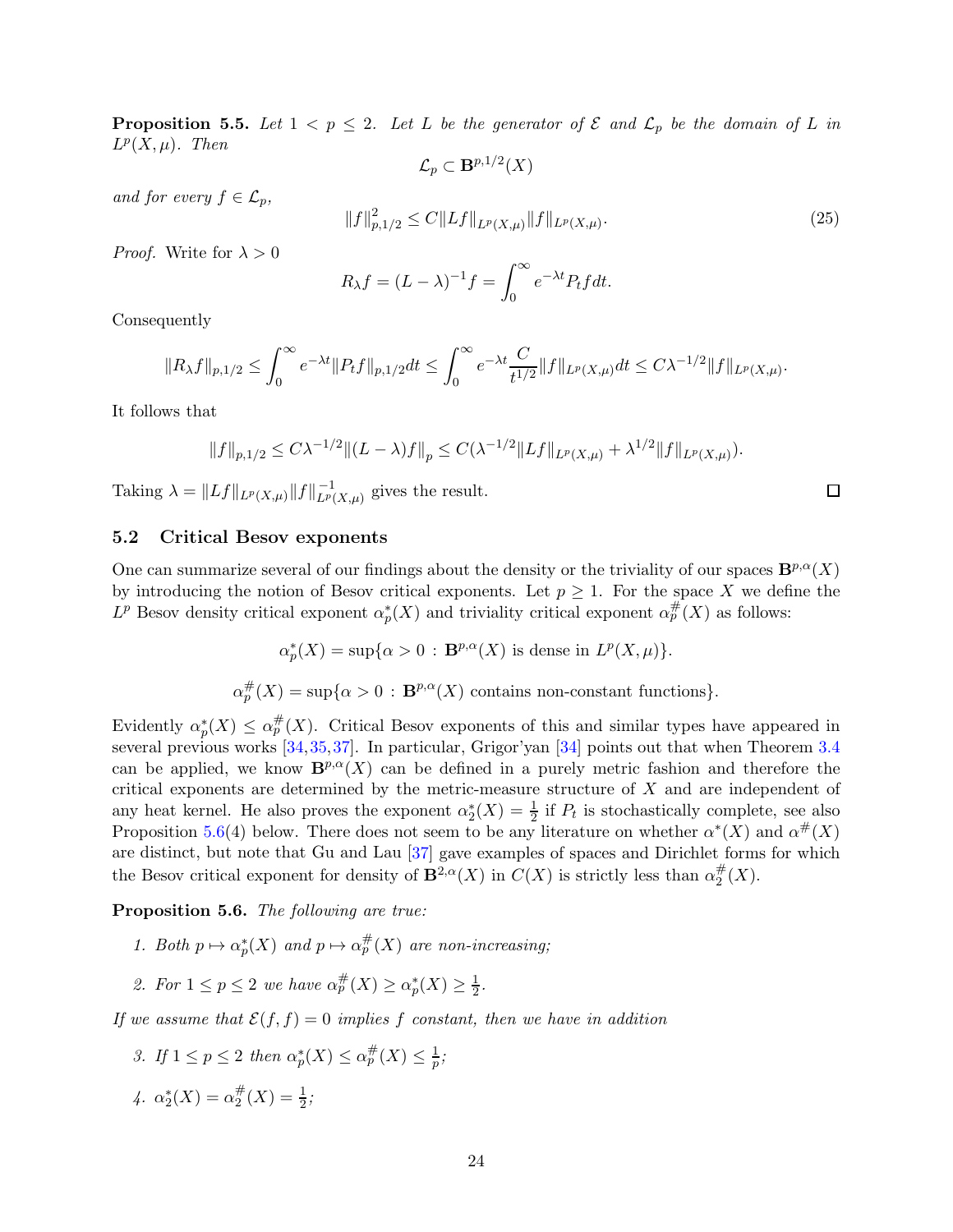<span id="page-24-1"></span>5. For  $2 \le p < \infty$  one has  $\alpha_p^*(X) \le \alpha_p^{\#}(X) \le \frac{1}{2}$ .

Furthermore if  $\mathcal E$  is regular and the energy measure  $\nu_f$  for each non-constant  $f \in \mathcal F$  is singular to  $\mu$  (as is the case on some fractals) we obtain

6. For  $p > 2$  one has  $\alpha_p^*(X) \leq \alpha_p^{\#}(X) < \frac{1}{2}$  $rac{1}{2}$ .

Proof.

- 1. This is a direct application of Proposition [4.7](#page-11-5) and Corollary [4.8.](#page-12-1)
- 2. We proved in Proposition [4.6](#page-11-1) that  $\mathbf{B}^{2,1/2}(X) = \mathcal{F}$  which is dense in  $L^2$ , which proves the result for  $p = 2$ . For  $1 \le p \le 2$  we use Claim 1.
- 3. This follows from Proposition [4.10.](#page-13-2)
- 4. Combine Claim 2 and Claim 3.
- 5. This follows from Corollary [5.4.](#page-22-0)
- 6. This is Corollary [4.13.](#page-14-0)

We now present some conjectures on the critical exponents. We state them for  $\alpha_p^{\#}(X)$ , but similar results would be expected to hold for  $\alpha_p^*(X)$ .

<span id="page-24-0"></span>**Remark 5.7.** In view of the duality given by Corollary  $\angle 4.19$ , it is natural to conjecture that under suitable conditions one may have

$$
\alpha_p^{\#}(X) + \alpha_q^{\#}(X) = 1
$$

if p and q are conjugates, i.e. satisfy  $\frac{1}{p} + \frac{1}{q}$  $\frac{1}{q} = 1.$ 

**Remark 5.8.** We will see in  $\left[1, 2\right]$  that for local Dirichlet forms the limit

$$
\alpha_\infty^\#(X) = \lim_{p \to +\infty} \alpha_p^\#(X)
$$

is closely related to a Hölder regularity property in space of the heat semigroup. If the conjecture in Remark [5.7](#page-24-0) is true, then classical interpolation theory (see Proposition [4.17\)](#page-16-1) suggests that it is reasonable to expect that for every  $p \geq 1$ :

$$
\alpha_p^{\#}(X) = \frac{1}{p} + \left(1 - \frac{2}{p}\right)\alpha_{\infty}^{\#}(X).
$$

Example 5.9. For strictly local Dirichlet forms with absolutely continuous energy measures, we will see in [\[1\]](#page-33-1) that one generically has  $\alpha_p^{\#}(X) = \alpha_p^*(X) = \frac{1}{2}$  for every  $p \geq 1$ .

**Example 5.10.** On the infinite Sierpinski gaskets  $\alpha_1^{\#}$  $\frac{dH}{dW}$  =  $\frac{dH}{dw}$ , where  $d_H$  is the Hausdorff di-mension of X and d<sub>W</sub> its walk dimension, see [\[2\]](#page-33-2). Finding the exact value of  $\alpha_1^{\#}$  ${}_{1}^{\#}(X)$  is, in general, an open question; in particular it is open for Sierpinski carpets.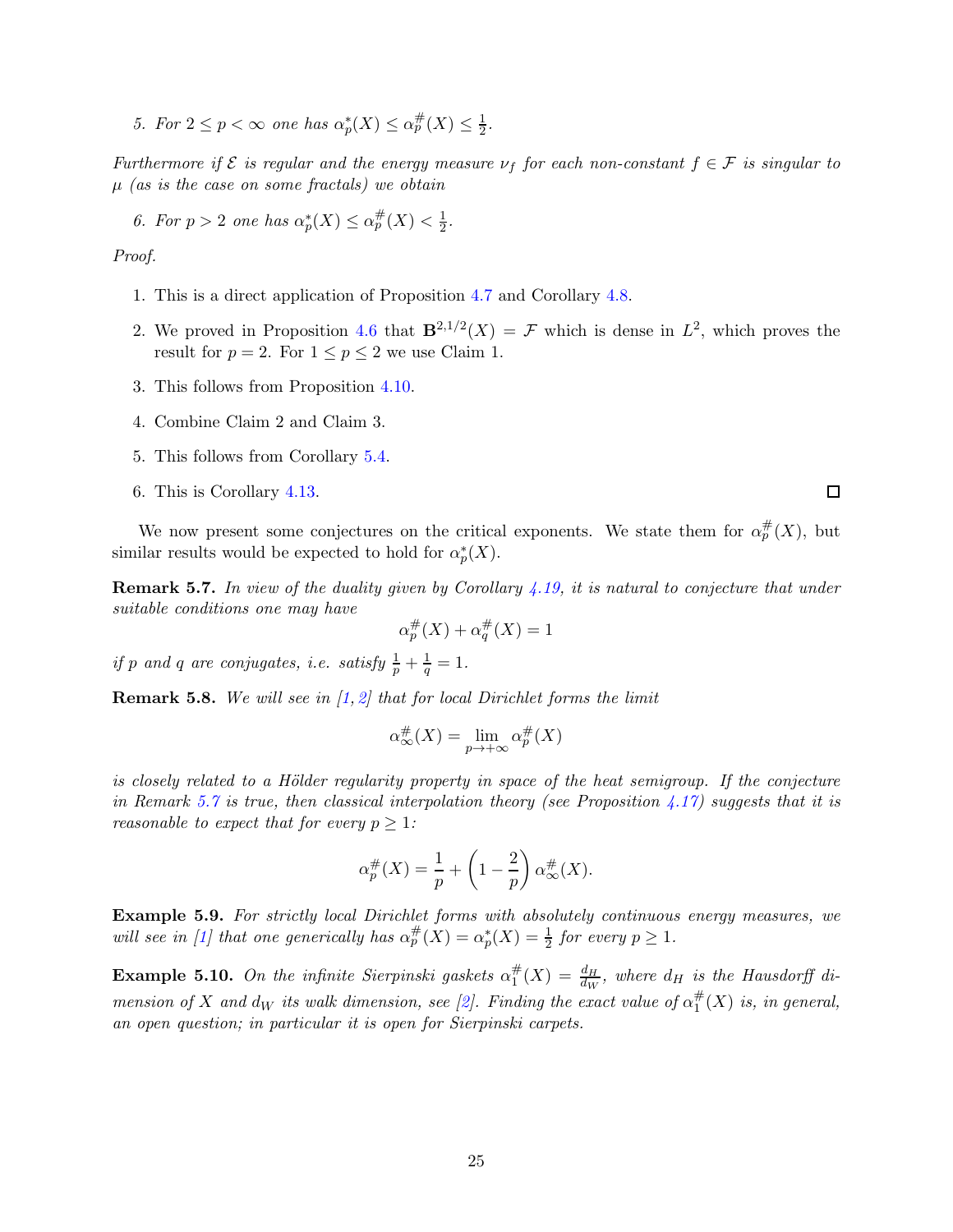## <span id="page-25-5"></span><span id="page-25-0"></span>6 Sobolev and isoperimetric inequalities

In this section, we are interested in sharp Sobolev type embeddings (the case  $p = 1$  corresponds to isoperimetric type results) for the Besov spaces studied in this paper.

Let  $(X, \mu, \mathcal{E}, \mathcal{F})$  be a Dirichlet space. Let  $\{P_t\}_{t\in [0,\infty)}$  denote the Markovian semigroup associated with  $(X, \mu, \mathcal{E}, \mathcal{F})$ . Throughout the section, we shall assume that  $P_t$  admits a measurable heat kernel  $p_t(x, y)$  satisfying, for some  $C > 0$  and  $\beta > 0$ ,

<span id="page-25-3"></span>
$$
p_t(x, y) \le Ct^{-\beta} \tag{26}
$$

.

for  $\mu \times \mu$ -a.e.  $(x, y) \in X \times X$ , and for each  $t \in (0, +\infty)$ . Our goal in this section is to prove for the space  $\mathbf{B}^{p,\alpha}(X)$  global Sobolev embeddings with sharp exponents and one of the main results will be the following weak-type Sobolev inequality and the corresponding isoperimetric inequality:

<span id="page-25-4"></span>**Theorem 6.1.** Let  $0 < \alpha < \beta$ . Let  $1 \le p < \frac{\beta}{\alpha}$ . There exists a constant  $C_{p,\alpha} > 0$  such that for every  $f \in \mathbf{B}^{p,\alpha}(X)$ ,

$$
\sup_{s\geq 0} s\,\mu\left(\{x\in X\,:\,|f(x)|\geq s\}\right)^{\frac{1}{q}} \leq C_{p,\alpha} \|f\|_{p,\alpha},
$$

where  $q = \frac{p\beta}{\beta - r}$  $\frac{p_{\rm p}}{\beta - p\alpha}$ . Therefore, there exists a constant  $C_{\rm iso} > 0$ , given in Proposition [6.5,](#page-27-2) such that for every subset  $E \subset X$  with  $\mathbf{1}_E \in \mathbf{B}^{1,\alpha}(X)$ 

$$
\mu(E)^{\frac{\beta-\alpha}{\beta}} \leq C_{\text{iso}} \| \mathbf{1}_E \|_{1,\alpha}.
$$

### <span id="page-25-1"></span>6.1 Weak type Sobolev inequality

We follow and adapt to our setting a general approach to Sobolev inequalities developed in  $[8]$  (see also  $[52]$ ). The pseudo-Poincaré inequality proved in Lemma [4.20](#page-17-1) plays a fundamental role here.

<span id="page-25-2"></span>**Lemma 6.2.** Let  $1 \leq p, q < +\infty$  and  $\alpha > 0$ . There exists a constant  $C_{q,\alpha,\beta} > 0$  such that for every  $f \in \mathbf{B}^{p,\alpha}(X) \cap L^q(X,\mu)$  and  $s \geq 0$ ,

$$
\sup_{s\geq 0} s^{1+q\frac{\alpha}{\beta}}\mu\left(\{x\in X\,:\, |f(x)|>s\}\right)^{\frac{1}{p}}\leq C_{q,\alpha,\beta}\|f\|_{p,\alpha}\|f\|_{L^q(X,\mu)}^{q\frac{\alpha}{\beta}}
$$

*Proof.* We adapt an argument given in the proof of Theorem 9.1 in [\[8\]](#page-34-0). Let  $f \in \mathbf{B}^{p,\alpha}(X)$  and denote

$$
F(s) = \mu (\{ x \in X : |f(x)| > s \}).
$$

We have then

$$
F(s) \leq \mu \left( \{ x \in X : |f(x) - P_t f(x)| > s/2 \} \right) + \mu \left( \{ x \in X : |P_t f(x)| > s/2 \} \right).
$$

Now, from the heat kernel upper bound  $p_t(x, y) \leq C t^{-\beta}, t > 0$ , one deduces, for  $g \in L^1(X, \mu)$ , that  $|P_t g(x)| \leq Ct^{-\beta} ||g||_{L^1(X,\mu)}$ . Since  $P_t$  is a contraction in  $L^{\infty}(X,\mu)$ , by the Riesz-Thorin interpolation one obtains

$$
|P_t f(x)| \le \frac{C^{1/q}}{t^{\beta/q}} \|f\|_{L^q(X,\mu)}.
$$

Therefore, for  $s = 2\frac{C^{1/q}}{\beta}$  $\frac{f^{(1)}(x)}{t^{\frac{\beta}{q}}} ||f||_{L^{q}(X,\mu)}$ , one has  $\mu(\{x \in X : |P_tf(x)| > s/2\}) = 0$ . On the other hand, from Theorem [4.20,](#page-17-1)

$$
\mu\left(\{x \in X \, : \, |f(x) - P_t f(x)| > s/2\}\right) \le 2^p s^{-p} t^{p\alpha} \|f\|_{p,\alpha}^p.
$$

We conclude that

$$
F(s)^{1/p} \le \widetilde{C} s^{-1-q\frac{\alpha}{\beta}} \|f\|_{\alpha,p} \|f\|_{L^q(X,\mu)}^{q\frac{\alpha}{\beta}}.
$$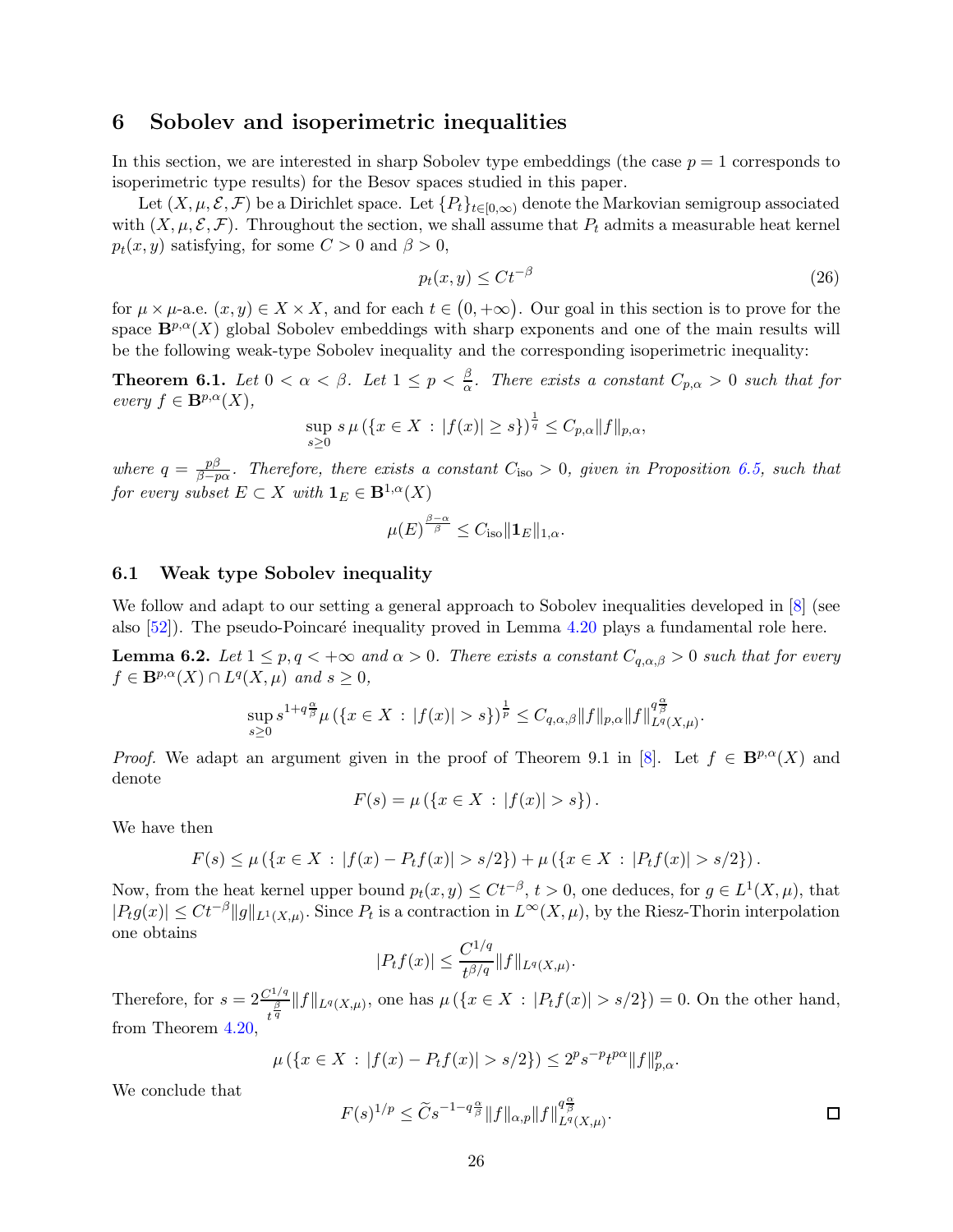As a corollary, we are now ready to prove the weak Sobolev inequality.

<span id="page-26-0"></span>**Theorem 6.3.** Let  $0 < \alpha < \beta$ . Let  $1 \le p < \frac{\beta}{\alpha}$ . There exists a constant  $C_{p,\alpha,\beta} > 0$  such that for every  $f \in \mathbf{B}^{p,\alpha}(X)$ ,

$$
\sup_{s\geq 0} s \,\mu\left(\{x \in X : |f(x)| \geq s\}\right)^{\frac{1}{q}} \leq C_{p,\alpha,\beta} \|f\|_{p,\alpha},
$$

where  $q = \frac{p\beta}{\beta - r}$  $\frac{p\rho}{\beta-p\alpha}$ .

*Proof.* Let  $f \in \mathbf{B}^{p,\alpha}(X)$  be a non-negative function. For  $k \in \mathbb{Z}$ , we denote

$$
f_k = (f - 2^k)_+ \wedge 2^k.
$$

Observe that  $f_k \in L^p(X, \mu)$  and  $||f_k||_{L^p(X, \mu)} \leq ||f||_{L^p(X, \mu)}$ . Moreover, for every  $x, y \in X$ ,  $|f_k(x) |f_k(y)| \leq |f(x) - f(y)|$  and so  $||f_k||_{p,\alpha} \leq ||f||_{p,\alpha}$ . We also note that  $f_k \in L^1(X, \mu)$ , with

$$
||f_k||_{L^1(X,\mu)} = \int_X |f_k| d\mu \le 2^k \mu({x \in X : f(x) \ge 2^k}).
$$

We now use Lemma  $6.2$  to deduce:

$$
\sup_{s\geq 0} s^{1+\frac{\alpha}{\beta}} \mu (\{x \in X : f_k(x) > s\})^{\frac{1}{p}} \leq C_{\alpha,\beta} \|f_k\|_{p,\alpha} \|f_k\|_{L^1(X,\mu)}^{\frac{\alpha}{\beta}} \leq C_{\alpha,\beta} \|f_k\|_{p,\alpha} \left(2^k \mu(\{x \in X : f(x) \geq 2^k\})\right)^{\frac{\alpha}{\beta}}.
$$

In particular, by choosing  $s = 2^k$  we obtain

$$
2^{k\left(1+\frac{\alpha}{\beta}\right)}\mu\left(\{x\in X\,:\,f(x)\geq 2^{k+1}\}\right)^{\frac{1}{p}}\leq C_{\alpha,\beta}\|f_k\|_{p,\alpha}\left(2^k\mu(\{x\in X\,:\,f(x)\geq 2^k\})\right)^{\frac{\alpha}{\beta}}.
$$

Let

$$
M(f) = \sup_{k \in \mathbb{Z}} 2^k \mu({x \in X : f(x) \ge 2^k})^{1/q},
$$

where  $q = \frac{p\beta}{\beta - r}$  $\frac{p\beta}{\beta-p\alpha}$ . Using the fact that  $\frac{1}{q} = \frac{1}{p} - \frac{\alpha}{\beta}$  and the previous inequality we obtain:

$$
2^k\mu\left(\{x\in X\,:\,f(x)\geq 2^{k+1}\}\right)^{\frac{1}{p}}\leq 2^{-\frac{kq\alpha}{\beta}}C_{\alpha,\beta}\|f\|_{p,\alpha}M(f)^{\frac{q\alpha}{\beta}}.
$$

and

$$
2^k \mu \left( \{ x \in X \, : \, f(x) \ge 2^{k+1} \} \right)^{\frac{1}{q}} \le C_{\alpha,\beta}^{\frac{p}{q}} \| f \|_{p,\alpha}^{p/q} M(f)^{\frac{p\alpha}{\beta}}.
$$

Therefore

$$
M(f)^{1-\frac{p\alpha}{\beta}} \leq 2C_{\alpha,\beta}^{\frac{p}{q}} \|f\|_{p,\alpha}^{p/q}.
$$

One concludes

$$
M(f) \le 2^{q/p} C_{\alpha,\beta} ||f||_{p,\alpha}.
$$

This easily yields:

$$
\sup_{s\geq 0} s\mu (\{x \in X : f(x) \geq s\})^{\frac{1}{q}} \leq 2^{1+q/p} C_{\alpha,\beta} ||f||_{p,\alpha}.
$$

Let now  $f \in \mathbf{B}^{p,\alpha}(X)$ , which is not necessarily non-negative. From the previous inequality applied to  $|f|$ , we deduce

$$
\sup_{s\geq 0} s\,\mu\left(\{x\in X\,:\,|f(x)|\geq s\}\right)^{\frac{1}{q}} \leq 2^{1+q/p}C_{\alpha,\beta}|||f|||_{p,\alpha} \leq 2^{1+q/p}C_{\alpha,\beta}||f||_{p,\alpha}.\n\qquad \qquad \Box
$$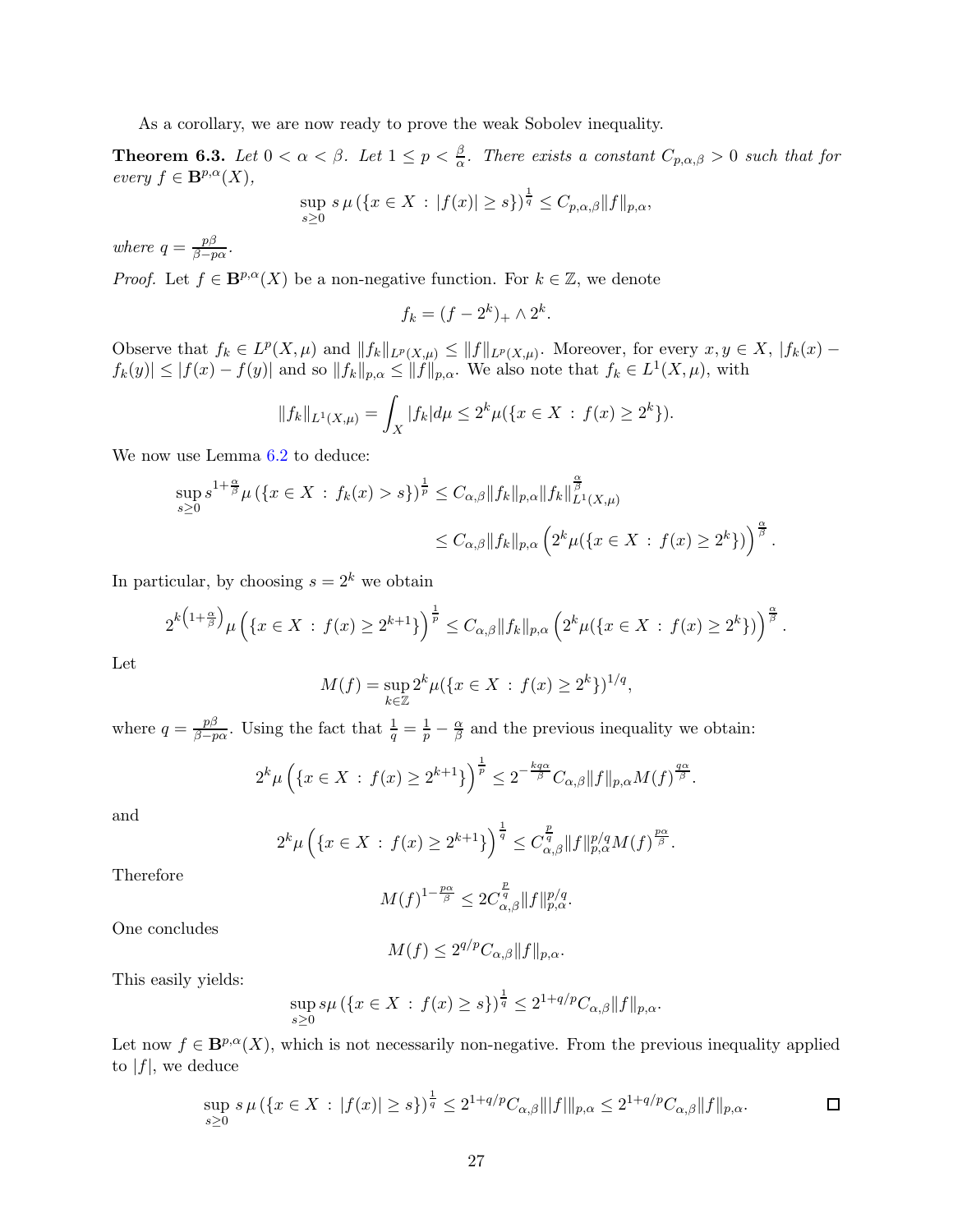### <span id="page-27-3"></span><span id="page-27-0"></span>6.2 Capacitary estimates

It is well-known that Sobolev inequalities are related to capacitary estimates, see for instance [\[8,](#page-34-0) Section 10]. In the current subsection, we explore this relation in our case. Let  $p \ge 1$  and  $0 < \alpha < \beta$ . For a measurable set  $A \subset X$ , we define its  $(\alpha, p)$ -capacity:

$$
\operatorname{\mathbf{Cap}}_p^{\alpha}(A)=\inf\{\|f\|^p_{\alpha,p}\,:\,f\in\mathbf{B}^{\alpha,p}(X),\mathbf{1}_A\leq f\leq 1\}.
$$

We have the following corollary:

Corollary 6.4. Let  $0 < \alpha < \beta$ . Let  $1 \le p < \frac{\beta}{\alpha}$ . There exists a constant  $C_{p,\alpha} > 0$  such that for every measurable set  $A \subset X$ ,

$$
\mu(A)^{1-\frac{p\alpha}{\beta}} \leq C_{p,\alpha} \mathbf{Cap}_p^{\alpha}(A).
$$

Proof. This is an immediate corollary of Theorem [6.3.](#page-26-0)

 $\Box$ 

### <span id="page-27-1"></span>6.3 Isoperimetric inequalities

Let  $E \subset X$  be a measurable set with finite measure. We will say that E has a finite  $\alpha$ -perimeter if  $\mathbf{1}_E \in \mathbf{B}^{1,\alpha}(X)$ . In that case, we will denote

$$
P_{\alpha}(E) = \|\mathbf{1}_E\|_{1,\alpha}.
$$

<span id="page-27-2"></span>**Proposition 6.5.** Let  $0 < \alpha < \beta$ . For every  $E \subset X$  with finite  $\alpha$ -perimeter

$$
\mu(E)^{\frac{\beta-\alpha}{\beta}} \leq C_{\text{iso}} P_{\alpha}(E),
$$

where

$$
C_{\text{iso}} = \frac{C^{\frac{\alpha}{\beta}}(\alpha+\beta)^{\frac{\alpha+\beta}{\beta}}}{2\beta\alpha^{\frac{\alpha}{\beta}}}.
$$

and C is the constant from  $(3)$  and  $(26)$ .

Proof. We follow an argument originally due to M. Ledoux [\[48\]](#page-36-10). Observe, from symmetry and conservativeness of the semigroup, that

$$
||P_t \mathbf{1}_E - \mathbf{1}_E||_{L^1(X,\mu)} = \int_E (1 - P_t \mathbf{1}_E) d\mu + \int_{E^c} P_t \mathbf{1}_E d\mu
$$
  
= 
$$
\int_E (1 - P_t \mathbf{1}_E) d\mu + \int_E P_t \mathbf{1}_{E^c} d\mu
$$
  
= 
$$
2 \left( \mu(E) - \int_E P_t \mathbf{1}_E d\mu \right)
$$

However, our assumption [\(26\)](#page-25-3) on the heat kernel gives

$$
\int_E P_t \mathbf{1}_E d\mu = \int_E \int_E p_t(x, y) d\mu(x) d\mu(y) \le Ct^{-\beta} \mu(E)^2
$$

Combining these equations with the pseudo-Poincaré estimate from Lemma [4.20](#page-17-1) gives, for  $t > 0$ ,

$$
2\mu(E) \leq \|P_t \mathbf{1}_E - \mathbf{1}_E\|_{L^1(X,\mu)} + 2\int_E P_t \mathbf{1}_E \, d\mu \leq t^{\alpha} \, P_{\alpha}(E) + 2Ct^{-\beta} \mu(E)^2.
$$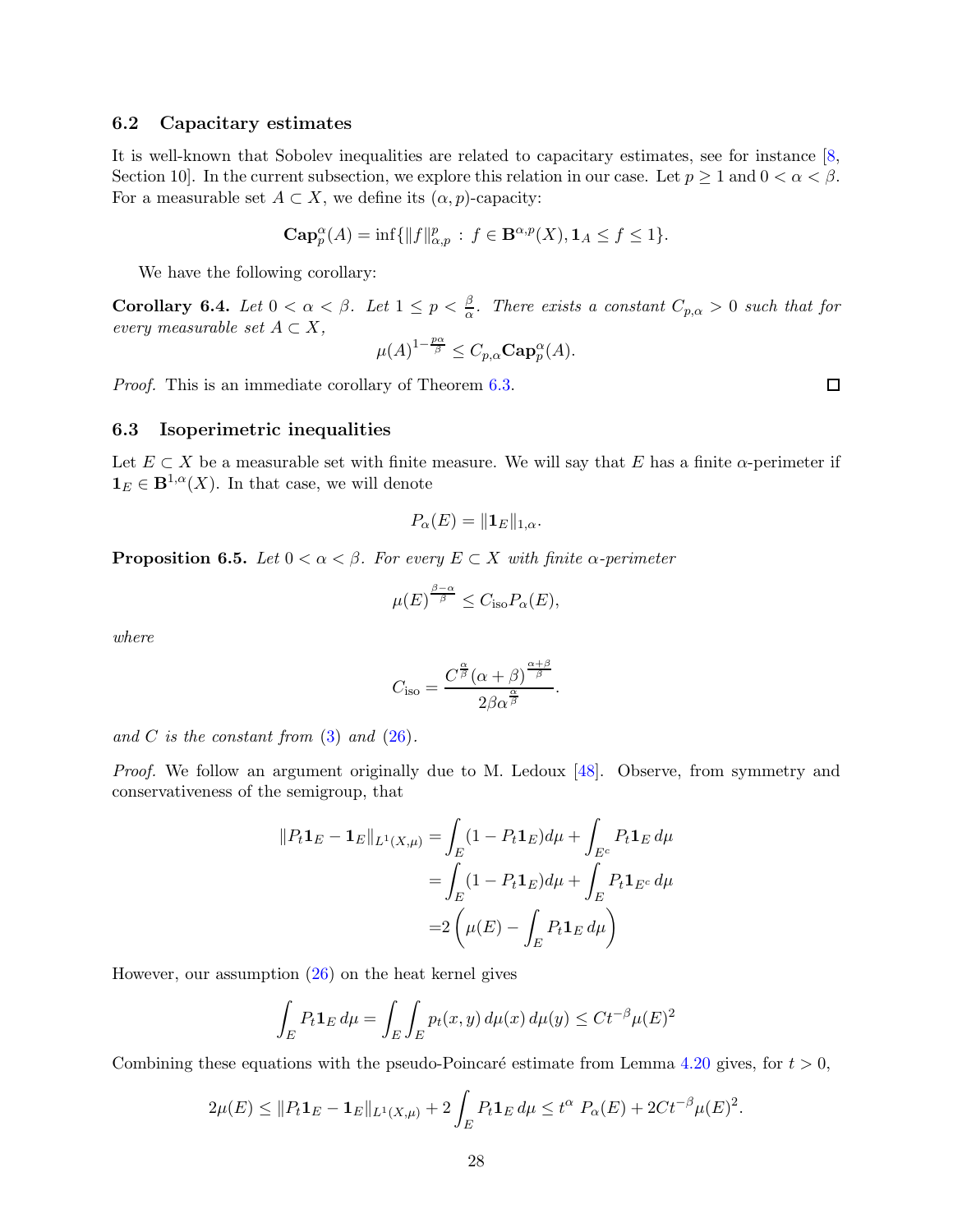<span id="page-28-2"></span>If  $P_{\alpha}(E) = 0$ , then letting  $t \to \infty$  we also see that  $\mu(E) = 0$ , and so without loss of generality we may assume that  $P_{\alpha}(E) > 0$ , in which case we also have  $\mu(E) > 0$ . We minimize the right-hand side by choosing  $t$  satisfying

$$
t^{\alpha+\beta} = \frac{2C\beta}{\alpha} \frac{\mu(E)^2}{P_{\alpha}(E)}
$$

and obtain, for this choice of  $t$ , that

$$
2\mu(E) \le \left(1 + \frac{\alpha}{\beta}\right) t^{\alpha} P_{\alpha}(E).
$$

Raising both sides of this equality to the power  $\frac{\alpha+\beta}{\beta}$  concludes the proof.

We note that in the limiting case  $\alpha \to \beta$ , the previous estimate for  $C_{\text{iso}}$  yields the following corollary, which is applicable on many fractal spaces, see [\[2,](#page-33-2) [4\]](#page-33-5):

Corollary 6.6. For every set  $E \subset X$  with finite  $\beta$ -perimeter and  $\mu(E) > 0$ ,

$$
P_{\beta}(E) \ge \frac{1}{2C},
$$

where C is the constant from  $(26)$ .

#### <span id="page-28-0"></span>6.4 Strong Sobolev inequality

We now prove strong Sobolev inequalities. This requires an additional assumption on the space.

**Definition 6.7.** We say that the Dirichlet space satisfies the property  $(P_{p,\alpha})$  if there exists a constant  $C > 0$  such that for every  $f \in \mathbf{B}^{p,\alpha}(X)$ ,

$$
||f||_{p,\alpha} \leq C \liminf_{t \to 0} t^{-\alpha} \left( \int_X \int_X |f(x)-f(y)|^p p_t(x,y) d\mu(x) d\mu(y) \right)^{1/p}.
$$

**Remark 6.8.** The property  $(P_{p,\alpha})$  with  $\alpha = 1/2$  can be seen as a stronger form of the Proposition [5.3.](#page-22-1) As shown in [\[1,](#page-33-1) [2\]](#page-33-2), in many situations, the property  $(P_{p,\alpha})$  is satisfied, provided that the space X satisfies a weak Bakry-Émery type non-negative curvature condition and that  $\alpha$  is the  $L^p$ -Besov critical exponent of X (see Section [5.2](#page-23-0) for the definition of Besov critical exponent).

For instance,  $(P_{p,\alpha})$  is satisfied for  $p=1, \alpha=1/2$  for the standard Dirichlet form of  $\mathbb{R}^n$ . It is also satisfied for  $p = 1, \alpha = 1/2$  for the standard Dirichlet form of a complete Riemannian manifold with non-negative Ricci curvature. More generally, in the framework of [\[1\]](#page-33-1), property  $(P_{p,\alpha})$  is satisfied when  $p=1, \alpha=1/2$ , see Theorem 5.2 there. In the framework of Dirichlet spaces with sub-Gaussian heat kernel estimates, see [\[1\]](#page-33-1), the property  $(P_{1,\alpha})$  is satisfied for some  $\alpha$  (the  $L^1$ Besov critical exponent) provided that a weak Bakry-Emery type estimate is satisfied. ´

Our main theorem is then the following:

<span id="page-28-1"></span>**Theorem 6.9.** Assume that the Dirichlet space satisfies the property  $(P_{p,\alpha})$  and that  $\beta$  is given in [\(26\)](#page-25-3). Let  $0 < \alpha < \beta$ . Let  $1 \le p < \frac{\beta}{\alpha}$ . There exists a constant  $C_{p,\alpha,\beta} > 0$  such that for every  $f \in \mathbf{B}^{p,\alpha}(X),$ 

$$
||f||_{L^q(X,\mu)} \leq C_{p,\alpha,\beta} ||f||_{p,\alpha},
$$

where  $q = \frac{p\beta}{\beta - r}$  $\frac{p\rho}{\beta-p\alpha}$ .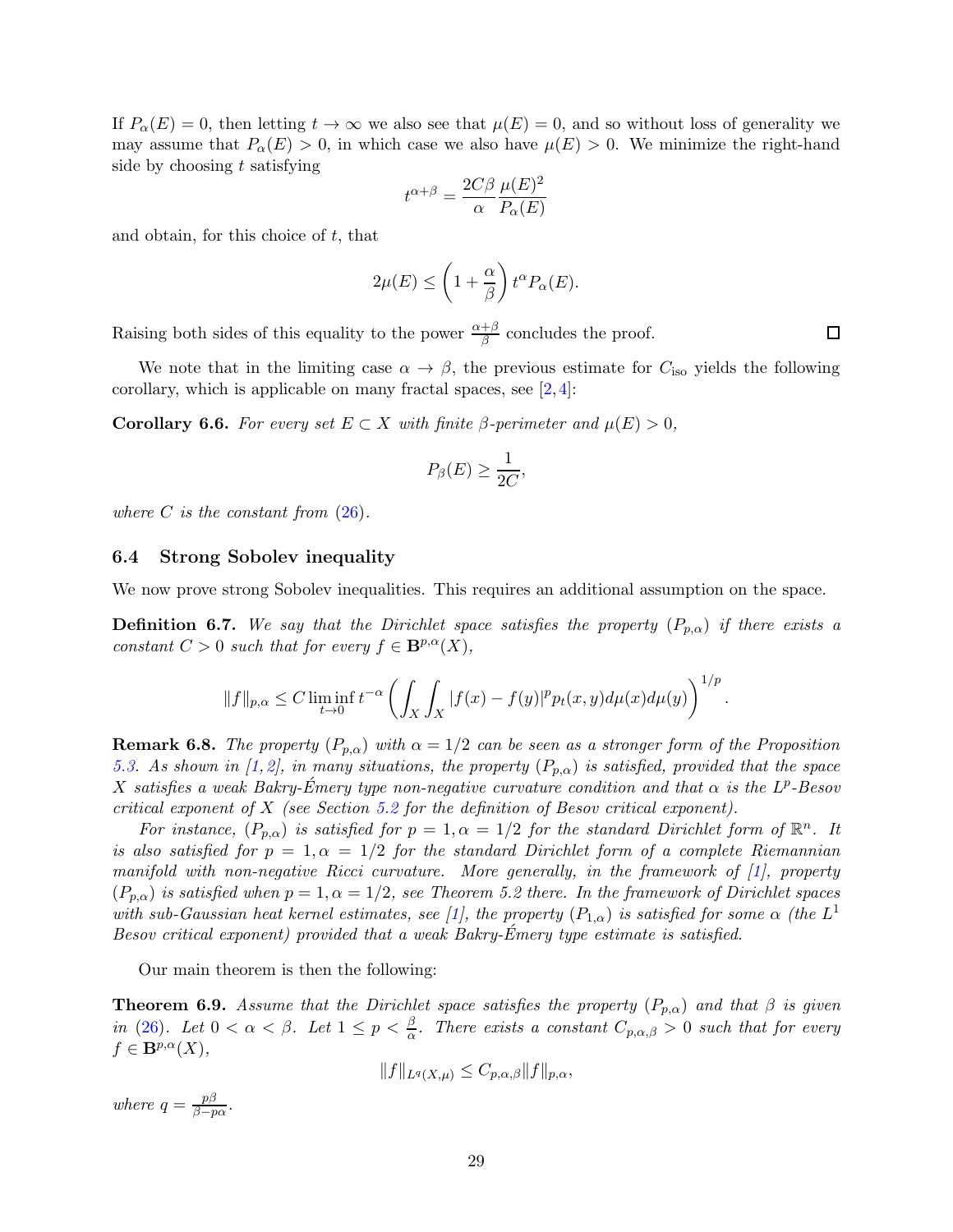<span id="page-29-0"></span>Note that in the standard Euclidean setting of  $\mathbb{R}^n$  the Sobolev embedding theorem holds as above with  $\beta = n$ . To show that the weak type inequality implies the desired Sobolev inequality, we will need another cutoff argument and the following lemma is needed.

**Lemma 6.10.** For  $f \in \mathbf{B}^{p,\alpha}(X)$ ,  $f \ge 0$ , denote  $f_k = (f-2^k)_{+} \wedge 2^k$ ,  $k \in \mathbb{Z}$ . There exists a constant  $C > 0$  such that for every  $f \in \mathbf{B}^{p,\alpha}(X)$ ,

$$
\left(\sum_{k\in\mathbb{Z}}\|f_k\|_{p,\alpha}^p\right)^{1/p}\leq C\|f\|_{p,\alpha}.
$$

Proof. By a similar type of argument, as in the the proof of Lemma 7.1 in [\[8\]](#page-34-0), one has for some constant  $C_p > 0$ ,

$$
\sum_{k\in\mathbb{Z}}\int_{X}\int_{X}|f_{k}(x)-f_{k}(y)|^{p}p_{t}(x,y)d\mu(x)d\mu(y)\leq C_{p}\int_{X}\int_{X}|f(x)-f(y)|^{p}p_{t}(x,y)d\mu(x)d\mu(y).
$$

As a consequence of property  $(P_{p,\alpha})$ ,

$$
\left(\sum_{k\in\mathbb{Z}}\|f_k\|_{p,\alpha}^p\right)^{1/p}\leq C_p'\|f\|_{p,\alpha}.
$$

and the proof is complete.

We can now conclude the proof of Theorem [6.9.](#page-28-1)

**Proof of Theorem [6.9](#page-28-1).** Let  $f \in B^{p,\alpha}(X)$ . We can assume  $f \ge 0$ . As before, denote  $f_k =$  $(f - 2^{k})_{+} \wedge 2^{k}, k \in \mathbb{Z}$ . From Lemma [6.3](#page-26-0) applied to  $f_{k}$ , we see that

$$
\sup_{s\geq 0} s\mu \left( \{ x \in X : |f_k(x)| \geq s \} \right)^{\frac{1}{q}} \leq C_{p,\alpha} \|f_k\|_{p,\alpha}.
$$

In particular for  $s = 2^k$ , we get

$$
2^{k}\mu\left(\{x \in X : f(x) \ge 2^{k+1}\}\right)^{\frac{1}{q}} \le C_{p,\alpha}||f_{k}||_{p,\alpha}.
$$

Therefore,

$$
\sum_{k\in\mathbb{Z}} 2^{kq} \mu\left(\{x\in X\,:\,f(x)\geq 2^{k+1}\}\right)\leq C_{p,\alpha}^q \sum_{k\in\mathbb{Z}} \|f_k\|_{p,\alpha}^q.
$$

Since  $q \ge p$ , one has  $\sum_{k \in \mathbb{Z}} ||f_k||_{p,\alpha}^q \le (\sum_{k \in \mathbb{Z}} ||f_k||_{p,\alpha}^p)^{q/p}$ . Thus, from the previous lemma

$$
\sum_{k\in\mathbb{Z}} 2^{kq} \mu\left(\{x\in X\,:\, f(x)\geq 2^{k+1}\}\right)\leq C_{p,\alpha}^q \|f\|_{p,\alpha}^q.
$$

Finally, we observe that

$$
\sum_{k \in \mathbb{Z}} 2^{kq} \mu \left( \{ x \in X : f(x) \ge 2^{k+1} \} \right) \ge \frac{q}{2^{q+1} - 2^q} \sum_{k \in \mathbb{Z}} \int_{2^{k+1}}^{2^{k+2}} s^{q-1} \mu \left( \{ x \in X : f(x) \ge s \} \right) ds
$$
  

$$
\ge \frac{1}{2^{q+1} - 2^q} \| f \|_{L^q(X, \mu)}^q.
$$

The proof is thus complete.

 $\Box$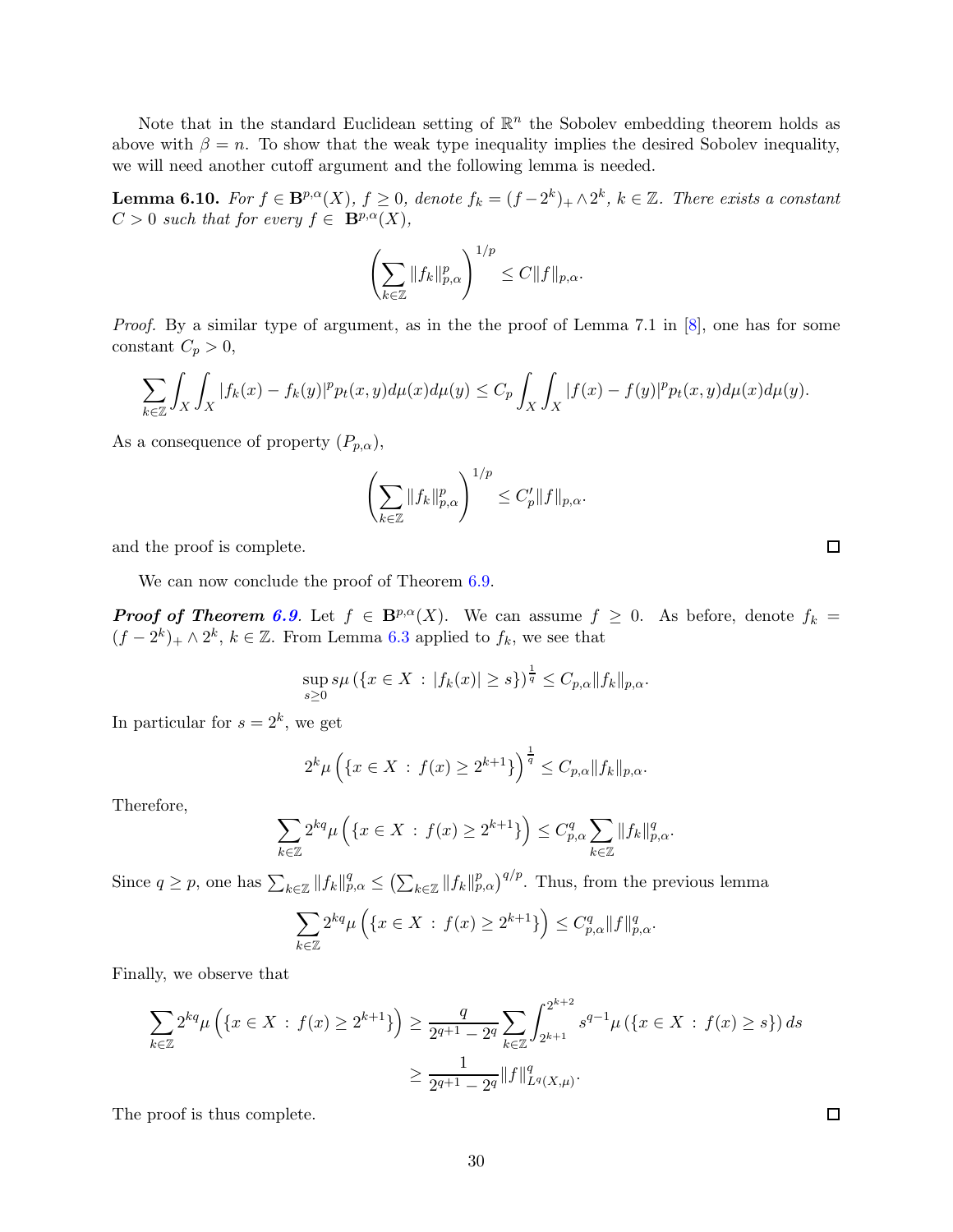### <span id="page-30-3"></span><span id="page-30-0"></span>6.5 Application

The Sobolev embeddings studied in this section have many applications that will be studied in great details in the papers  $[1-3]$  $[1-3]$ . We just mention here that by combining Theorem [3.4](#page-7-2) and Theorem [6.1](#page-25-4) one immediately obtains:

**Corollary 6.11.** Let X be an Ahlfors  $d_H$ -regular space that satisfies sub-Gaussian heat kernel estimates as in Theorem [3.4.](#page-7-2) Then, one has the following weak type Besov space embedding. Let  $0 < \delta < d_H$ . Let  $1 \le p < \frac{d_H}{\delta}$ . There exists a constant  $C_{p,\delta} > 0$  such that for every  $f \in \mathbf{B}^{p,\delta/d_W}(X)$ ,

$$
\sup_{s\geq 0} s\mu \left( \{ x \in X, |f(x)| \geq s \} \right)^{\frac{1}{q}} \leq C_{p,\delta} \sup_{r>0} \frac{1}{r^{\delta+d_H/p}} \bigg( \iint_{\Delta_r} |f(x) - f(y)|^p \, d\mu(x) \, d\mu(y) \bigg)^{1/p}
$$

where  $q = \frac{pd_H}{d_H - p_0^2}$ . Furthermore, for every  $0 < \delta < d_H$ , there exists a constant  $C_{\text{iso},\delta}$  such that for every measurable  $E \subset X$ ,  $\mu(E) < +\infty$ ,

$$
\mu(E)^{\frac{d_H-\delta}{d_H}} \le C_{\text{iso},\delta} \sup_{r>0} \frac{1}{r^{\delta+d_H}} (\mu \otimes \mu) \left\{ (x,y) \in E \times E^c : d(x,y) < r \right\}. \tag{27}
$$

**Remark 6.12.** The number  $\delta$  in the previous corollary plays the role of the upper codimension of the boundary of E. This will be further commented in  $[2]$ .

Proof. From the upper sub-Gaussian estimate, one has

$$
p_t(x, y) \leq Ct^{-\beta}
$$

where  $\beta = d_H/d_W$ . Let  $0 < \alpha < \beta$ . Let  $1 \le p < \frac{\beta}{\alpha}$ . From Theorem [6.1,](#page-25-4) there exists a constant  $C_{p, \alpha} > 0$  such that for every  $f \in \mathbf{B}^{p, \alpha}(X),$ 

$$
\sup_{s\geq 0} s\,\mu\left(\{x\in X\,:\,|f(x)|\geq s\}\right)^{\frac{1}{q}} \leq C_{p,\alpha} \|f\|_{p,\alpha},
$$

where  $q = \frac{p\beta}{\beta - r}$  $\frac{p_{\beta}}{\beta-p_{\alpha}}$ . However, from Theorem [3.4,](#page-7-2)

$$
||f||_{p,\alpha} \leq C \sup_{r>0} \frac{1}{r^{\alpha d_W + d_H/p}} \bigg( \iint_{\Delta_r} |f(x) - f(y)|^p \, d\mu(x) \, d\mu(y) \bigg)^{1/p}.
$$

<span id="page-30-1"></span>The result follows then with  $\delta = \alpha d_W$ .

## 7 Cheeger constant and Gaussian isoperimetry

While the previous section was devoted to Sobolev inequalities on Dirichlet spaces for which the semigroup satisfies ultracontractive estimates, the present section is devoted to situations where the Dirichlet form satisfies a Poincaré inequality or a log-Sobolev inequality.

### <span id="page-30-2"></span>7.1 Buser's type inequality for the Cheeger constant of a Dirichlet space

In the context of a smooth compact n-dimensional Riemannian manifold with a normalized Riemannian measure  $\mu$ , Cheeger introduced in [\[21\]](#page-34-19) the following isoperimetric constant

$$
h = \inf \frac{\mathcal{H}^{n-1}(\partial A)}{\mu(A)},
$$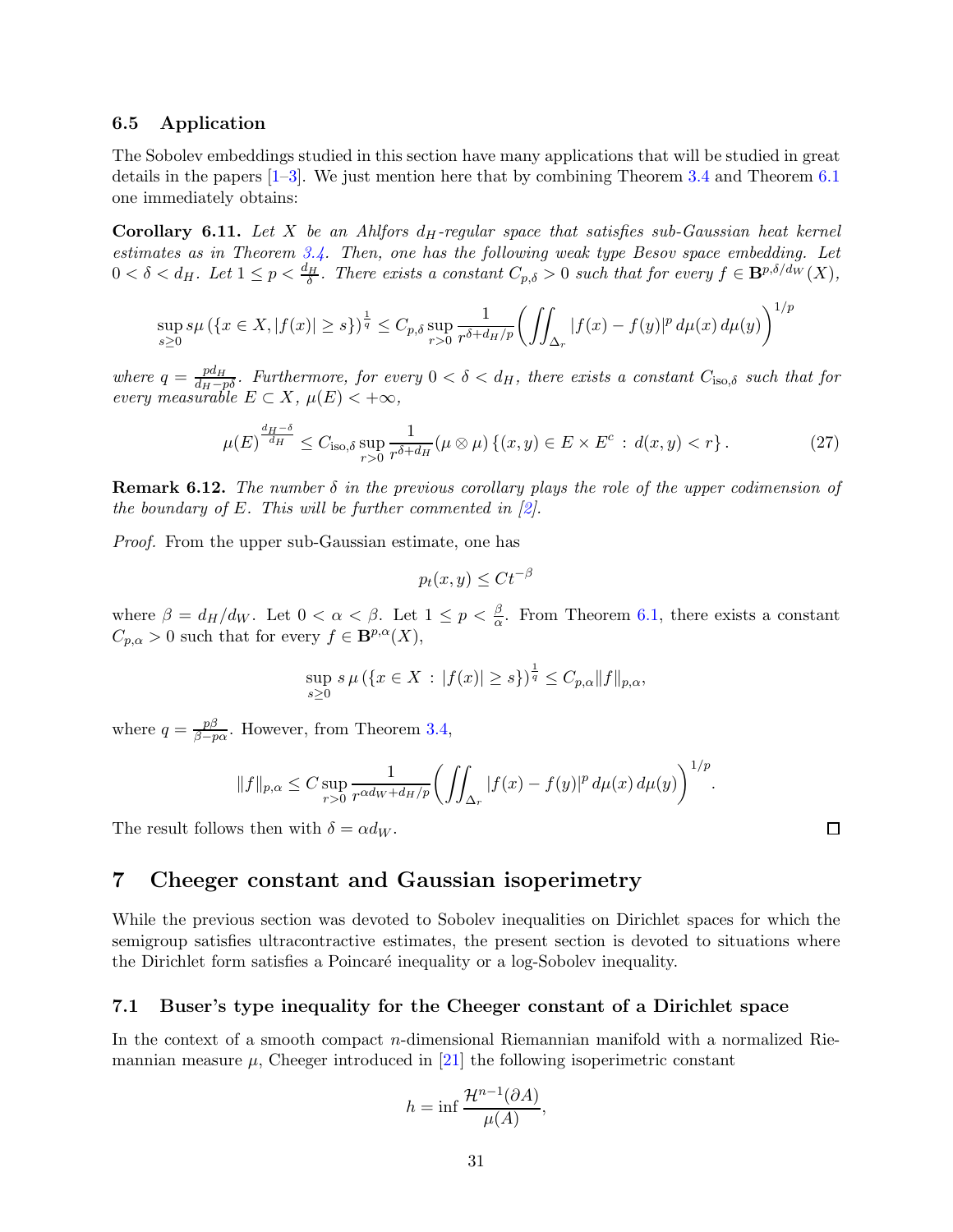<span id="page-31-0"></span>where  $\mathcal{H}^{n-1}(\partial A)$  denotes the perimeter measure of A and where the infimum runs over all open subsets A with smooth boundary  $\partial A$  such that  $\mu(A) \leq \frac{1}{2}$  $\frac{1}{2}$ . Cheeger's constant can be used to bound from below the first non zero eigenvalue of the manifold. Indeed, it is proved in [\[21\]](#page-34-19) that

$$
\lambda_1 \ge \frac{h^2}{4}.
$$

Buser [\[19\]](#page-34-20) then proved that if the Riemannian Ricci curvature of the manifold is non-negative, then we actually have

$$
\lambda_1 \leq C h^2,
$$

where  $C$  is a universal constant depending only on the dimension. Buser's inequality was reproved by Ledoux [\[47\]](#page-36-11) using heat semigroup techniques. Under proper assumptions, by using the tools we introduced in the present paper, Ledoux' technique can be essentially reproduced in our general framework of Dirichlet spaces.

Let  $(X, \mu, \mathcal{E}, \mathcal{F})$  be a Dirichlet space such that  $\mu(X) = 1$ . Let  $\{P_t\}_{t \in [0,\infty)}$  denote the semigroup associated with  $(X, \mu, \mathcal{E}, \mathcal{F})$ . The Dirichlet form  $\mathcal E$  is said to satisfy a spectral gap inequality with spectral gap  $\lambda_1$  if for every  $f \in \mathcal{F}$ ,

$$
\int_X f^2 d\mu - \left(\int_X f d\mu\right)^2 \le \frac{1}{\lambda_1} \mathcal{E}(f, f).
$$

We assume in this section that  $\mathcal E$  satisfies a spectral gap inequality. For  $\alpha \in (0,1]$ , we define the  $\alpha$ -Cheeger's constant of X by

$$
h_{\alpha} = \inf \frac{\|\mathbf{1}_E\|_{1,\alpha}}{\mu(E)},
$$

where the infimum runs over all measurable sets E such that  $\mu(E) \leq \frac{1}{2}$  and  $\mathbf{1}_E \in \mathbf{B}^{1,\alpha}(X)$ . We denote by  $\lambda_1$  the spectral gap of  $\mathcal{E}$ .

**Theorem 7.1.** We have  $h_{\alpha} \geq (1 - e^{-1})\lambda_1^{\alpha}$ .

*Proof.* Let A be a set with  $P_{\alpha}(A) := ||\mathbf{1}_A||_{1,\alpha} < +\infty$ . As shown in the proof of Proposition [6.5,](#page-27-2) we have

$$
\|\mathbf{1}_A - P_t \mathbf{1}_A\|_{L^1(X,\mu)} = 2\left(\mu(A) - \|P_{\frac{t}{2}}(\mathbf{1}_A)\|_{L^2(X,\mu)}^2\right).
$$

By the pseudo-Poincaré inequality in Lemma  $4.20$ ,

$$
||P_t \mathbf{1}_A - \mathbf{1}_A||_{L^1(X,\mu)} \le t^\alpha P_\alpha(A).
$$

We deduce that

$$
\mu(A) \le \frac{1}{2} t^{\alpha} P_{\alpha}(A) + ||P_{\frac{t}{2}}(\mathbf{1}_A)||_{L^2(X,\mu)}^2.
$$

Now, by the spectral theorem,

$$
||P_{\frac{t}{2}}(\mathbf{1}_A)||_{L^2(X,\mu)}^2 = \mu(A)^2 + ||P_{\frac{t}{2}}(\mathbf{1}_A - \mu(A))||_{L^2(X,\mu)}^2 \le \mu(A)^2 + e^{-\lambda_1 t} ||\mathbf{1}_A - \mu(A)||_{L^2(X,\mu)}^2.
$$

This yields

$$
\mu(A) \le \frac{1}{2} t^{\alpha} P_{\alpha}(A) + \mu(A)^2 + e^{-\lambda_1 t} \| \mathbf{1}_A - \mu(A) \|_{L^2(X, \mu)}^2.
$$

Equivalently, one obtains

$$
\frac{1}{2}t^{\alpha}P_{\alpha}(A) \ge \mu(A)(1 - \mu(A))(1 - e^{-\lambda_1 t}).
$$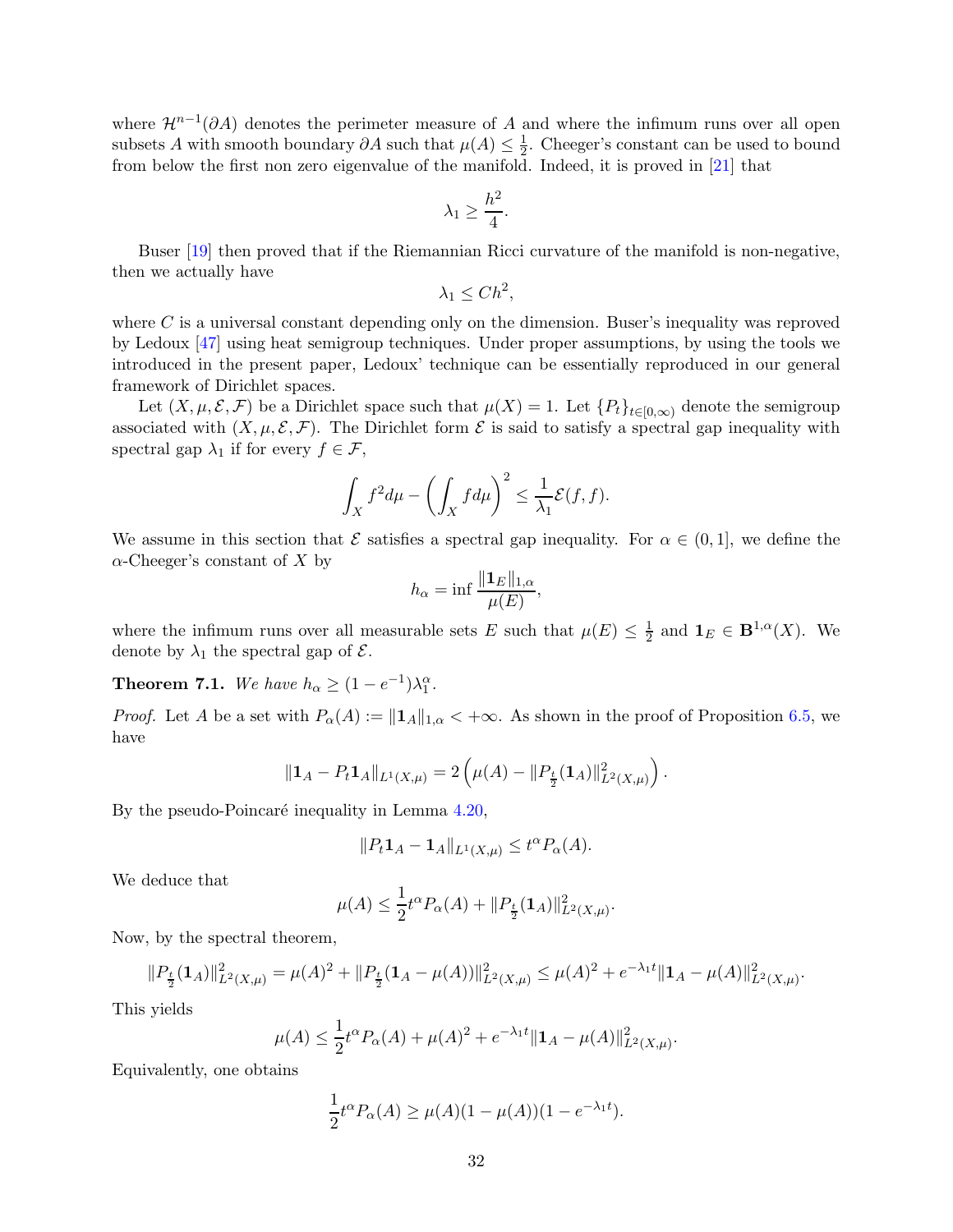<span id="page-32-1"></span>Therefore,

$$
h_{\alpha} \ge \sup_{t>0} \left( \frac{1 - e^{-\lambda_1 t}}{t^{\alpha}} \right),
$$

which completes the proof.

As already noted in [\[12\]](#page-34-3), let us observe that it is known that the Cheeger lower bound on  $\lambda_1$ may be obtained under further assumptions on the Dirichlet space  $(X, d, \mathcal{E})$ . Indeed, assume that  $\mathcal E$  is strictly local with a carré du champ Γ, that Lipschitz functions are in the domain of  $\mathcal E$  and that  $\sqrt{\Gamma(f)}$  is an upper gradient in the sense that for any Lipchitz function f,

$$
\sqrt{\Gamma(f)}(x) = \lim \sup_{d(x,y)\to 0} \frac{|f(x) - f(y)|}{d(x,y)}.
$$

In that case, if  $A$  is a closed subset of  $X$ , we define its Minkowski exterior boundary measure by

$$
\mu_{+}(A) = \liminf_{\varepsilon \to 0} \frac{1}{\varepsilon} \left( \mu(A_{\varepsilon}) - \mu(A) \right),
$$

where  $A_{\varepsilon} = \{x \in X, d(x, A) < \varepsilon\}$ . We can then define a Cheeger's constant of X by

$$
h_{+} = \inf \frac{\mu_{+}(E)}{\mu(E)},
$$

where the infimum runs over all closed sets E such that  $\mu(E) \leq \frac{1}{2}$ . Then, according to Theorem 8.5.2 in [\[9\]](#page-34-9), one has

$$
\lambda_1 \ge \frac{h_+^2}{4}.
$$

### <span id="page-32-0"></span>7.2 Log-Sobolev and Gaussian isoperimetric inequalities

Let  $(X, \mu, \mathcal{E}, \mathcal{F})$  be a Dirichlet space such that  $\mu(X) = 1$ . Let  $\{P_t\}_{t\in[0,\infty)}$  denote the semigroup associated with  $(X, \mu, \mathcal{E}, \mathcal{F})$ . The Dirichlet form  $\mathcal E$  is said to satisfy a log-Sobolev inequality with constant  $\rho_0$  if for every  $f \in \mathcal{F}, f \geq 0$ ,

$$
\int_{X} f^{2} \ln f^{2} d\mu - \int_{X} f^{2} d\mu \ln \int_{X} f^{2} d\mu \le \frac{1}{\rho_{0}} \mathcal{E}(f, f). \tag{28}
$$

We assume in this section that  $\mathcal E$  satisfies a log-Sobolev inequality with constant  $\rho_0$ . We define the Gaussian isoperimetric constant of  $X$  by

$$
k = \inf \frac{\|\mathbf{1}_E\|_{1,1/2}}{\mu(E)\sqrt{-\ln \mu(E)}},
$$

where the infimum runs over all sets E such that  $\mu(E) \leq \frac{1}{2}$  $\frac{1}{2}$  and  $\mathbf{1}_E \in \mathbf{B}^{1,1/2}(X)$ . Following an argument of M. Ledoux  $[47]$ , we prove the following:

Theorem 7.2. We have

 $\rho_0 \leq C_l k^2$ 

where  $C_l$  is a numerical constant.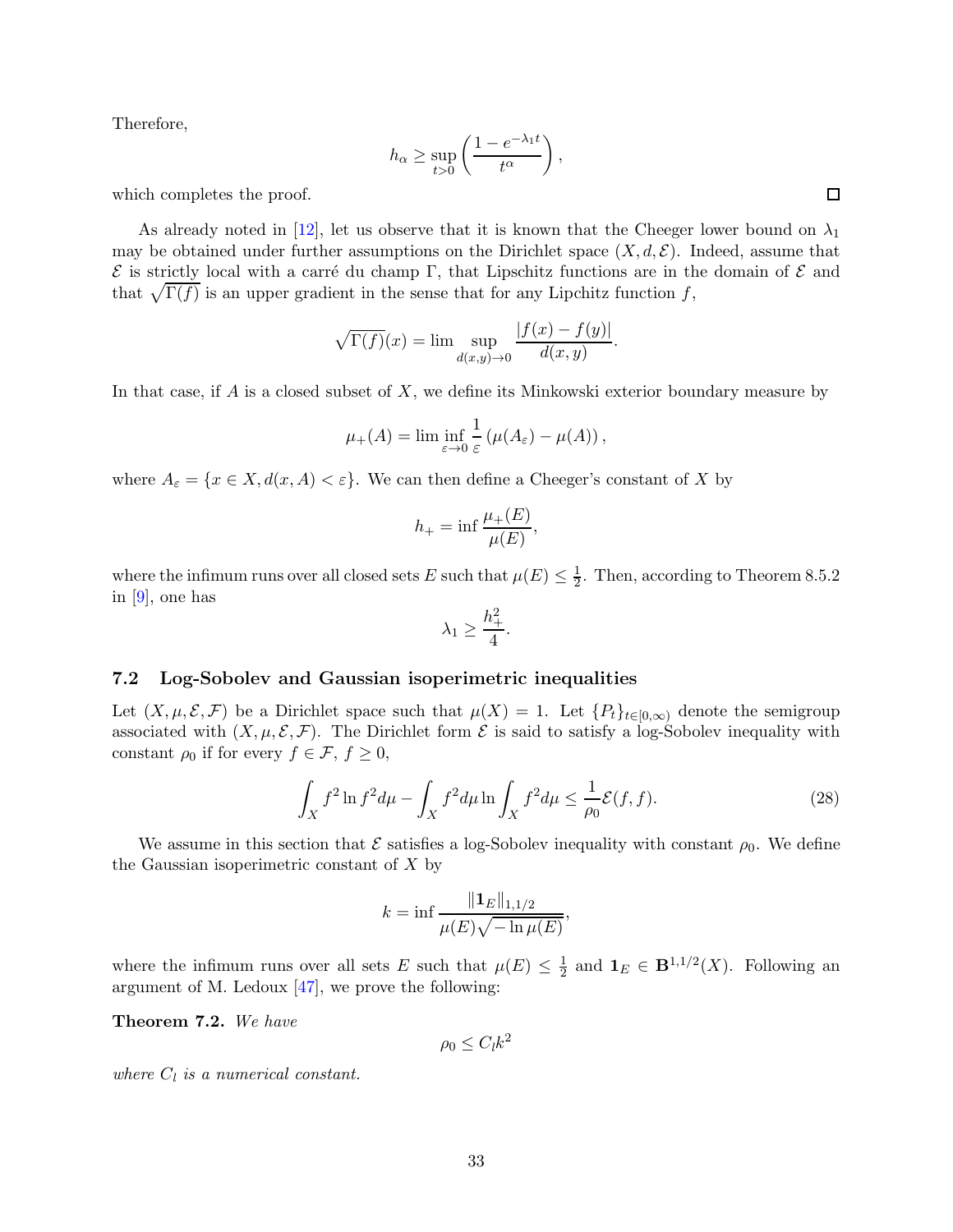<span id="page-33-6"></span>*Proof.* Let A be a measurable set such that  $P(A) := ||\mathbf{1}_A||_{1,1/2} < +\infty$ . By the same computations as before we have

$$
\mu(A) \leq \frac{1}{2} \sqrt{t} P(A) + ||P_{\frac{t}{2}}(\mathbf{1}_A)||_{L^2(X,\mu)}^2.
$$

Now we can use the log-Sobolev constant to bound  $||P_{\frac{t}{2}}(1_A)||_2^2$ . Indeed, from Gross' theorem it is well known that the logarithmic Sobolev inequality

$$
\int_X f^2 \ln f^2 d\mu - \int_X f^2 d\mu \ln \int_X f^2 d\mu \le \frac{1}{\rho_0} \mathcal{E}(f, f),
$$

is equivalent to the following hypercontractivity property of the semigroup

$$
||P_t f||_{L^q(X,\mu)} \leq ||f||_{L^p(X,\mu)}
$$

for all f in  $L^p(X,\mu)$  whenever  $1 < p < q < \infty$  and  $e^{\rho_0 t} \ge \sqrt{\frac{q-1}{p-1}}$  $\frac{q-1}{p-1}$ . Therefore, with  $p(t) = 1 + e^{-2\rho_0 t}$ 2, we get

$$
\sqrt{t}P(A) \ge 2\left(\mu(A) - \mu(A)^{\frac{2}{p(t)}}\right)
$$
  
 
$$
\ge 2\mu(A)\left(1 - \mu(A)^{\frac{1-e^{2-\rho_0 t}}{1+e^{-2\rho_0 t}}}\right).
$$

By using then the computation page 956 in [\[47\]](#page-36-11), one deduces that if A is a set which has a finite  $P(A)$  and such that  $0 \leq \mu(A) \leq \frac{1}{2}$  $\frac{1}{2}$ , then

$$
P(A) \ge \widetilde{C}\sqrt{\rho_0}\mu(A)\left(\ln\frac{1}{\mu(A)}\right)^{\frac{1}{2}},
$$

where  $\widetilde{C}$  is a numerical constant.

## <span id="page-33-1"></span>References

- [1] P. Alonso-Ruiz, F. Baudoin, L. Chen, L. Rogers, N. Shanmugalingam, and A. Teplyaev. Besov class via heat semigroup on Dirichlet spaces II: BV functions and Gaussian heat kernel estimates. arXiv:1811.11010, 2018. [3,](#page-2-0) [4,](#page-3-0) [9,](#page-8-2) [10,](#page-9-2) [11,](#page-10-0) [20,](#page-19-4) [25,](#page-24-1) [29,](#page-28-2) [31](#page-30-3)
- <span id="page-33-2"></span>[2] P. Alonso-Ruiz, F. Baudoin, L. Chen, L. Rogers, N. Shanmugalingam, and A. Teplyaev. Besov class via heat semigroup on Dirichlet spaces III: BV functions and sub-Gaussian heat kernel estimates. *arXiv:1903.10078*, 2019. [3,](#page-2-0) [4,](#page-3-0) [9,](#page-8-2) [11,](#page-10-0) [20,](#page-19-4) [25,](#page-24-1) [29,](#page-28-2) [31](#page-30-3)
- <span id="page-33-5"></span><span id="page-33-3"></span>[3] P. Alonso-Ruiz, F. Baudoin, L. Chen, L. Rogers, N. Shanmugalingam, and A. Teplyaev. BV functions and fractional Laplacians on Dirichlet spaces. arXiv:1910.13330, 2019. [4,](#page-3-0) [9,](#page-8-2) [31](#page-30-3)
- <span id="page-33-4"></span>[4] P. Alonso-Ruiz, F. Baudoin, L. Chen, L. Rogers, N. Shanmugalingam, and A. Teplyaev. BV functions on finitely ramified fractals. work in progress, 2019. [29](#page-28-2)
- <span id="page-33-0"></span>[5] Patricia Alonso-Ruiz, Michael Hinz, Alexander Teplyaev, and Rodrigo Trevi˜no. Canonical diffusions on the pattern spaces of aperiodic delone sets. arXiv:1801.08956, 2018. [4](#page-3-0)
- [6] L. Ambrosio, M. Miranda, Jr., and D. Pallara. Special functions of bounded variation in doubling metric measure spaces. In Calculus of variations: topics from the mathematical heritage of E. De Giorgi, volume 14 of Quad. Mat., pages 1-45. Dept. Math., Seconda Univ. Napoli, Caserta, 2004. [2](#page-1-5)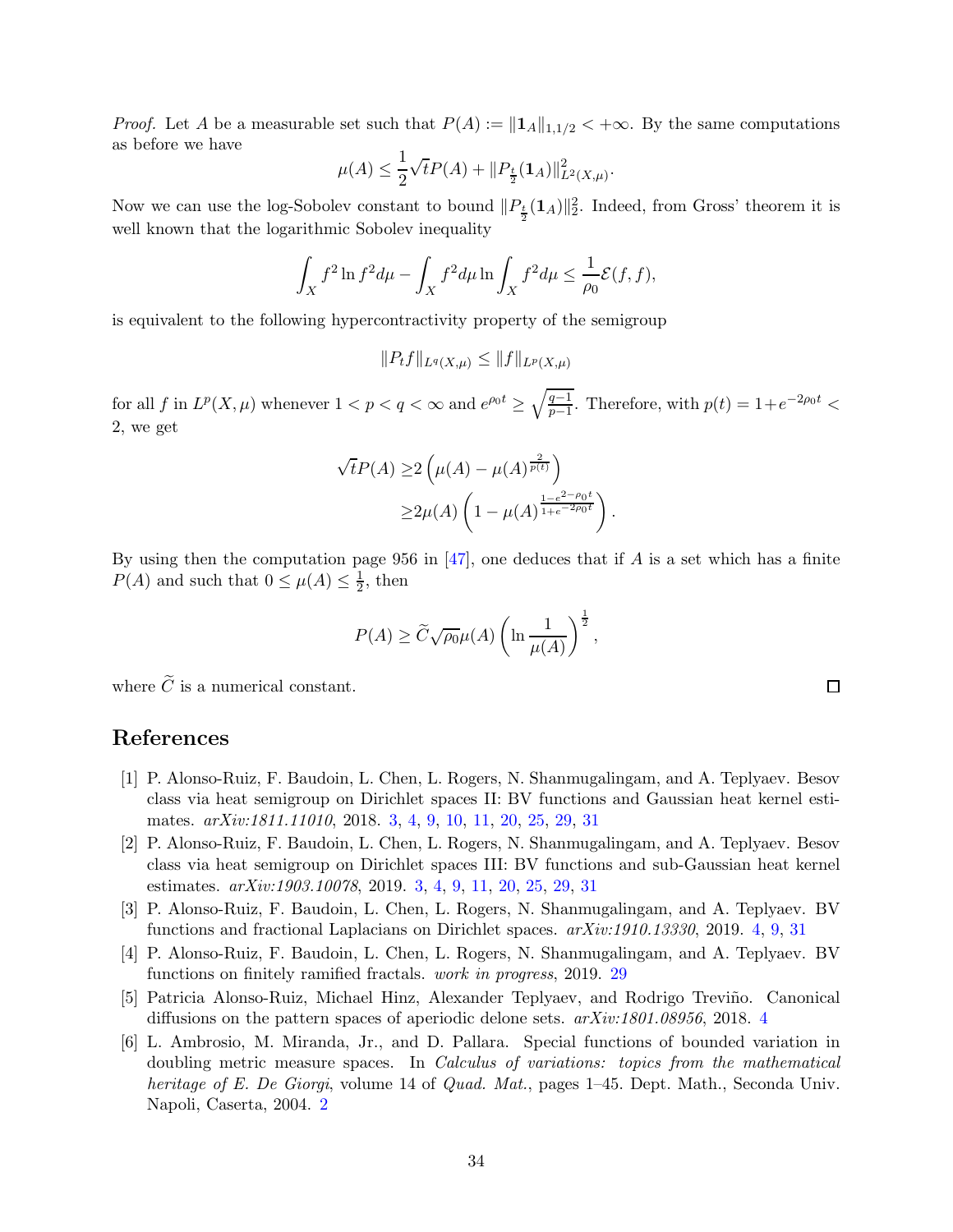- <span id="page-34-12"></span><span id="page-34-0"></span>[7] N. Aronszajn and K. T. Smith. Theory of Bessel potentials. I. Ann. Inst. Fourier (Grenoble), 11:385–475, 1961. [8](#page-7-3)
- <span id="page-34-9"></span>[8] D. Bakry, T. Coulhon, M. Ledoux, and L. Saloff-Coste. Sobolev inequalities in disguise. Indiana Univ. Math. J., 44(4):1033–1074, 1995. [3,](#page-2-0) [4,](#page-3-0) [26,](#page-25-5) [28,](#page-27-3) [30](#page-29-0)
- [9] Dominique Bakry, Ivan Gentil, and Michel Ledoux. Analysis and geometry of Markov diffusion operators, volume 348 of Grundlehren der Mathematischen Wissenschaften [Fundamental Principles of Mathematical Sciences]. Springer, Cham, 2014. [5,](#page-4-3) [7,](#page-6-5) [33](#page-32-1)
- <span id="page-34-16"></span><span id="page-34-15"></span>[10] M. T. Barlow and B. M. Hambly. Transition density estimates for Brownian motion on scale irregular Sierpinski gaskets. Ann. Inst. H. Poincaré Probab. Statist., 33(5):531–557, 1997. [15](#page-14-1)
- <span id="page-34-3"></span>[11] Martin T. Barlow and Edwin A. Perkins. Brownian motion on the Sierpinski gasket. *Probab.* Theory Related Fields, 79(4):543–623, 1988. [15](#page-14-1)
- [12] Fabrice Baudoin and Daniel J. Kelleher. Differential one-forms on Dirichlet spaces and Bakry-Emery estimates on metric graphs. Trans. Amer. Math. Soc.,  $371(5):3145-3178$ , 2019. [4,](#page-3-0) [33](#page-32-1)
- <span id="page-34-14"></span><span id="page-34-10"></span>[13] Oren Ben-Bassat, Robert S. Strichartz, and Alexander Teplyaev. What is not in the domain of the Laplacian on Sierpinski gasket type fractals. J. Funct. Anal., 166(2):197–217, 1999. [15](#page-14-1)
- <span id="page-34-7"></span>[14] A. Beurling and J. Deny. Espaces de Dirichlet. I. Le cas élémentaire. Acta Math., 99:203–224, 1958. [6,](#page-5-3) [15](#page-14-1)
- <span id="page-34-13"></span>[15] Nicolas Bouleau and Francis Hirsch. Dirichlet forms and analysis on Wiener space, volume 14 of De Gruyter Studies in Mathematics. Walter de Gruyter & Co., Berlin, 1991. [5,](#page-4-3) [6,](#page-5-3) [15](#page-14-1)
- <span id="page-34-2"></span>[16] Jean Bourgain, Haim Brezis, and Petru Mironescu. Another look at Sobolev spaces. In Optimal control and partial differential equations, pages 439–455. IOS, Amsterdam, 2001. [11](#page-10-0)
- <span id="page-34-5"></span>[17] H. Brezis. How to recognize constant functions. A connection with Sobolev spaces. Uspekhi Mat. Nauk, 57(4(346)):59–74, 2002. [4](#page-3-0)
- <span id="page-34-20"></span>[18] Huy-Qui Bui, Xuan Thinh Duong, and Lixin Yan. Calder´on reproducing formulas and new Besov spaces associated with operators. Adv. Math., 229(4):2449–2502, 2012. [4](#page-3-0)
- <span id="page-34-1"></span>[19] Peter Buser. A note on the isoperimetric constant. Ann. Sci. Ecole Norm. Sup.  $(4)$ , 15(2):213– 230, 1982. [32](#page-31-0)
- <span id="page-34-19"></span>[20] E. A. Carlen, S. Kusuoka, and D. W. Stroock. Upper bounds for symmetric Markov transition functions. Ann. Inst. H. Poincaré Probab. Statist.,  $23(2, \text{supp1.})$  $23(2, \text{supp1.})$  $23(2, \text{supp1.})$ :245–287, 1987. 3
- [21] Jeff Cheeger. A lower bound for the smallest eigenvalue of the Laplacian. In Problems in analysis (Papers dedicated to Salomon Bochner, 1969), pages 195–199. Princeton Univ. Press, Princeton, N. J., 1970. [31,](#page-30-3) [32](#page-31-0)
- <span id="page-34-18"></span><span id="page-34-17"></span>[22] Li Chen. Sub-Gaussian heat kernel estimates and quasi Riesz transforms for  $1 \leq p \leq 2$ . Publ. Mat., 59(2):313–338, 2015. [20](#page-19-4)
- <span id="page-34-11"></span>[23] Li Chen, Thierry Coulhon, and Bobo Hua. Riesz transforms for bounded Laplacians on graphs. arXiv:1708.05476, to appear in Math. Z., 2019. [21](#page-20-0)
- [24] Zhen-Qing Chen and Masatoshi Fukushima. Symmetric Markov processes, time change, and boundary theory, volume 35 of London Mathematical Society Monographs Series. Princeton University Press, Princeton, NJ, 2012. [6,](#page-5-3) [15](#page-14-1)
- <span id="page-34-6"></span><span id="page-34-4"></span>[25] T. Coulhon, G. Kerkyacharian, and P. Petrushev. Heat kernel generated frames in the setting of Dirichlet spaces. J. Fourier Anal. Appl., 18(5):995–1066, 2012. [5](#page-4-3)
- [26] Thierry Coulhon and Laurent Saloff-Coste. Semi-groupes d'op´erateurs et espaces fonctionnels sur les groupes de Lie. J. Approx. Theory, 65(2):176–199, 1991. [4](#page-3-0)
- <span id="page-34-8"></span>[27] E. B. Davies. Heat kernels and spectral theory, volume 92 of Cambridge Tracts in Mathematics. Cambridge University Press, Cambridge, 1989. [5,](#page-4-3) [6](#page-5-3)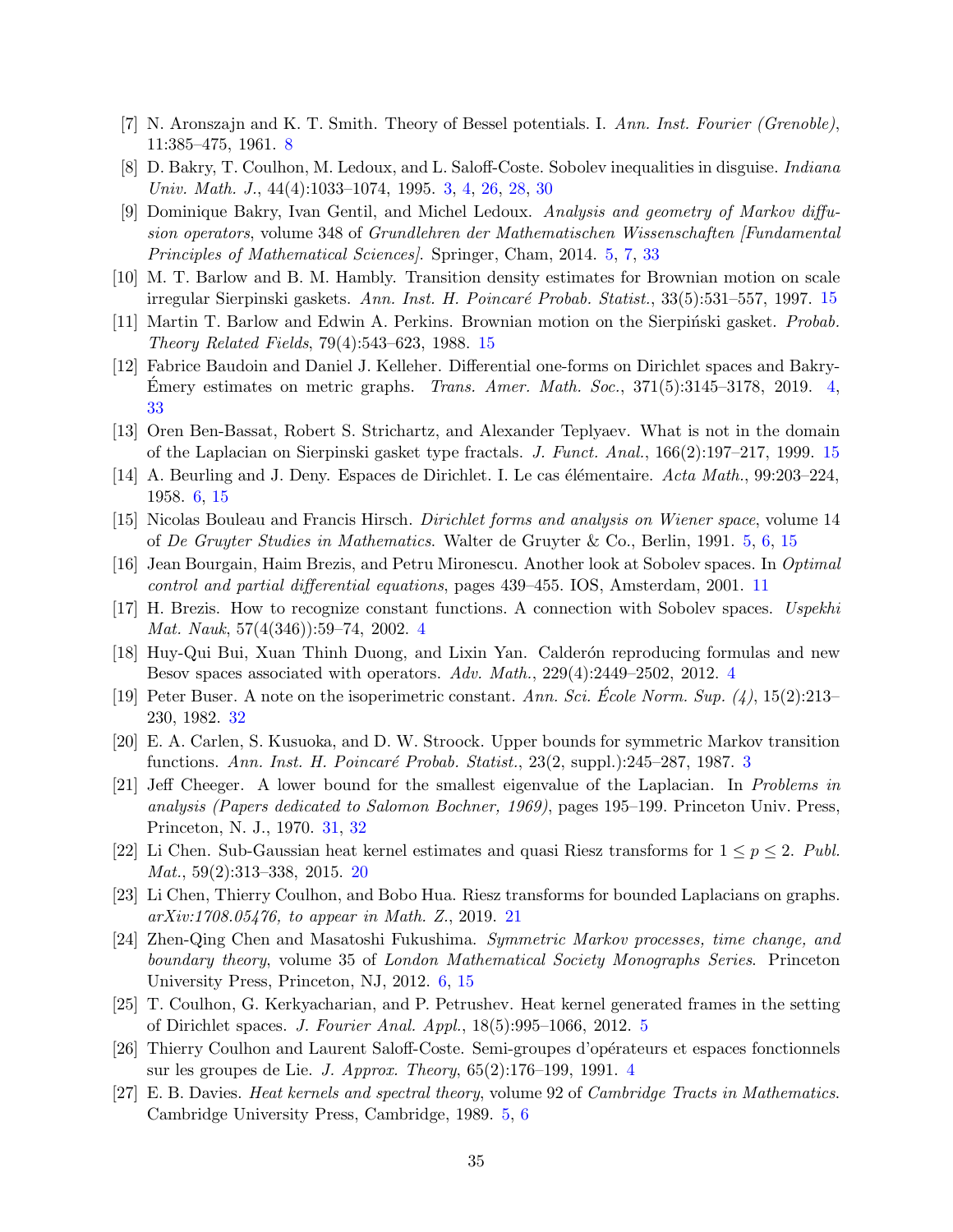- <span id="page-35-17"></span><span id="page-35-8"></span>[28] Nick Dungey. A Littlewood-Paley-Stein estimate on graphs and groups. Studia Math., 189(2):113–129, 2008. [20,](#page-19-4) [21](#page-20-0)
- [29] Klaus-Jochen Engel and Rainer Nagel. One-parameter semigroups for linear evolution equations, volume 194 of Graduate Texts in Mathematics. Springer-Verlag, New York, 2000. With contributions by S. Brendle, M. Campiti, T. Hahn, G. Metafune, G. Nickel, D. Pallara, C. Perazzoli, A. Rhandi, S. Romanelli and R. Schnaubelt. [5,](#page-4-3) [7](#page-6-5)
- <span id="page-35-12"></span><span id="page-35-7"></span>[30] Masatoshi Fukushima. Regular representations of Dirichlet spaces. Trans. Amer. Math. Soc., 155:455–473, 1971. [14](#page-13-3)
- [31] Masatoshi Fukushima, Yoichi Oshima, and Masayoshi Takeda. Dirichlet forms and symmetric Markov processes, volume 19 of De Gruyter Studies in Mathematics. Walter de Gruyter & Co., Berlin, extended edition, 2011. [5,](#page-4-3) [6,](#page-5-3) [14](#page-13-3)
- <span id="page-35-16"></span><span id="page-35-9"></span>[32] Amiran Gogatishvili, Pekka Koskela, and Nageswari Shanmugalingam. Interpolation properties of Besov spaces defined on metric spaces. Math. Nachr., 283(2):215–231, 2010. [17](#page-16-3)
- [33] Alexander Grigor'yan. Heat kernels and function theory on metric measure spaces. In Heat kernels and analysis on manifolds, graphs, and metric spaces (Paris, 2002), volume 338 of Contemp. Math., pages 143–172. Amer. Math. Soc., Providence, RI, 2003. [6](#page-5-3)
- <span id="page-35-5"></span>[34] Alexander Grigor'yan. Heat kernels on metric measure spaces with regular volume growth. In Handbook of geometric analysis, No. 2, volume 13 of Adv. Lect. Math. (ALM), pages 1–60. Int. Press, Somerville, MA, 2010. [5,](#page-4-3) [24](#page-23-2)
- <span id="page-35-6"></span>[35] Alexander Grigor'yan, Jiaxin Hu, and Ka-Sing Lau. Heat kernels on metric measure spaces and an application to semilinear elliptic equations. Trans. Amer. Math. Soc., 355(5):2065–2095, 2003. [5,](#page-4-3) [24](#page-23-2)
- <span id="page-35-18"></span><span id="page-35-3"></span>[36] Alexander Grigor'yan and Liguang Liu. Heat kernel and Lipschitz-Besov spaces. Forum Math., 27(6):3567–3613, 2015. [4](#page-3-0)
- <span id="page-35-0"></span>[37] Qingsong Gu and Ka-Sing Lau. Dirichlet forms and critical exponents on fractals. Preprint, Arxiv 1703.07061. [24](#page-23-2)
- [38] Juha Heinonen, Pekka Koskela, Nageswari Shanmugalingam, and Jeremy T. Tyson. Sobolev spaces on metric measure spaces. An approach based on upper gradients, volume 27 of New Mathematical Monographs. Cambridge University Press, Cambridge, 2015. [2](#page-1-5)
- <span id="page-35-13"></span>[39] M. Hinz, D. Kelleher, and A. Teplyaev. Measures and Dirichlet forms under the Gelfand transform. Zap. Nauchn. Sem. S.-Peterburg. Otdel. Mat. Inst. Steklov. (POMI) 408 (2012) 303–322. Journal of Mathematical Sciences (Springer) 199 (2014) 236–246. [14](#page-13-3)
- <span id="page-35-11"></span><span id="page-35-2"></span>[40] Michael Hinz, Dorina Koch, and Melissa Meinert. Sobolev spaces and calculus of variations on fractals. preprint arXiv:1805.04456, 2018. [11](#page-10-0)
- <span id="page-35-14"></span>[41] Jiaxin Hu and Martina Zähle. Potential spaces on fractals. Studia Math.,  $170(3):259-281$ , 2005. [4](#page-3-0)
- [42] Naotaka Kajino. Spectral asymptotics for Laplacians on self-similar sets. J. Funct. Anal., 258(4):1310–1360, 2010. [15](#page-14-1)
- <span id="page-35-15"></span>[43] Naotaka Kajino. On-diagonal oscillation of the heat kernels on post-critically finite self-similar fractals. Probab. Theory Related Fields, 156(1-2):51–74, 2013. [15](#page-14-1)
- <span id="page-35-4"></span>[44] Gerard Kerkyacharian and Pencho Petrushev. Heat kernel based decomposition of spaces of distributions in the framework of Dirichlet spaces. Trans. Amer. Math. Soc., 367(1):121–189, 2015. [5](#page-4-3)
- <span id="page-35-10"></span><span id="page-35-1"></span>[45] Jun Kigami. Analysis on fractals, volume 143 of Cambridge Tracts in Mathematics. Cambridge University Press, Cambridge, 2001. [3](#page-2-0)
- [46] Shigeo Kusuoka. Dirichlet forms and diffusion processes on Banach spaces. J. Fac. Sci. Univ. Tokyo Sect. IA Math., 29(1):79–95, 1982. [6,](#page-5-3) [15](#page-14-1)